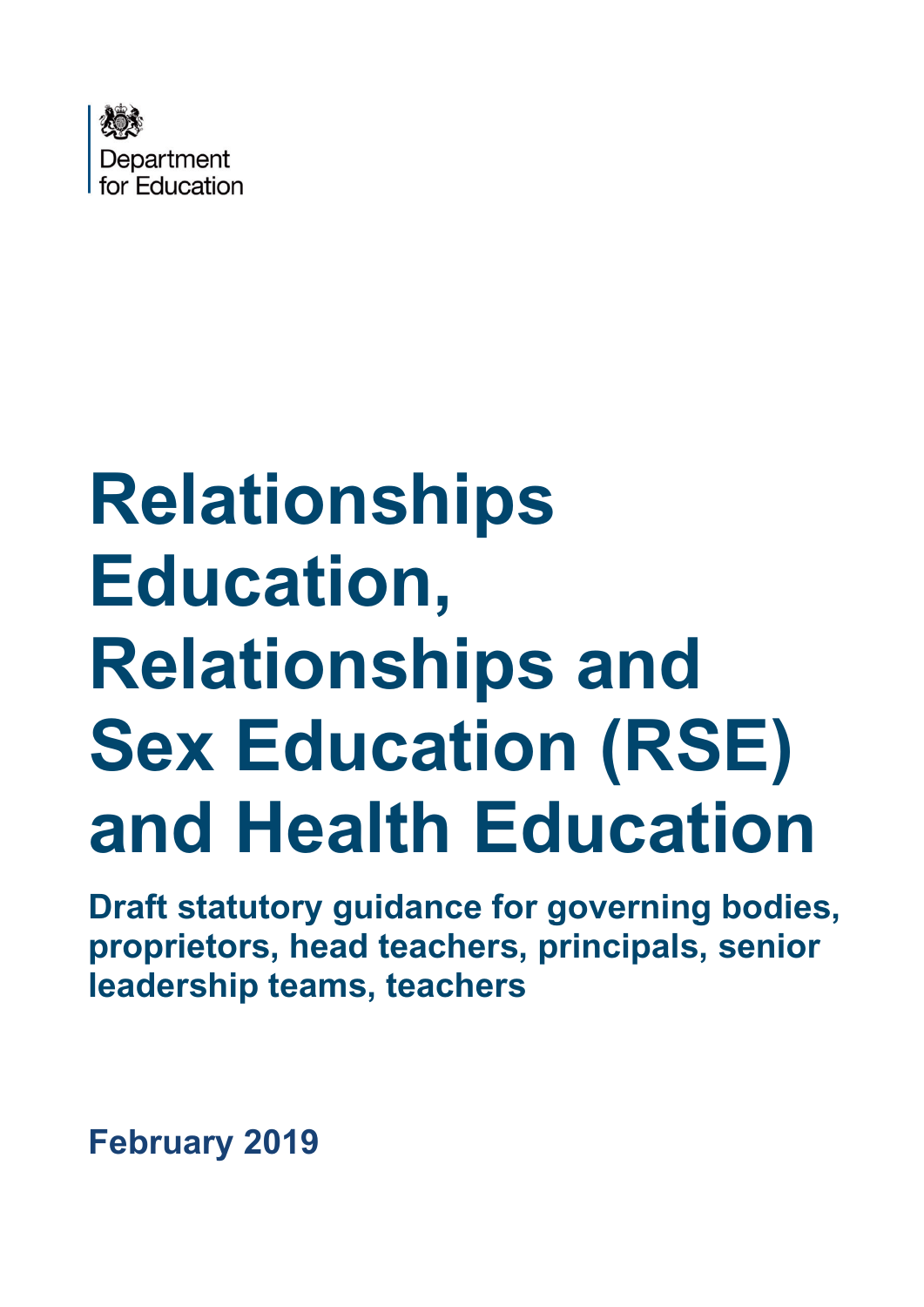# **Contents**

| Secretary of State Foreword                                                               | 4              |
|-------------------------------------------------------------------------------------------|----------------|
| Summary                                                                                   | 6              |
| What is the status of this guidance?                                                      | 6              |
| About this guidance                                                                       | 6              |
| Who this guidance is for                                                                  | 6              |
| What this guidance updates                                                                | $\overline{7}$ |
| Introduction                                                                              | 8              |
| Summary of requirements                                                                   | 10             |
| Developing a policy                                                                       | 11             |
| What is required?                                                                         | 11             |
| Religion and belief, including teaching in schools with a religious character             | 12             |
| Use of materials                                                                          | 13             |
| Equality                                                                                  | 13             |
| Pupils with special educational needs and disabilities (SEND)                             | 15             |
| Lesbian, Gay, Bisexual and Transgender (LGBT)                                             | 15             |
| Governors                                                                                 | 16             |
| Working with parents/carers and the wider community                                       | 17             |
| Right to be excused from sex education (commonly referred to as the right to<br>withdraw) | 17             |
| Working with external agencies                                                            | 18             |
| <b>Relationships Education (Primary)</b>                                                  | 19             |
| By the end of primary school:                                                             | 20             |
| Managing difficult questions                                                              | 23             |
| Sex Education (Primary)                                                                   | 23             |
| Relationships and Sex Education (RSE): Secondary                                          | 25             |
| By the end of secondary school:                                                           | 27             |
| The Law                                                                                   | 30             |
| Physical health and mental wellbeing                                                      | 31             |
| Menstruation                                                                              | 31             |
| Physical health and mental wellbeing: Primary                                             | 32             |
| Physical health and mental wellbeing: Secondary                                           | 35             |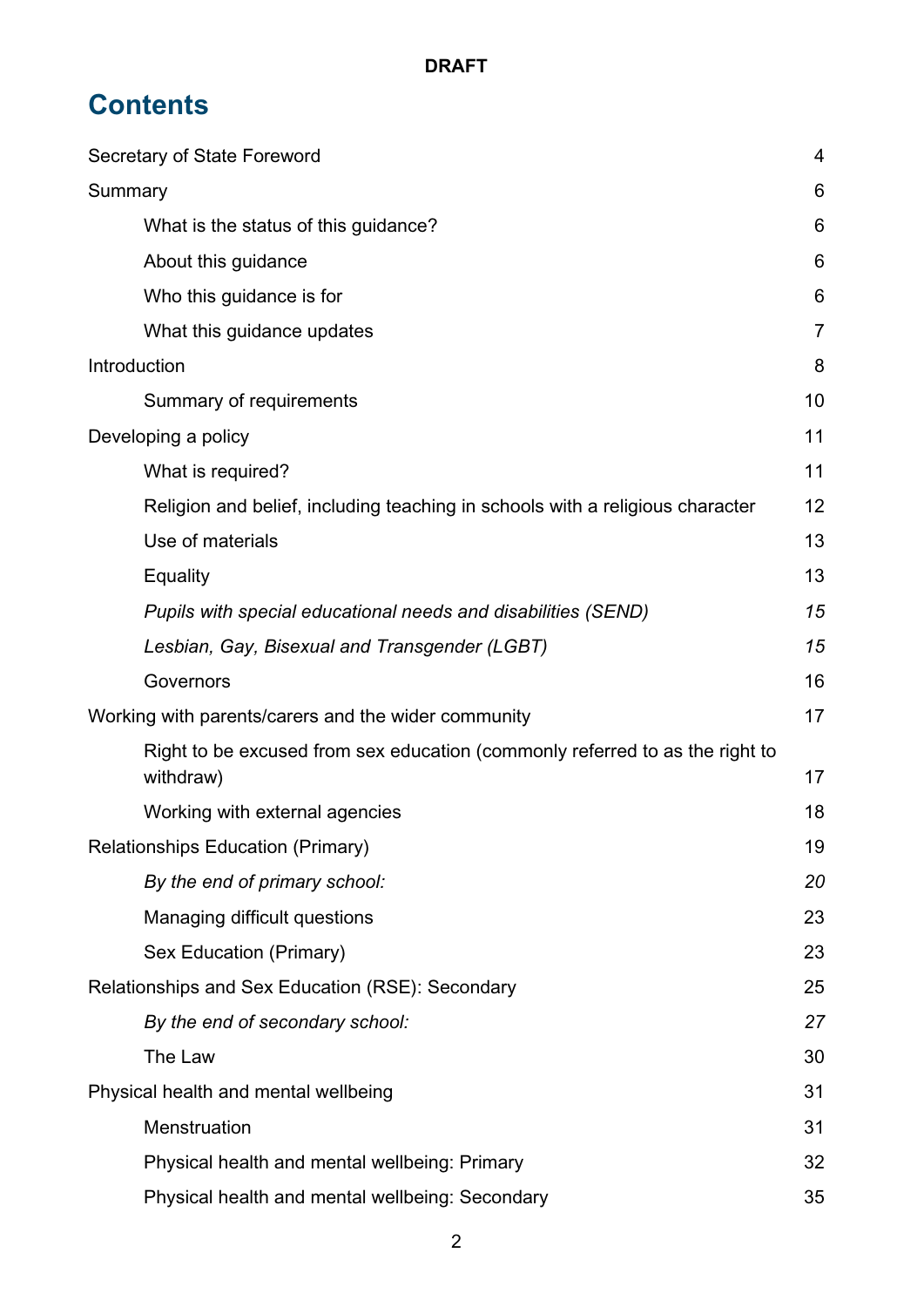| Delivery and teaching strategies                                     | 39 |
|----------------------------------------------------------------------|----|
| National curriculum subjects: citizenship, science, computing and PE | 39 |
| <b>Pupil Referral Units/Alternative Provision</b>                    | 40 |
| Senior leadership and whole school approach                          | 40 |
| Flexibility                                                          | 41 |
| Safeguarding, reports of abuse and confidentiality                   |    |
| Assessment                                                           |    |
| Accountability                                                       |    |
| <b>Annex A Regulations</b>                                           | 45 |
| Annex B Suggested resources                                          | 46 |
| Annex C Cross-government strategies                                  | 49 |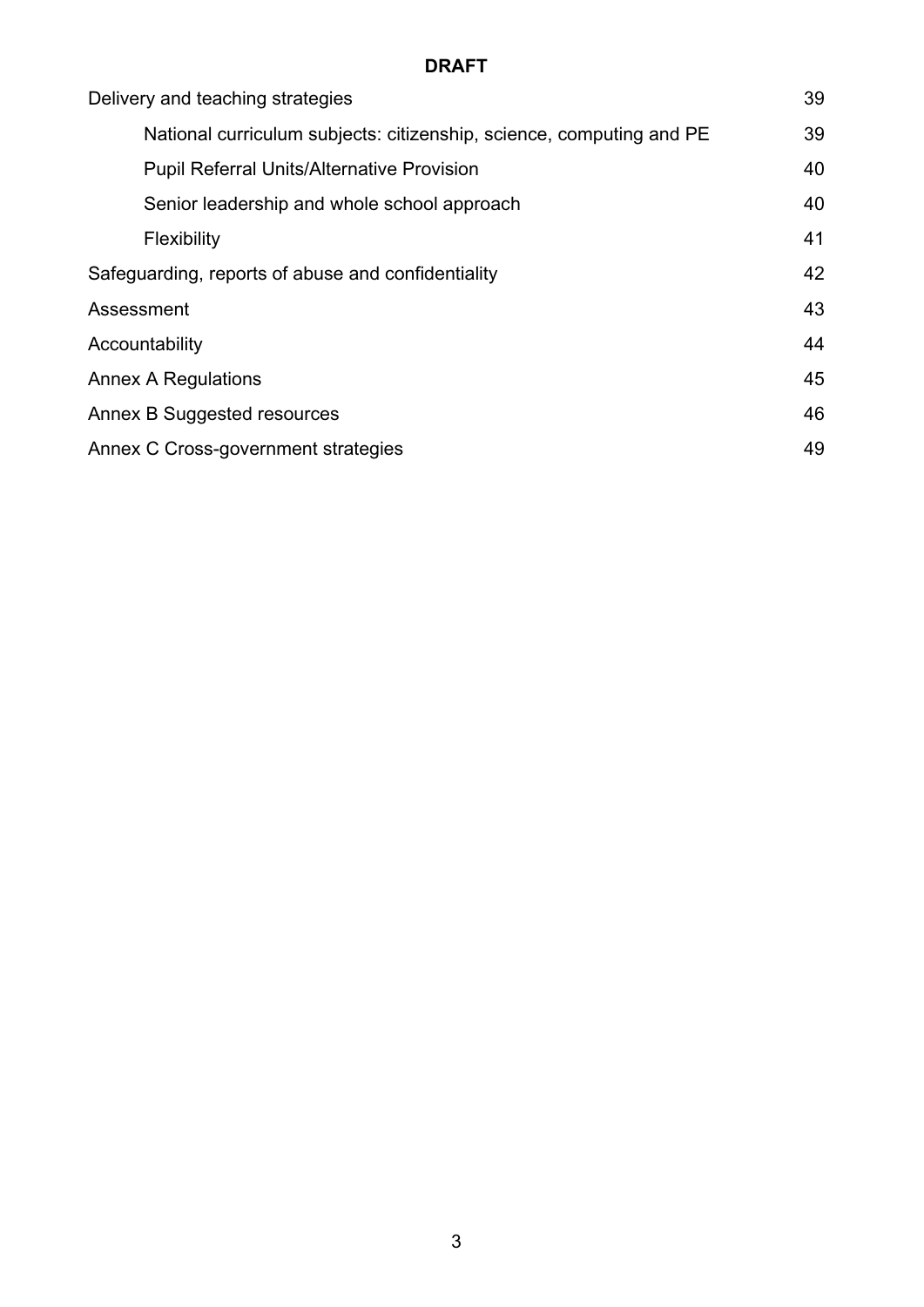# <span id="page-3-0"></span>**Secretary of State Foreword**

Today's children and young people are growing up in an increasingly complex world and living their lives seamlessly on and offline. This presents many positive and exciting opportunities, but also challenges and risks. In this environment, children and young people need to know how to be safe and healthy, and how to manage their academic, personal and social lives in a positive way.

This is why we have made Relationships Education compulsory in all primary schools in England and Relationships and Sex Education compulsory in all secondary schools, as well as making Health Education compulsory in all state-funded schools. The key decisions on these subjects have been informed by a thorough engagement process, including a public call for evidence that received over 23,000 responses from parents, young people, schools and experts and a public consultation where over 40,000 people contacted the Department for Education.

The depth and breadth of views is clear, and there are understandable and legitimate areas of contention. Our guiding principles have been that all of the compulsory subject content must be age appropriate and developmentally appropriate. It must be taught sensitively and inclusively, with respect to the backgrounds and beliefs of pupils and parents while always with the aim of providing pupils with the knowledge they need of the law.

We are clear that parents and carers are the prime educators for children on many of these matters. Schools complement and reinforce this role and have told us that they see building on what pupils learn at home as an important part of delivering a good education. We agree with this principle and congratulate the many schools delivering outstanding provision to support the personal development and pastoral needs of their pupils. We are determined that the subjects must be deliverable and give schools flexibility to shape their curriculum according to the needs of their pupils and communities.

In primary schools, we want the subjects to put in place the key building blocks of healthy, respectful relationships, focusing on family and friendships, in all contexts, including online. This will sit alongside the essential understanding of how to be healthy. At secondary, teaching will build on the knowledge acquired at primary and develop further pupils' understanding of health, with an increased focus on risk areas such as drugs and alcohol, as well as introducing knowledge about intimate relationships and sex.

Teaching about mental wellbeing is central to these subjects, especially as a priority for parents is their children's happiness. We know that children and young people are increasingly experiencing challenges, and that young people are at particular risk of feeling lonely. The new subject content will give them the knowledge and capability to take care of themselves and receive support if problems arise.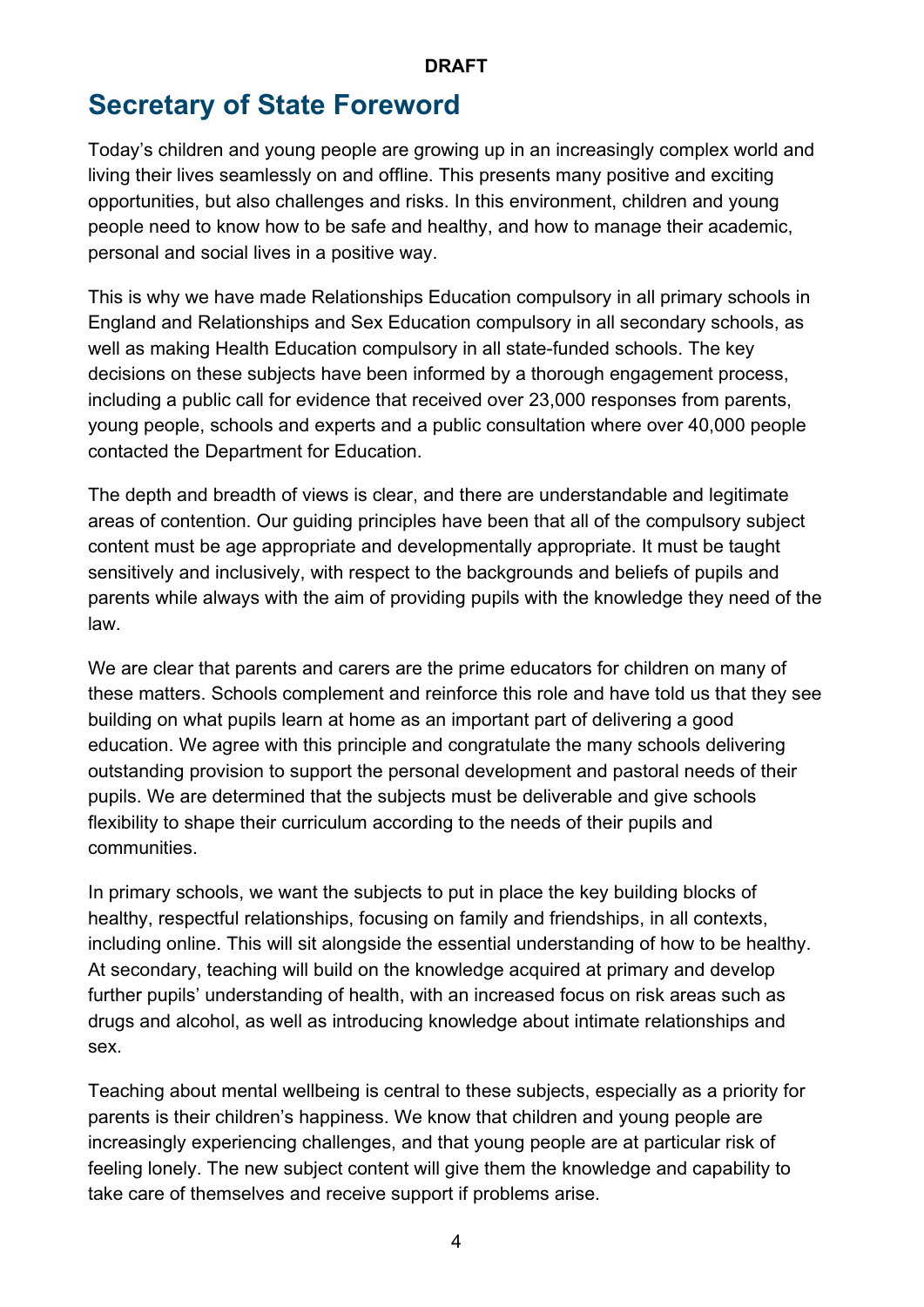All of this content should support the wider work of schools in helping to foster pupil wellbeing and develop resilience and character that we know are fundamental to pupils being happy, successful and productive members of society. Central to this is pupils' ability to believe that they can achieve goals, both academic and personal; to stick to tasks that will help them achieve those goals, even when the reward may be distant or uncertain; and to recover from knocks and challenging periods in their lives.

This should be complemented by development of personal attributes including kindness, integrity, generosity, and honesty. We have endeavoured to ensure the content is proportionate and deliverable. Whilst we are not mandating content on financial education or careers, we want to support the high quality teaching of these areas in all schools as part of a comprehensive programme, which complements the national curriculum where appropriate and meets the ambitions of the Careers Strategy. We know that many schools will choose to teach the compulsory content within a wider programme of Personal, Social, Health and Economic Education or similar. Schools are encouraged to continue to do so, if this is right for them, and build on established, high quality programmes.

These subjects represent a huge opportunity to help our children and young people develop. The knowledge and attributes gained will support their own, and others', wellbeing and attainment and help young people to become successful and happy adults who make a meaningful contribution to society.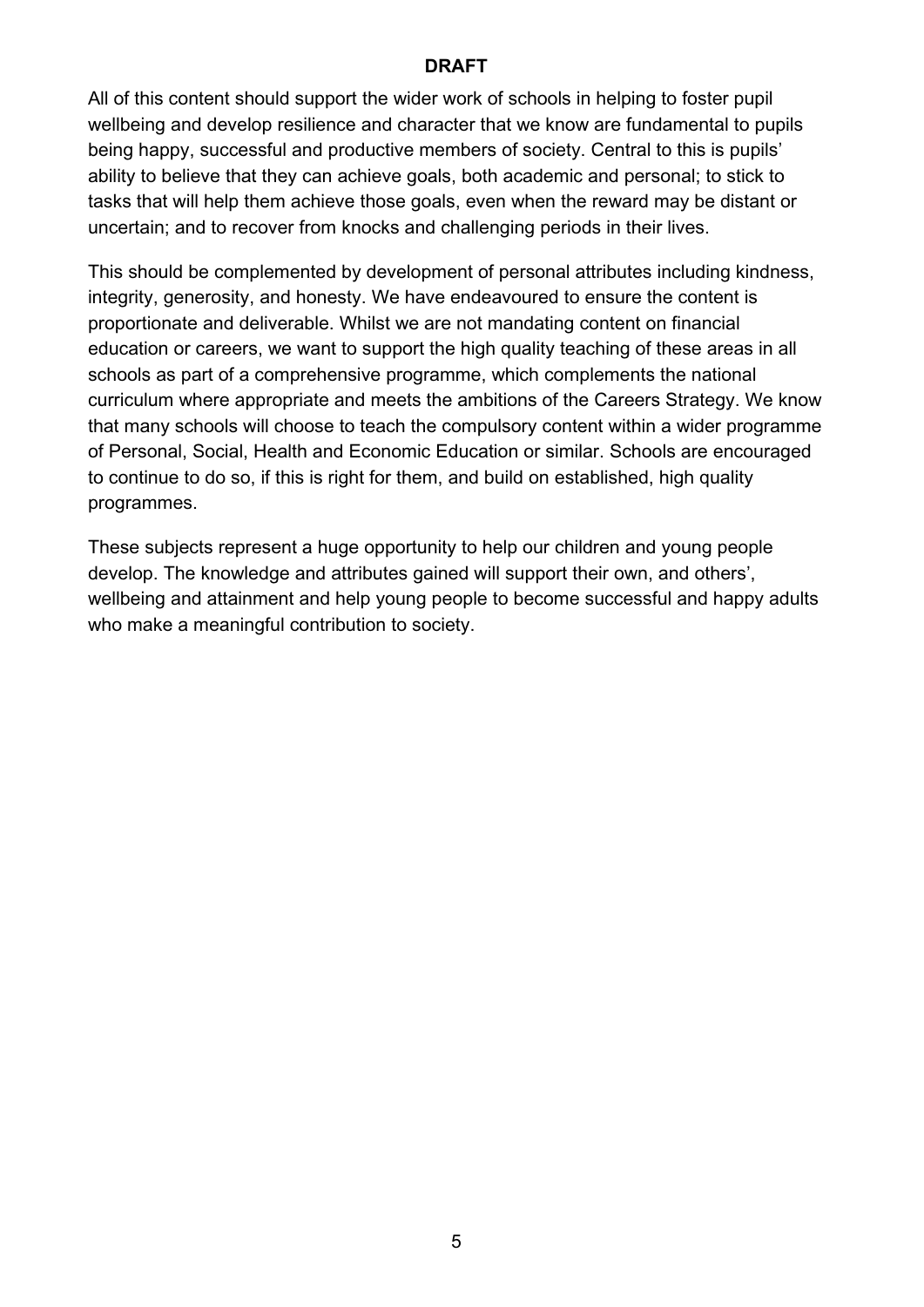# <span id="page-5-0"></span>**Summary**

### <span id="page-5-1"></span>**What is the status of this guidance?**

This is statutory guidance from the Department for Education issued under Section 80A of the Education Act 2002 – further details are in Annex A.

Schools<sup>1</sup> must have regard to the guidance, and where they depart from those parts of the guidance which state that they should (or should not) do something they will need to have good reasons for doing so.

### <span id="page-5-2"></span>**About this guidance**

This document contains information on what schools **should** do and sets out the legal duties with which schools **must** comply when teaching Relationships Education, Relationships and Sex Education (RSE) and Health Education.

Unless otherwise specified, 'school' means all schools, whether maintained, nonmaintained or independent schools, including academies and free schools, nonmaintained special schools, maintained special schools and alternative provision, including pupil referral units.

### <span id="page-5-3"></span>**Who this guidance is for**

 $\overline{a}$ 

This statutory quidance applies to all schools<sup>2</sup>, and is therefore aimed at:

- governing bodies of maintained schools (including schools with a sixth form) and non-maintained special schools;
- trustees or directors of academies and free schools;
- proprietors of independent schools (including academies and free schools);
- management committees of pupil referral units (PRUs);
- teachers, other school staff and school nurses;
- head teachers, principals and senior leadership teams;
- Diocese and other faith representatives; and
- for reference for relevant local authority staff.

 $1, 2$  Guidance on Health Education does not apply to independent schools, which must meet the Independent School Standards as set out in the Education (Independent School Standards) Regulations 2014. However, they may find the sections on Health Education helpful. It does, however, apply to academies and free schools.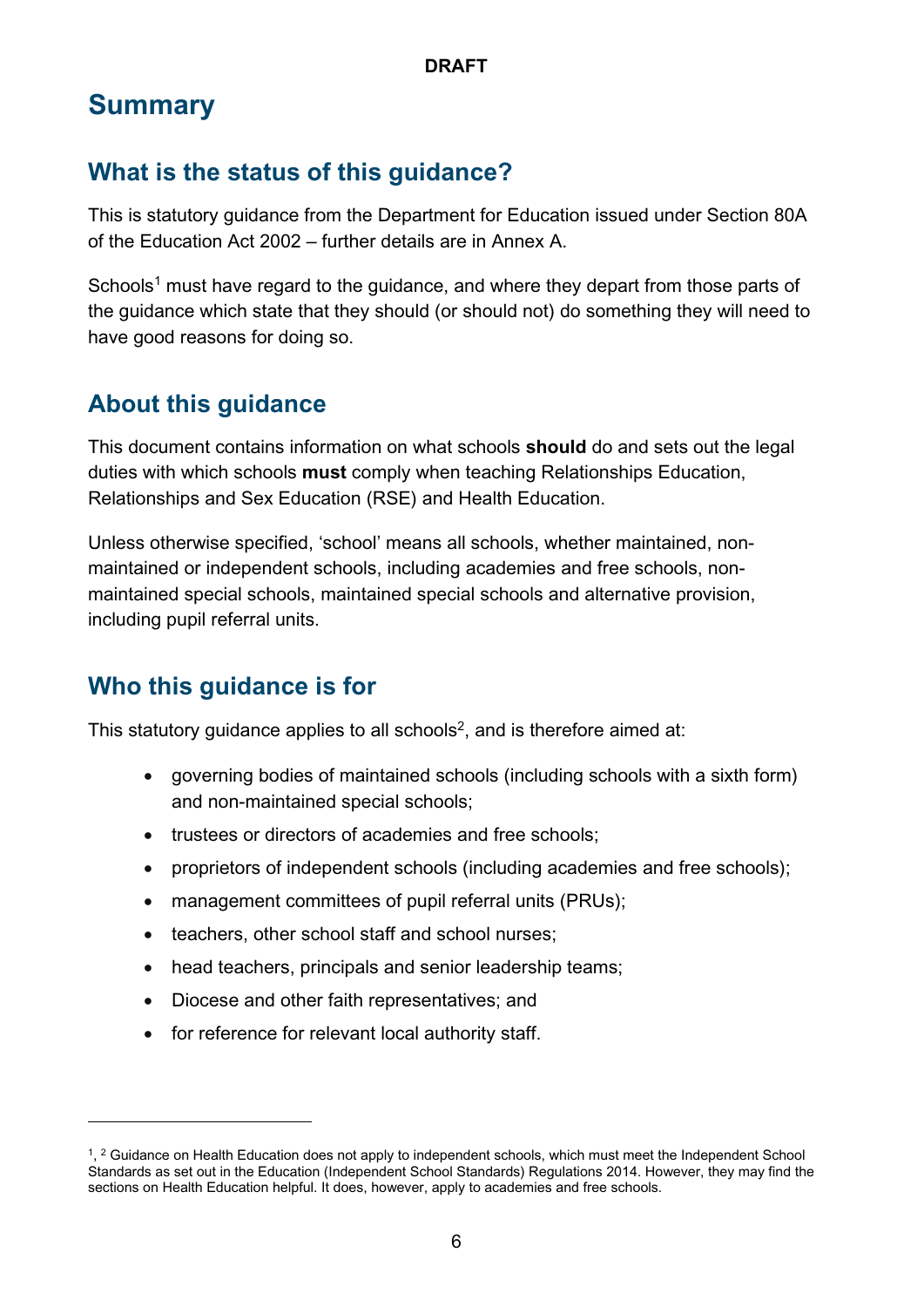### <span id="page-6-0"></span>**What this guidance updates**

This guidance replaces the Sex and Relationship Education guidance (2000). This guidance will be reviewed three years from first required teaching (September 2020) and every three years after that point.

The guidance should be read in conjunction with:

- [Keeping Children Safe in Education](https://www.gov.uk/government/publications/keeping-children-safe-in-education--2) [\(](https://www.gov.uk/government/publications/keeping-children-safe-in-education--2)statutory guidance)
- [Respectful School Communities: Self Review and Signposting Tool](http://educateagainsthate.com/download/36/) (a tool to support a whole school approach that promotes respect and discipline)
- [Behaviour and Discipline in Schools](https://www.gov.uk/government/publications/behaviour-and-discipline-in-schools) (advice for schools, including advice for appropriate behaviour between pupils)
- [Equality Act 2010 and schools](https://www.gov.uk/government/publications/equality-act-2010-advice-for-schools)
- [SEND code of practice: 0 to 25 years](https://www.gov.uk/government/publications/send-code-of-practice-0-to-25) (statutory quidance)
- [Alternative Provision](https://www.gov.uk/government/publications/alternative-provision) (statutory guidance)
- [Mental Health and Behaviour in Schools](https://www.gov.uk/government/publications/mental-health-and-behaviour-in-schools--2) [\(](https://www.gov.uk/government/publications/mental-health-and-behaviour-in-schools--2)advice for schools)
- [Preventing and Tackling Bullying](https://www.gov.uk/government/publications/preventing-and-tackling-bullying) [\(](https://www.gov.uk/government/publications/preventing-and-tackling-bullying)advice for schools, including advice on [cyberbullying\)](https://assets.publishing.service.gov.uk/government/uploads/system/uploads/attachment_data/file/374850/Cyberbullying_Advice_for_Headteachers_and_School_Staff_121114.pdf)
- [Sexual violence and sexual harassment between children in schools](https://www.gov.uk/government/publications/sexual-violence-and-sexual-harassment-between-children-in-schools-and-colleges) (advice for schools)
- [The Equality and Human Rights Commission Advice and Guidance](https://www.equalityhumanrights.com/en/advice-and-guidance/) (provides advice on avoiding discrimination in a variety of educational contexts)
- [Promoting Fundamental British Values as part of SMSC in schools](https://www.gov.uk/government/uploads/system/uploads/attachment_data/file/380595/SMSC_Guidance_Maintained_Schools.pdf) (guidance for maintained schools on promoting basic important British values as part of pupils' spiritual, moral, social and cultural (SMSC)
- [SMSC requirements for independent schools](https://www.gov.uk/government/publications/improving-the-smsc-development-of-pupils-in-independent-schools) (guidance for independent schools on how they should support pupils' spiritual, moral, social and cultural development).
- [National Citizen Service](https://www.gov.uk/government/publications/national-citizen-service-guidance-for-schools-and-colleges) guidance for schools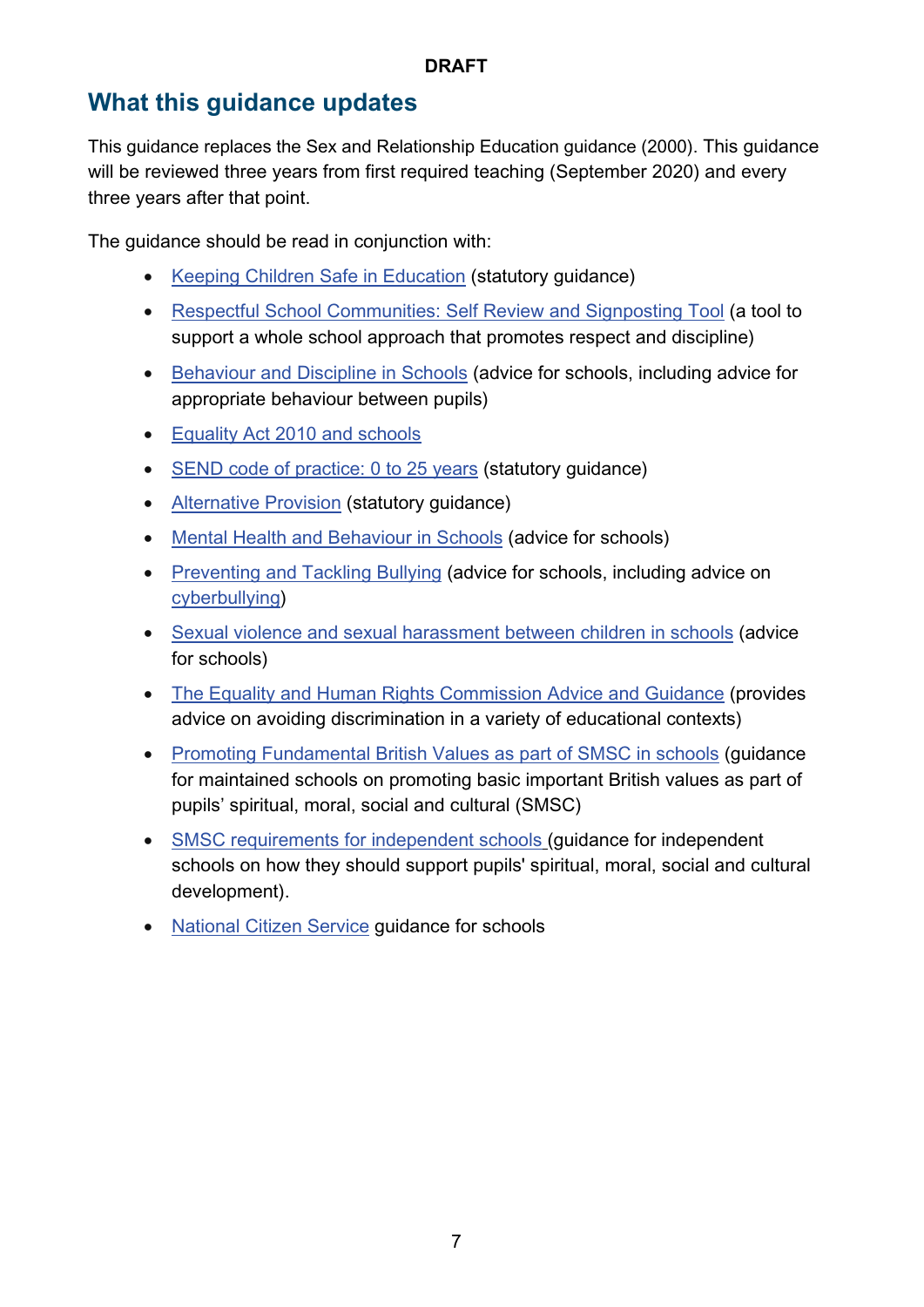# <span id="page-7-0"></span>**Introduction**

1. To embrace the challenges of creating a happy and successful adult life, pupils need knowledge that will enable them to make informed decisions about their wellbeing, health and relationships and to build their self-efficacy. Pupils can also put this knowledge into practice as they develop the capacity to make sound decisions when facing risks, challenges and complex contexts. Everyone faces difficult situations in their lives. These subjects can support young people to develop resilience, to know how and when to ask for help, and to know where to access support.

2. High quality, evidence-based and age-appropriate teaching of these subjects can help prepare pupils for the opportunities, responsibilities and experiences of adult life. They can also enable schools to promote the spiritual, moral, social, cultural, mental and physical development of pupils, at school and in society. The duties on schools in this area are set out in legislation.3

3. The Relationships Education, Relationships and Sex Education and Health Education (England) Regulations 2019, made under sections 34 and 35 of the Children and Social Work Act 2017, make Relationships Education compulsory for all pupils receiving primary education and Relationships and Sex Education (RSE) compulsory for all pupils receiving secondary education.<sup>4</sup> They also make Health Education compulsory in all schools except independent schools. Personal, Social, Health and Economic Education (PSHE) continues to be compulsory in independent schools.

4. This guidance also sets out both the rights of parents/carers<sup>5</sup> to withdraw pupils from sex education (but not Relationships or Health Education) and the process that head teachers should follow in considering a request from a parent. Parents have the right to request that their child be withdrawn from some or all of sex education delivered as part of statutory RSE.

5. Schools are free to determine how to deliver the content set out in this guidance, in the context of a broad and balanced curriculum. Effective teaching in these subjects will ensure that core knowledge is broken down into units of manageable size and communicated clearly to pupils, in a carefully sequenced way, within a planned programme or lessons. Teaching will include sufficient well-chosen opportunities and contexts for pupils to embed new knowledge so that it can be used confidently in real life situations.

 $\overline{a}$ 

<sup>3</sup> Maintained schools and academies are required to provide a curriculum, which is broad and balanced in accordance with Section 78 of the Education Act 2002. Part I of the Schedule to the Education (Independent School Standards) Regulations 2014 requires independent schools other than academies to make provision for PSHE (paragraph 2(2)(d)), and to prepare pupils for the opportunities, responsibilities and experiences of life in British society (paragraph 2(2)(i). Part 2 of the Schedule requires independent schools (including academies) to meet the standard relating to the Spiritual, Moral, Social and Cultural development of pupils.

<sup>4</sup> For ease of reference, this guidance refers to primary schools and secondary schools, but the statutory requirements refer to pupils receiving primary/secondary education.

<sup>5</sup> Parents used henceforth to mean both parents and carers.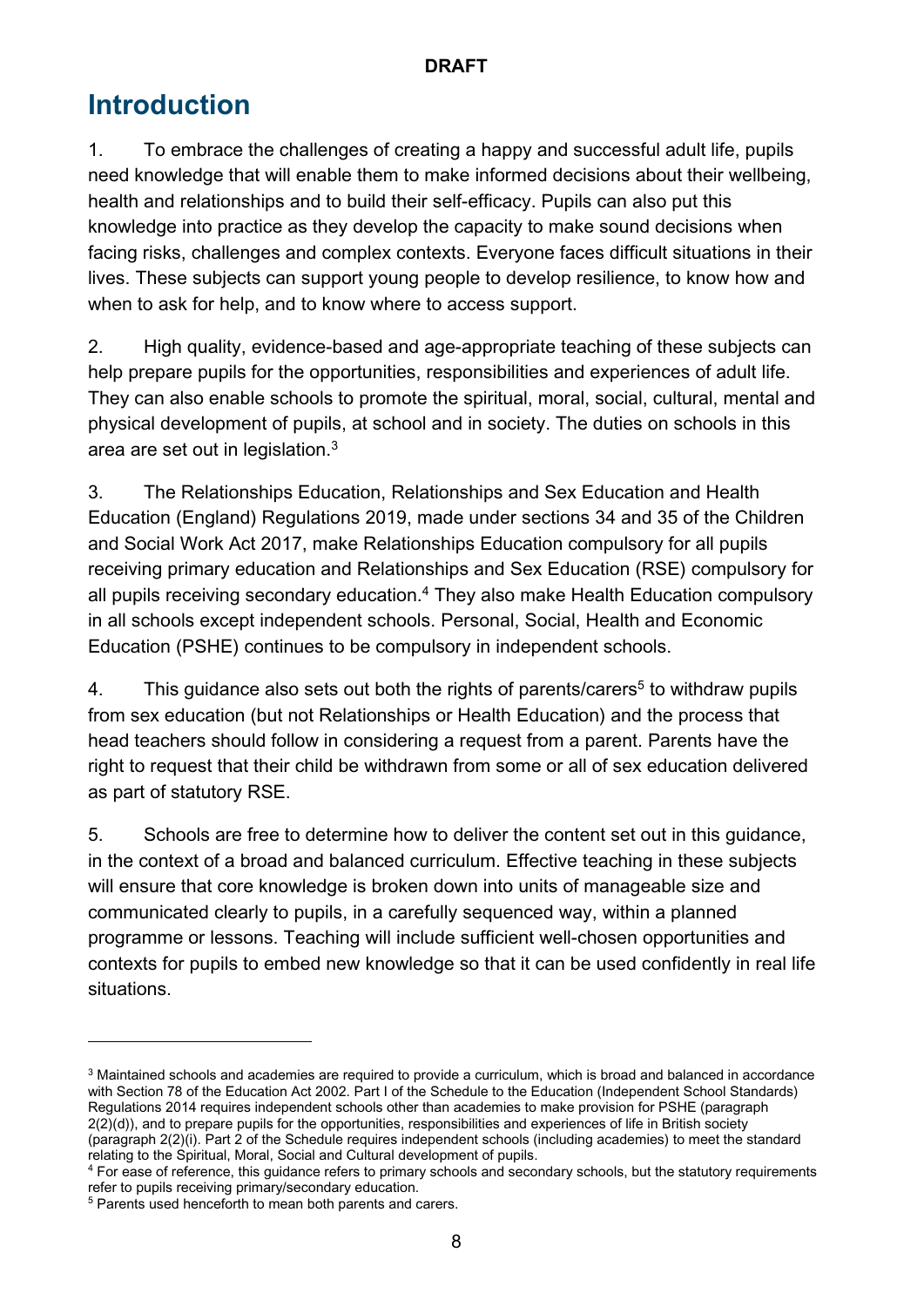6. Many schools are choosing to deliver relationships or sex education as part of a timetabled PSHE programme, with good outcomes. Where that provision meets the requirements of this high level framework of core content they are free to continue with this model. Other schools may choose different curricular models for delivery.

7. The lead teacher will need to work closely with colleagues in related curriculum areas to ensure Relationships Education, RSE and Health Education programmes complement, and do not duplicate, content covered in national curriculum<sup>6</sup> subjects such as citizenship, science, computing and PE. It is important to check prior knowledge and build this into the planning process to ensure a smooth transition between primary and secondary. Further information on links to national curriculum subjects can be found on page 39.

8. Schools should be aware that for many young people the distinction between the online world and other aspects of life is less marked than for some adults. Young people often operate very freely in the online world and by secondary school age some are likely to be spending a substantial amount of time online. Where topics and issues outlined in this guidance are likely to be encountered by pupils online, schools should take this into account when planning how to support them in distinguishing between different types of online content and making well-founded decisions.

9. More broadly, the internet and social media have other important characteristics which young people should be aware of in order to help them use them discriminatingly. For example, social media users are sometimes prepared to say things in more extreme, unkind or exaggerated ways than they might in face to face situations, and some users present highly exaggerated or idealised profiles of themselves online. Some platforms attract large numbers of users with similar, sometimes extreme, views, who do not welcome dissent or debate. Young people should be aware that certain websites may share personal data about their users, and information collected on their internet use, for commercial purposes (i.e. to enable targeted advertising). In addition, criminals can operate online scams, for example using fake websites or emails to extort money or valuable personal information. This information can be used to the detriment of the person or wider society. Schools should take these factors into account when planning teaching of these subjects and consider the overlap with their wider curriculum to ensure pupils know how to keep themselves and their personal information safe.

10. In this guidance where topics occur equally on and offline they are accommodated in the core content under the most applicable theme with the assumption that teachers will deliver them in a way that reflects that pupils will be negotiating issues and opportunities in these areas in all contexts, including online. Where there are topics with exclusively online content or implications this is drawn out explicitly.

 $\overline{a}$ 

<sup>&</sup>lt;sup>6</sup> The national curriculum does not apply to academies or independent schools.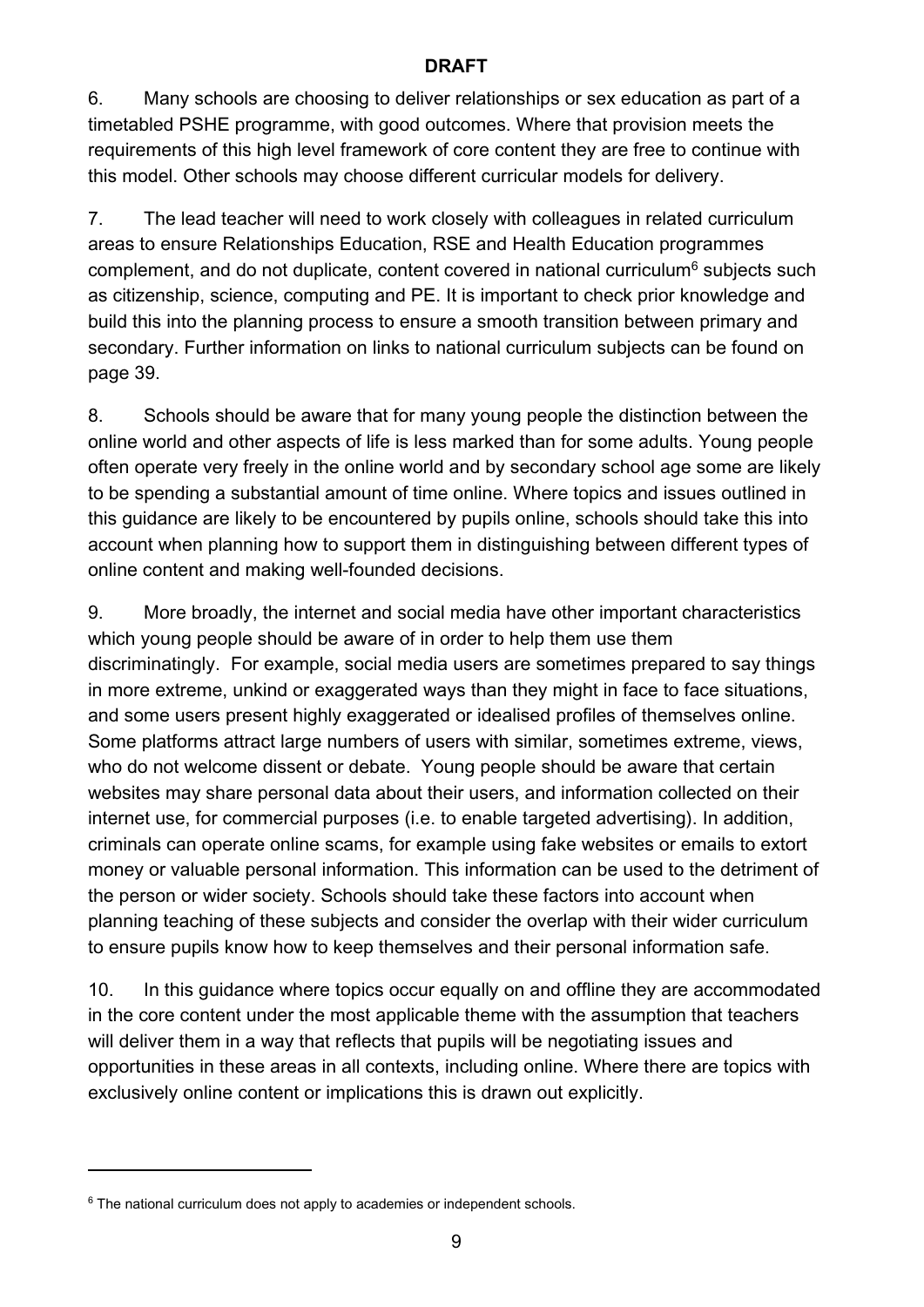### <span id="page-9-0"></span>**Summary of requirements**

11. The subjects are part of the basic school curriculum (as previously for sex education in maintained secondary schools), which allows schools flexibility in developing their planned programme, integrated within a broad and balanced curriculum.

| 12. | The guidance applies to: |  |
|-----|--------------------------|--|
|     |                          |  |

 $\overline{a}$ 

| <b>Relationships</b><br><b>Education</b>                                                                                                                          | <b>Relationships and Sex</b><br><b>Education</b>                                                                                                                    | <b>Health Education</b>                                                                                                                                                                                                                                                                                                                                                                                                                                         |
|-------------------------------------------------------------------------------------------------------------------------------------------------------------------|---------------------------------------------------------------------------------------------------------------------------------------------------------------------|-----------------------------------------------------------------------------------------------------------------------------------------------------------------------------------------------------------------------------------------------------------------------------------------------------------------------------------------------------------------------------------------------------------------------------------------------------------------|
| All schools providing<br>primary education,<br>including all-through<br>schools and middle<br>schools (includes<br>schools as set out in the<br>Summary section). | All schools providing<br>secondary education,<br>including all-through<br>schools and middle<br>schools (includes<br>schools as set out in the<br>Summary section). | All maintained schools including<br>schools with a sixth form,<br>academies, free schools, non-<br>maintained special schools and<br>alternative provision, including pupil<br>referral units.                                                                                                                                                                                                                                                                  |
|                                                                                                                                                                   |                                                                                                                                                                     | The statutory requirement to provide<br>Health Education does not apply to<br>independent schools - PSHE is<br>already compulsory as independent<br>schools must meet the Independent<br>School Standards as set out in the<br><b>Education (Independent School</b><br>Standards) Regulations 2014.<br>Independent schools, however, may<br>find the principles in the guidance<br>on Health Education helpful in<br>planning an age-appropriate<br>curriculum. |
|                                                                                                                                                                   |                                                                                                                                                                     | The statutory requirements do not apply to sixth form colleges, 16-19 academies or Further                                                                                                                                                                                                                                                                                                                                                                      |

Education (FE) colleges<sup>7</sup>, although we would encourage them to support students by offering these subjects. These settings may find the principles helpful, especially in supporting pupils in the transition to FE.

 $7$  Sixth form colleges and other 16-19 institutions that provide education for 14-16-year olds under an agreement with the Department for Education or its agencies are required by that agreement to follow guidance which covers a number of areas including the curriculum. The current guidance sets out the need to include the teaching of sex and relationship education in accordance with sections 403 and 405 of the Education Act. From September 2020, these institutions will need to teach the new subjects of Relationships and Sex Education and Health Education and to follow this guidance.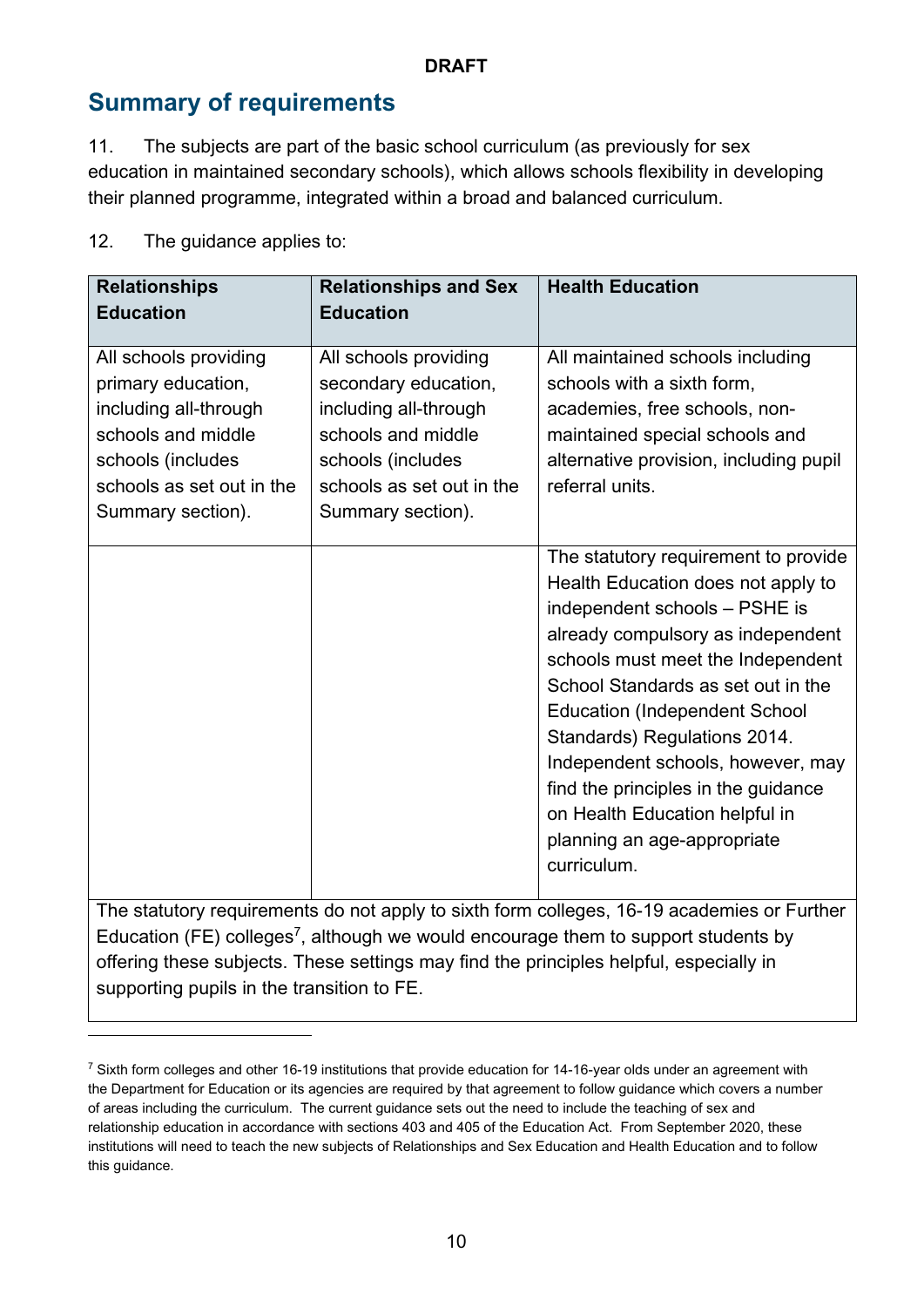# <span id="page-10-0"></span>**Developing a policy**

13. All schools must have in place a written policy for Relationships Education and RSE. Schools must consult parents in developing and reviewing their policy. Schools should ensure that the policy meets the needs of pupils and parents and reflects the community they serve.

14. There are many excellent examples in which schools have established clear sex education policies in consultation with parents, governors and the wider community, and where they are already delivering effective programmes. Schools should build on that good work in adapting to these new requirements.

### <span id="page-10-1"></span>**What is required?**

15. All schools must have an up-to-date policy, which is made available to parents and others. Schools must provide a copy of the policy free of charge to anyone who asks for one and should publish the policy on the school website<sup>8</sup>.

16. The policy should:

 $\overline{a}$ 

| <b>Policies for mandatory subjects</b>                                                           |                                                                                                                                | <b>Policy for non-</b><br>mandatory subjects                                                              |  |
|--------------------------------------------------------------------------------------------------|--------------------------------------------------------------------------------------------------------------------------------|-----------------------------------------------------------------------------------------------------------|--|
| For primary education <sup>9</sup>                                                               | For secondary education                                                                                                        | <b>For primary schools</b><br>that may choose to<br>teach sex education                                   |  |
| <b>Define Relationships</b><br>Education                                                         | Define Relationships and Sex<br>Education                                                                                      | Define any sex education<br>they choose to teach<br>other than that covered<br>in the science curriculum. |  |
| Set out the subject content, how it is taught and who is responsible for teaching it.            |                                                                                                                                |                                                                                                           |  |
| Describe how the subject is monitored and evaluated.                                             |                                                                                                                                |                                                                                                           |  |
| Include information to<br>clarify why parents do not<br>have a right to withdraw<br>their child. | Include information about a<br>parent's right to request that<br>their child be excused from sex<br>education within RSE only. | Include information about<br>a parent's right to<br>request that their child be<br>excused.               |  |

<sup>&</sup>lt;sup>8</sup> If a school does not have a website, they should ensure that the policy is available by other means.

<sup>&</sup>lt;sup>9</sup> The regulations apply to the teaching of all primary and secondary pupils respectively. This includes all types of schools to which the regulations apply.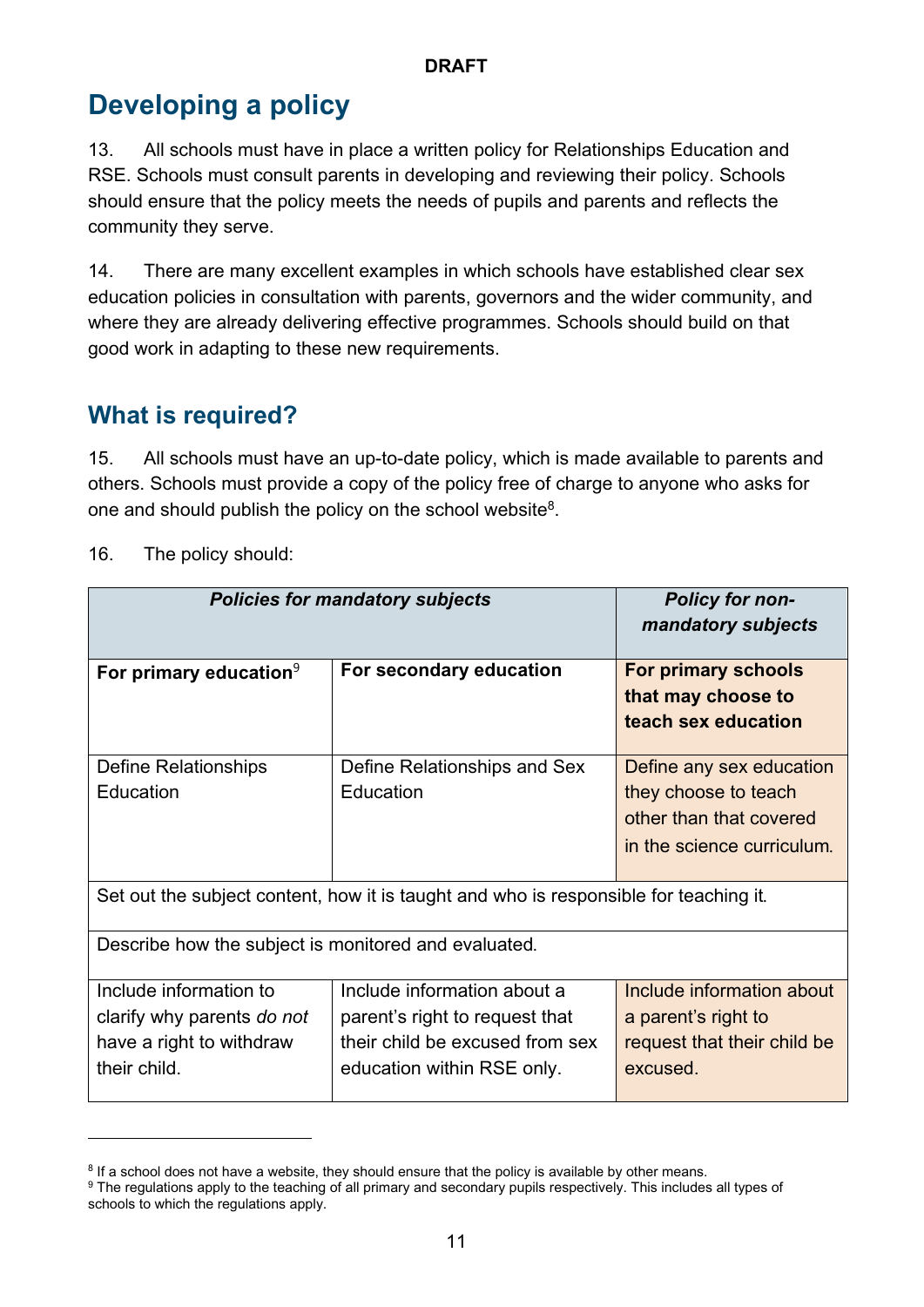Confirm the date by which the policy will be reviewed.

#### **Typical policies are likely to include sections covering:**

- details of content/scheme of work and when each topic is taught, taking account of the age of pupils
- who delivers either Relationships Education or RSE
- how the policy has been produced, and how it will be kept under review, in both cases working with parents
- how delivery of the content will be made accessible to all pupils, including those with SEND
- explanation of the right to withdraw
- requirements on schools in law e.g. the Equality Act (please see The Equality Act 2010 and schools: Departmental advice)
- how often the policy is updated
- who approves the policy

17. In secondary schools, RSE will often address aspects of relationships and sex education in an integrated way within a single topic. Schools should develop programmes of teaching which prioritise effective delivery of the content, and do not need artificially to separate sex education and Relationships Education.

18. The policy should also reflect the views of teachers and pupils. Listening and responding to the views of young people will strengthen the policy, ensuring that it meets the needs of all pupils.

### <span id="page-11-0"></span>**Religion and belief, including teaching in schools with a religious character**

19. A good understanding of pupils' faith backgrounds and positive relationships between the school and local faith communities help to create a constructive context for the teaching of these subjects.

20. In all schools, when teaching these subjects, the religious background of all pupils must be taken into account when planning teaching, so that the topics that are included in the core content in this guidance are appropriately handled. Schools must ensure they comply with the relevant provisions of the Equality Act 2010, under which religion or belief are amongst the protected characteristics.

21. All schools may teach about faith perspectives. In particular, schools with a religious character may teach the distinctive faith perspective on relationships, and balanced debate may take place about issues that are seen as contentious. For example,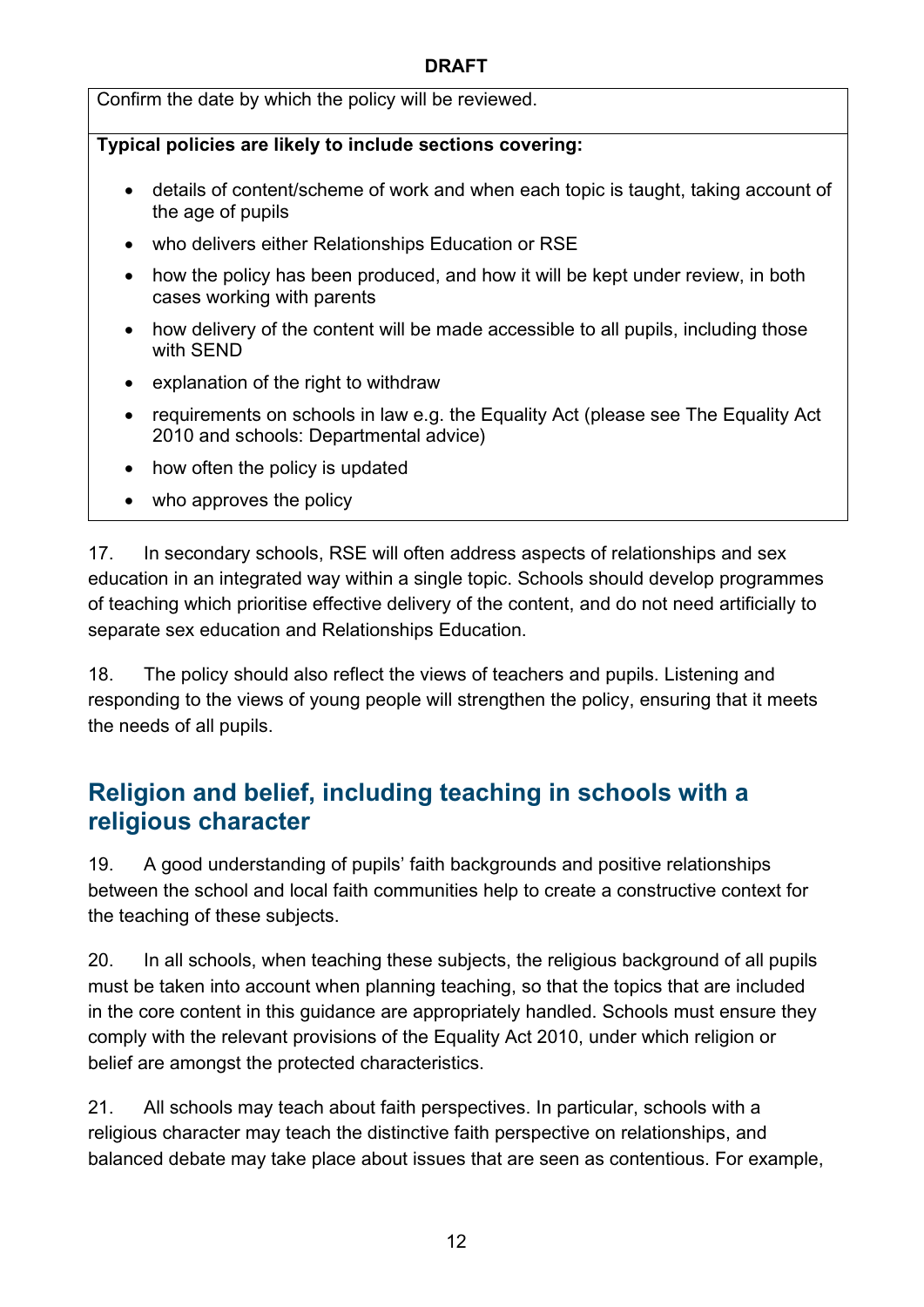the school may wish to reflect on faith teachings about certain topics as well as how their faith institutions may support people in matters of relationships and sex.

22. In all schools, teaching should reflect the law (including the Equality Act 2010) as it applies to relationships, so that young people clearly understand what the law allows and does not allow, and the wider legal implications of decisions they may make.

### <span id="page-12-0"></span>**Use of materials**

23. There are a lot of excellent resources available, free-of-charge, which schools can draw on when delivering these subjects. Schools should assess each resource that they propose to use to ensure that it is appropriate for the age and maturity of pupils, and sensitive to their needs.

24. Schools should also ensure that, when they consult with parents, they provide examples of the resources that they plan to use as this can be reassuring for parents and enables them to continue the conversations started in class at home.

25. In addition, there are varieties of resources targeted at young people that can be helpful to use to complement teaching in the classroom. Public Health England, for example, have produced a website for young people which covers a broad range of health issues in a format which is accessible for young people, targeted at secondaryage pupils. This includes [Rise Above resources](https://campaignresources.phe.gov.uk/schools/topics/rise-above/overview?WT.mc_id=RiseAboveforSchools_PSHEA_EdComs_Resource_listing_Sep17) for lessons linked from the [PSHE](https://www.pshe-association.org.uk/curriculum-and-resources/resources/rise-above-schools-teaching-resources)  [Association website.](https://www.pshe-association.org.uk/curriculum-and-resources/resources/rise-above-schools-teaching-resources)

26. A list of some of the resources, which are available free-of-charge, can be found in Annex B.

# <span id="page-12-1"></span>**Equality**

 $\overline{a}$ 

27. Schools are required to comply with relevant requirements of the Equality Act 2010. Further guidance is available for schools in [The Equality Act 2010 and schools](https://assets.publishing.service.gov.uk/government/uploads/system/uploads/attachment_data/file/315587/Equality_Act_Advice_Final.pdf) advice. Schools<sup>10</sup> should pay particular attention to the **Public sector equality duty** (PSED) (s.149 of the Equality Act).

28. Under the provisions of the Equality Act, schools must not unlawfully discriminate against pupils because of their age, sex, race, disability, religion or belief, gender reassignment, pregnancy or maternity, marriage or civil partnership<sup>11</sup>, or sexual orientation (collectively known as the protected characteristics). Schools must also make

 $10$  Equality Act provisions in relation to schools are in Part 6, Chapter 1. Independent schools are not subject to the PSED.

 $11$  In the rest of this quidance, references to marriage should be read as marriage and civil partnership.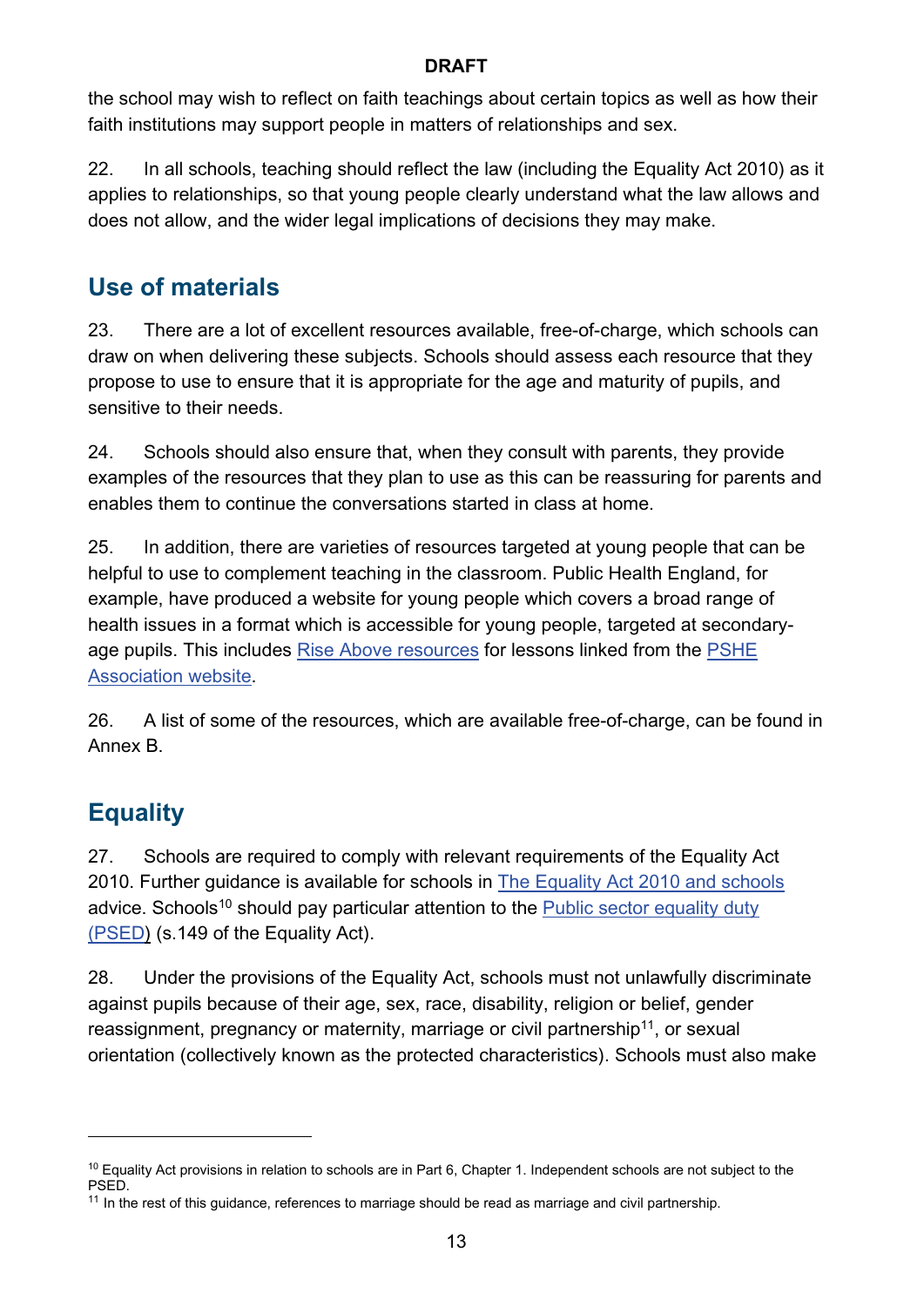reasonable adjustments to alleviate disadvantage and be mindful of the SEND Code of Practice when planning for these subjects.

29. Provisions within the Equality Act allow schools to take positive action, where it can be shown that it is proportionate, to deal with particular disadvantages affecting one group because of a protected characteristic. This should be taken into consideration in designing and teaching these subjects. A school, could, for example, consider taking positive action to support girls if there was evidence that they were being disproportionately subjected to sexual violence or sexual harassment.

30. Schools should consider the makeup of their own student body, including the gender and age range of their pupils, and consider whether it is appropriate or necessary to put in place additional support for pupils with particular protected characteristics (which mean that they are potentially at greater risk). Schools should consider what they can do to foster healthy and respectful peer-to-peer communication and behaviour between boys and girls, and provide an environment, which challenges perceived limits on pupils based on their gender or any other characteristic, including through these subjects and as part of a whole-school approach.

31. Schools should be alive to issues such as everyday sexism, misogyny, homophobia and gender stereotypes and take positive action to build a culture where these are not tolerated, and any occurrences are identified and tackled. Staff have an important role to play in modelling positive behaviours. School pastoral and behaviour policies should support all pupils.

32. Schools should refer to the Department's advice, [Sexual violence and sexual](https://www.gov.uk/government/publications/sexual-violence-and-sexual-harassment-between-children-in-schools-and-colleges)  [harassment between children in schools and colleges.](https://www.gov.uk/government/publications/sexual-violence-and-sexual-harassment-between-children-in-schools-and-colleges) The advice sets out what sexual violence and sexual harassment are, the current evidence on their preponderance in schools and colleges, how to minimise the risk of them occurring and what to do when they do occur or are alleged to have occurred. Schools should be aware of the importance of making clear that sexual violence and sexual harassment are not acceptable, will never be tolerated and are not an inevitable part of growing up. Any report of sexual violence or sexual harassment should be taken seriously; staff should be aware that statistically it is more likely that females will be the victims of sexual violence and sexual harassment than males, and that it is more likely that it will be perpetrated by males. However, males can also be the victims of sexual violence and it can also happen in same-sex relationships. It is, however, essential that assumptions are not made about the behaviour of boys and young men and that they are not made to feel that this behaviour is an inevitable part of being male; most young men are respectful of young women and each other. An understanding for all pupils of healthy relationships, acceptable behaviour and the right of everyone to equal treatment will help ensure that pupils treat each other well and go on to be respectful and kind adults.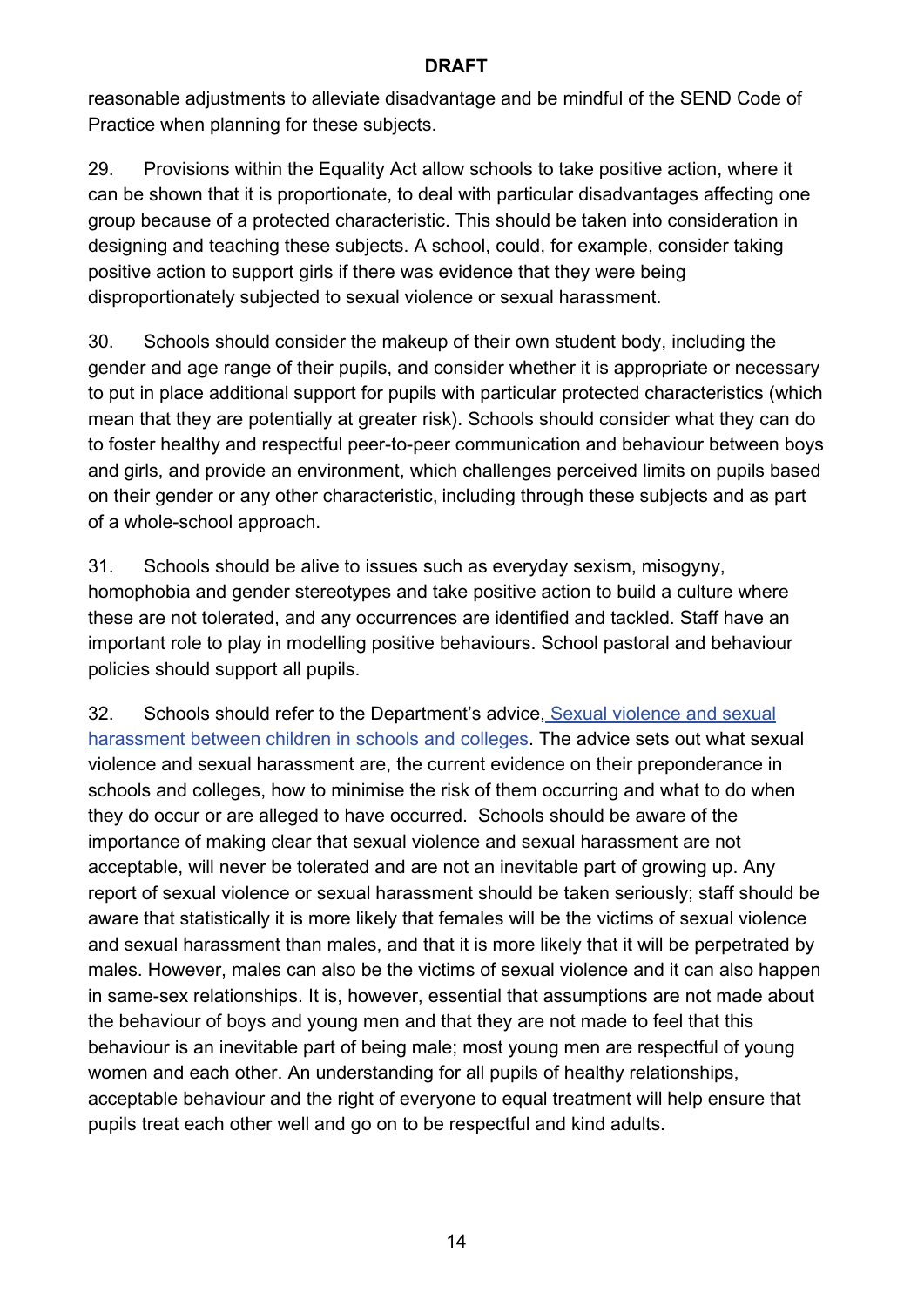#### <span id="page-14-0"></span>**Pupils with special educational needs and disabilities (SEND)**

33. Relationships Education, RSE and Health Education must be accessible for all pupils. This is particularly important when planning teaching for pupils with special educational needs and disabilities who represent a large minority of pupils. High quality teaching that is differentiated and personalised will be the starting point to ensure accessibility. Schools should also be mindful of the preparing for adulthood outcomes,<sup>12</sup> as set out in the SEND code of practice, when teaching these subjects to those with SEND.

34. Schools should be aware that some pupils are more vulnerable to exploitation, bullying and other issues due to the nature of their SEND. Relationships Education and RSE can also be particularly important subjects for some pupils; for example those with Social, Emotional and Mental Health needs or learning disabilities. Such factors should be taken into consideration in designing and teaching these subjects.

35. In special schools and for some SEND pupils in mainstream schools there may be a need to tailor content and teaching to meet the specific needs of pupils at different developmental stages. As with all teaching for these subjects, schools should ensure that their teaching is sensitive, age-appropriate, developmentally appropriate and delivered with reference to the law.

### <span id="page-14-1"></span>**Lesbian, Gay, Bisexual and Transgender (LGBT)**

36. In teaching Relationships Education and RSE, schools should ensure that the needs of all pupils are appropriately met, and that all pupils understand the importance of equality and respect. Schools must ensure that they comply with the relevant provisions of the Equality Act 2010, (please see The Equality Act 2010 and schools: Departmental advice), under which sexual orientation and gender reassignment are amongst the protected characteristics.

37. Schools should ensure that all of their teaching is sensitive and age appropriate in approach and content. At the point at which schools consider it appropriate to teach their pupils about LGBT, they should ensure that this content is fully integrated into their programmes of study for this area of the curriculum rather than delivered as a standalone unit or lesson. Schools are free to determine how they do this, and we expect all pupils to have been taught LGBT content at a timely point as part of this area of the curriculum.

 $\overline{a}$ 

<sup>&</sup>lt;sup>12</sup> "Preparing for adulthood" outcomes are set out at section 7.38 of the SEND code of practice: 0 to 25 years.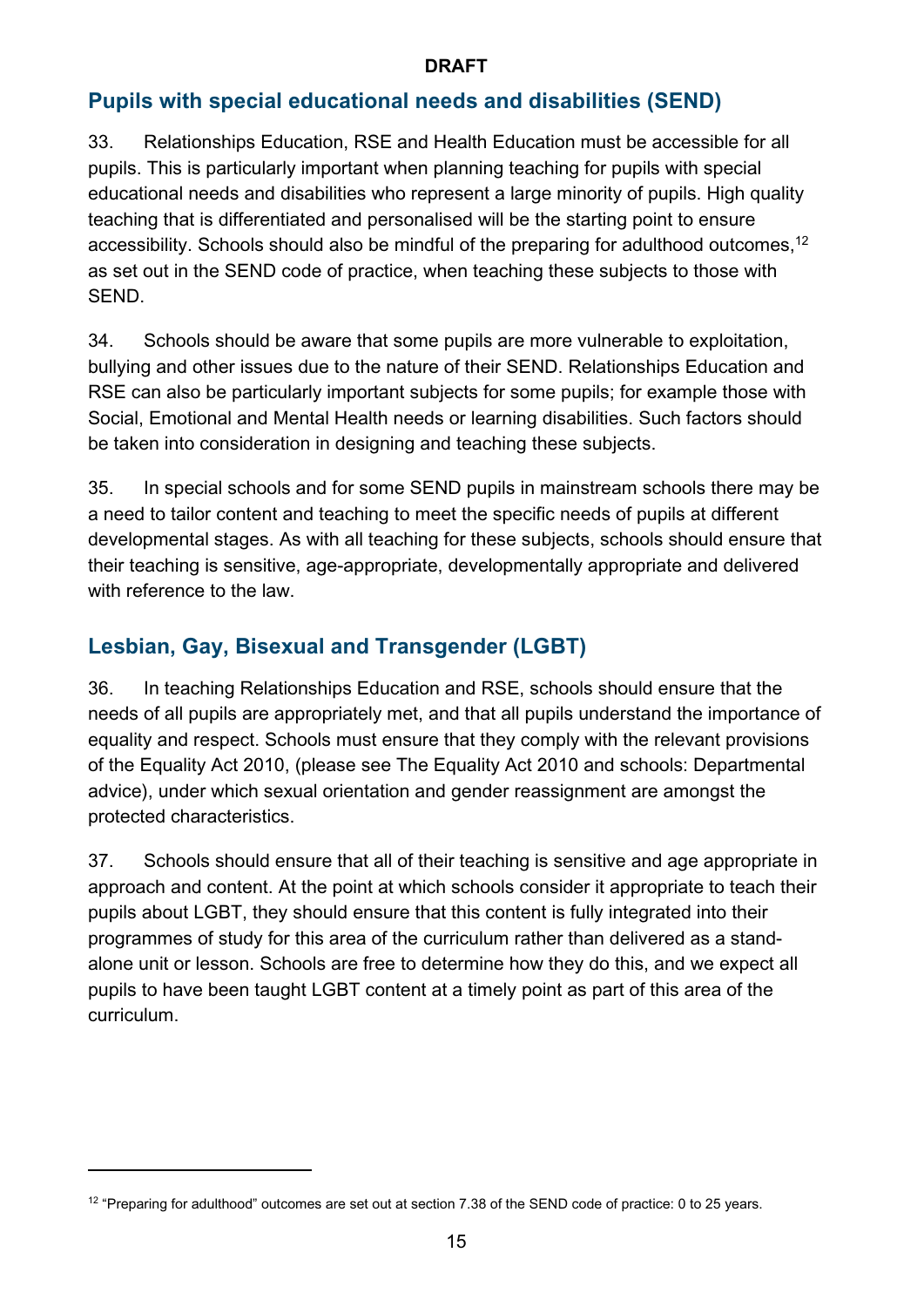### <span id="page-15-0"></span>**Governors**

38. As well as fulfilling their legal obligations, the governing boards or management committee should also make sure that:

- all pupils make progress in achieving the expected educational outcomes;
- the subjects are well led, effectively managed and well planned;
- the quality of provision is subject to regular and effective self-evaluation;
- teaching is delivered in ways that are accessible to all pupils with SEND;
- clear information is provided for parents on the subject content and the right to request that their child is withdrawn; and,
- the subjects are resourced, staffed and timetabled in a way that ensures that the school can fulfil its legal obligations.

39. Foundation governors and trustees of faith academy trusts will also have wider responsibilities in relation to maintaining and developing the religious ethos of the schools.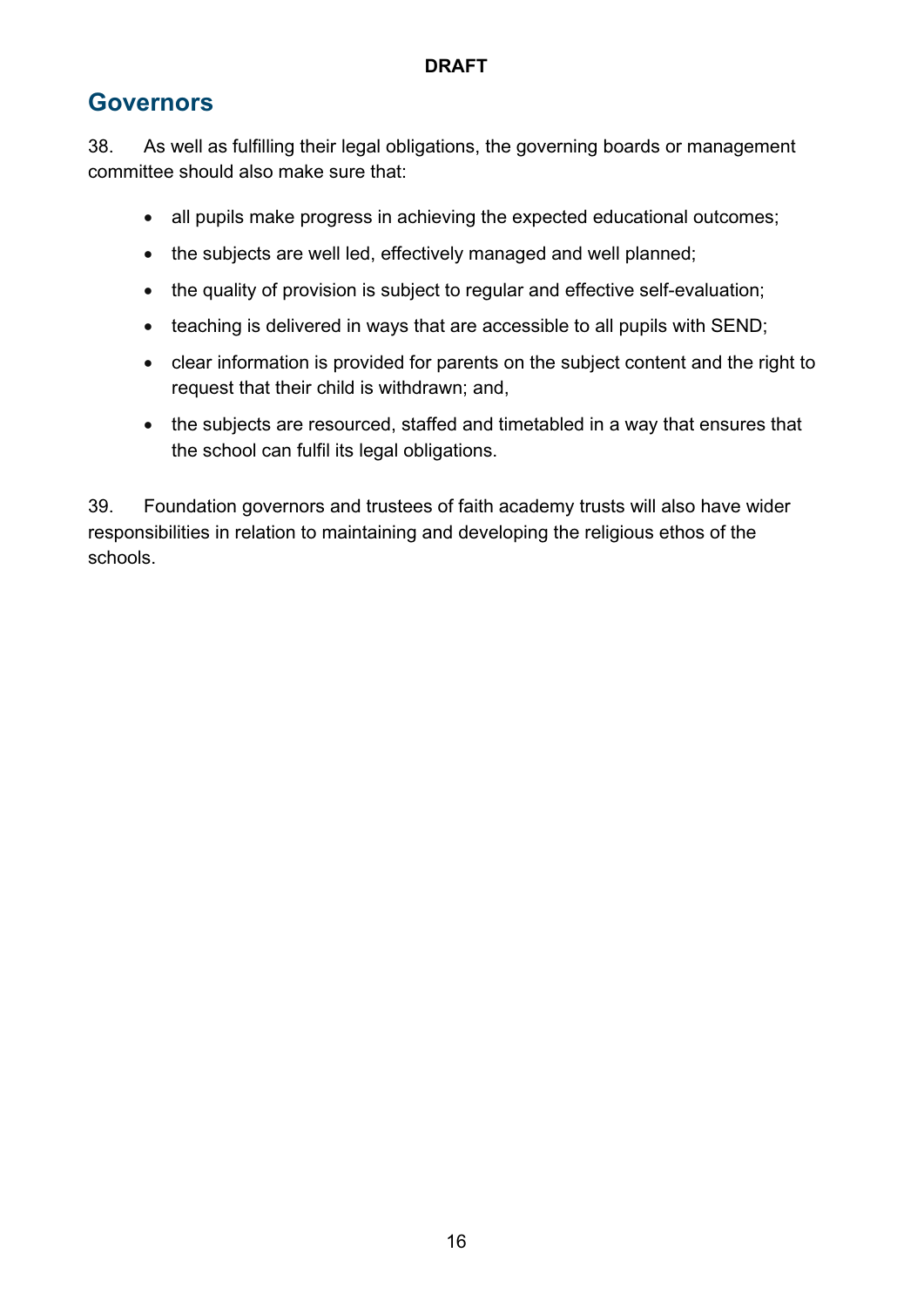# <span id="page-16-0"></span>**Working with parents/carers and the wider community**

40. The role of parents in the development of their children's understanding about relationships is vital. Parents are the first teachers of their children. They have the most significant influence in enabling their children to grow and mature and to form healthy relationships.

41. All schools should work closely with parents when planning and delivering these subjects. Schools should ensure that parents know what will be taught and when, and clearly communicate the fact that parents have the right to request that their child be withdrawn from some or all of sex education delivered as part of statutory RSE.

42. Parents should be given every opportunity to understand the purpose and content of Relationships Education and RSE. Good communication and opportunities for parents to understand and ask questions about the school's approach help increase confidence in the curriculum.

43. Many schools build a good relationship with parents on these subjects over time – for example by inviting parents into school to discuss what will be taught, address any concerns and help support parents in managing conversations with their children on these issues. This can be an important opportunity to talk about how these subjects contribute to wider support in terms of pupil wellbeing and keeping children safe. It is important through such processes to reach out to *all* parents, recognising that a range of approaches may be needed for doing so.

44. Many schools will have existing mechanisms in place to engage parents and should continue to draw on these as they respond to the new legal framework.

### <span id="page-16-1"></span>**Right to be excused from sex education (commonly referred to as the right to withdraw)**

45. Parents have the right to request that their child be withdrawn from some or all of sex education delivered as part of statutory RSE. Before granting any such request it would be good practice for the head teacher to discuss the request with parents and, as appropriate, with the child to ensure that their wishes are understood and to clarify the nature and purpose of the curriculum. Schools will want to document this process to ensure a record is kept.

46. Good practice is also likely to include the head teacher discussing with parents the benefits of receiving this important education and any detrimental effects that withdrawal might have on the child. This could include any social and emotional effects of being excluded, as well as the likelihood of the child hearing their peers' version of what was said in the classes, rather than what was directly said by the teacher (although the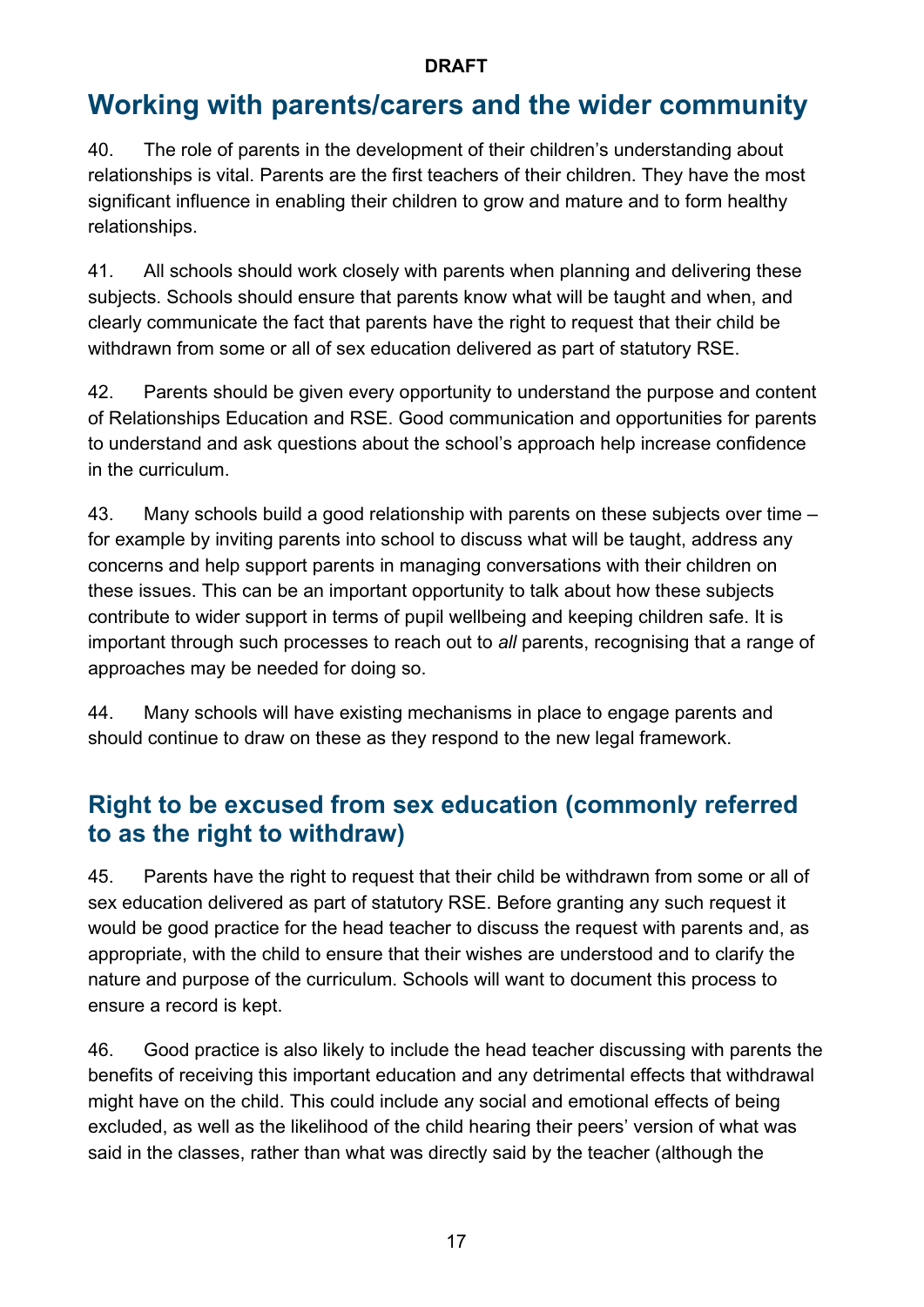detrimental effects may be mitigated if the parents propose to deliver sex education to their child at home instead).

47. Once those discussions have taken place, except in exceptional circumstances, the school should respect the parents' request to withdraw the child, up to and until three terms before the child turns 16. After that point, if the child wishes to receive sex education rather than be withdrawn, the school should make arrangements to provide the child with sex education during one of those terms.

48. This process is the same for pupils with SEND. However there may be exceptional circumstances where the head teacher may want to take a pupil's specific needs arising from their SEND into account when making this decision. The approach outlined above should be reflected in the school's policy on RSE.

49. Head teachers will automatically grant a request to withdraw a pupil from any sex education delivered in primary schools, other than as part of the science curriculum.

50. If a pupil is excused from sex education, it is the school's responsibility to ensure that the pupil receives appropriate, purposeful education during the period of withdrawal. There is no right to withdraw from Relationships Education or Health Education.

### <span id="page-17-0"></span>**Working with external agencies**

51. Working with external organisations can enhance delivery of these subjects, bringing in specialist knowledge and different ways of engaging with young people.

52. As with any visitor, schools are responsible for ensuring that they check the visitor or visiting organisation's credentials. Schools should also ensure that the teaching delivered by the visitor fits with their planned programme and their published policy. It is important that schools discuss the detail of how the visitor will deliver their sessions and ensure that the content is age-appropriate and accessible for the pupils. Schools should ask to see the materials visitors will use as well as a lesson plan in advance, so that they can ensure it meets the full range of pupils' needs (e.g. special educational needs). It is important to agree how confidentiality will work in any lesson and that the visitor understands how safeguarding reports should be dealt with in line with school policy. Further information for teachers in handling potential safeguarding or child protection reports is on page 35.

53. Use of visitors should be to enhance teaching by an appropriate member of the teaching staff, rather than as a replacement for teaching by those staff.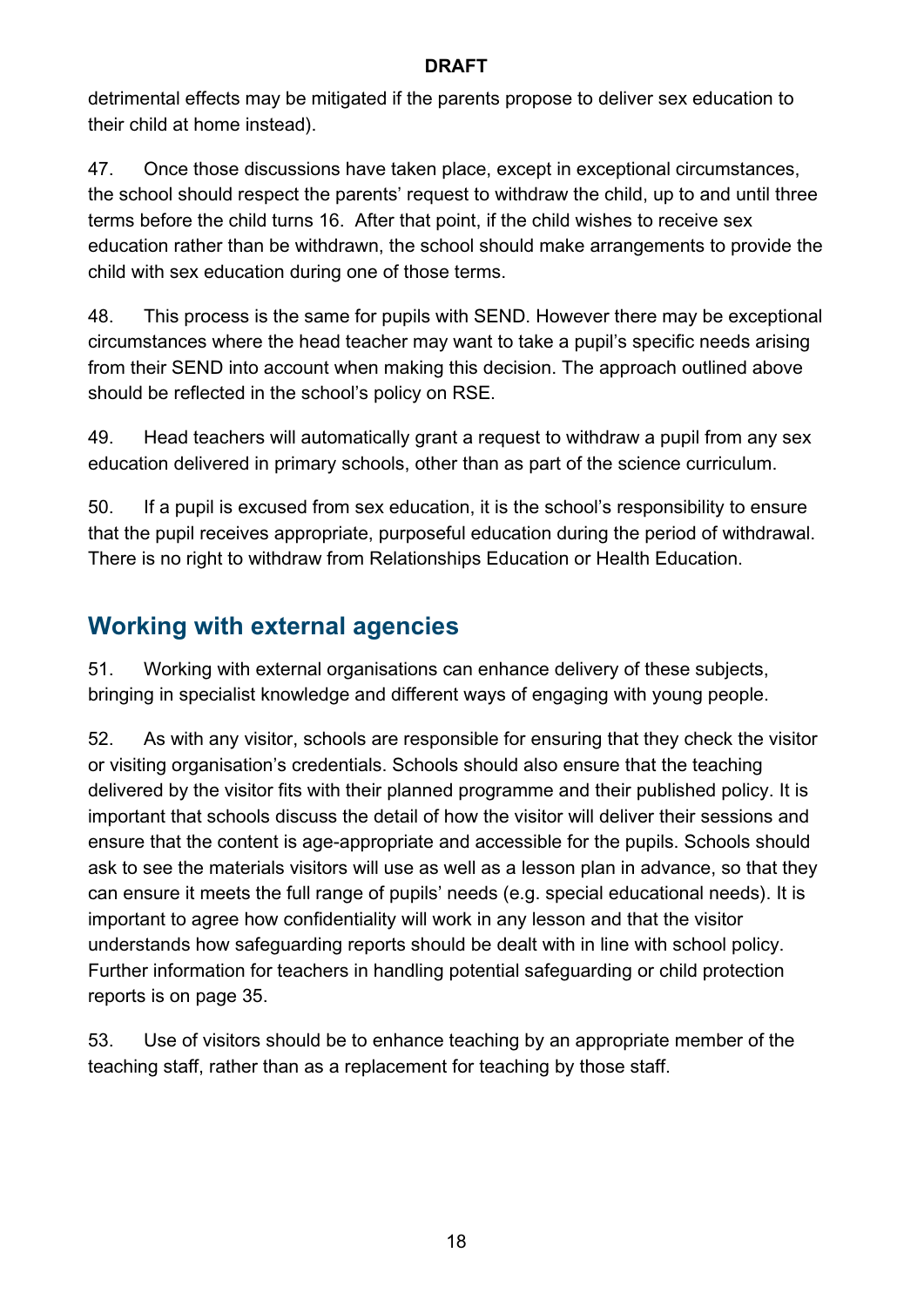# <span id="page-18-0"></span>**Relationships Education (Primary)**

54. The focus in primary school should be on teaching the fundamental building blocks and characteristics of positive relationships, with particular reference to friendships, family relationships, and relationships with other children and with adults.

55. This starts with pupils being taught about what a relationship is, what friendship is, what family means and who the people are who can support them. From the beginning of primary school, building on early education, pupils should be taught how to take turns, how to treat each other with kindness, consideration and respect, the importance of honesty and truthfulness, permission seeking and giving, and the concept of personal privacy. Establishing personal space and boundaries, showing respect and understanding the differences between appropriate and inappropriate or unsafe physical, and other, contact – these are the forerunners of teaching about consent, which takes place at secondary.

56. Respect for others should be taught in an age-appropriate way, in terms of understanding one's own and others' boundaries in play, in negotiations about space, toys, books, resources and so on.

57. From the beginning, teachers should talk explicitly about the features of healthy friendships, family relationships and other relationships which young children are likely to encounter. Drawing attention to these in a range of contexts should enable pupils to form a strong early understanding of the features of relationships that are likely to lead to happiness and security. This will also help them to recognise any less positive relationships when they encounter them.

58. The principles of positive relationships also apply online especially as, by the end of primary school, many children will already be using the internet. When teaching relationships content, teachers should address online safety and appropriate behaviour in a way that is relevant to pupils' lives. Teachers should include content on how information and data is shared and used in all contexts, including online; for example, sharing pictures, understanding that many websites are businesses and how sites may use information provided by users in ways they might not expect.

59. Teaching about families requires sensitive and well-judged teaching based on knowledge of pupils and their circumstances. Families of many forms provide a nurturing environment for children. (Families can include for example, single parent families, LGBT parents, families headed by grandparents, adoptive parents, foster parents/carers amongst other structures.) Care needs to be taken to ensure that there is no stigmatisation of children based on their home circumstances and needs, to reflect sensitively that some children may have a different structure of support around them; e.g. looked after children or young carers.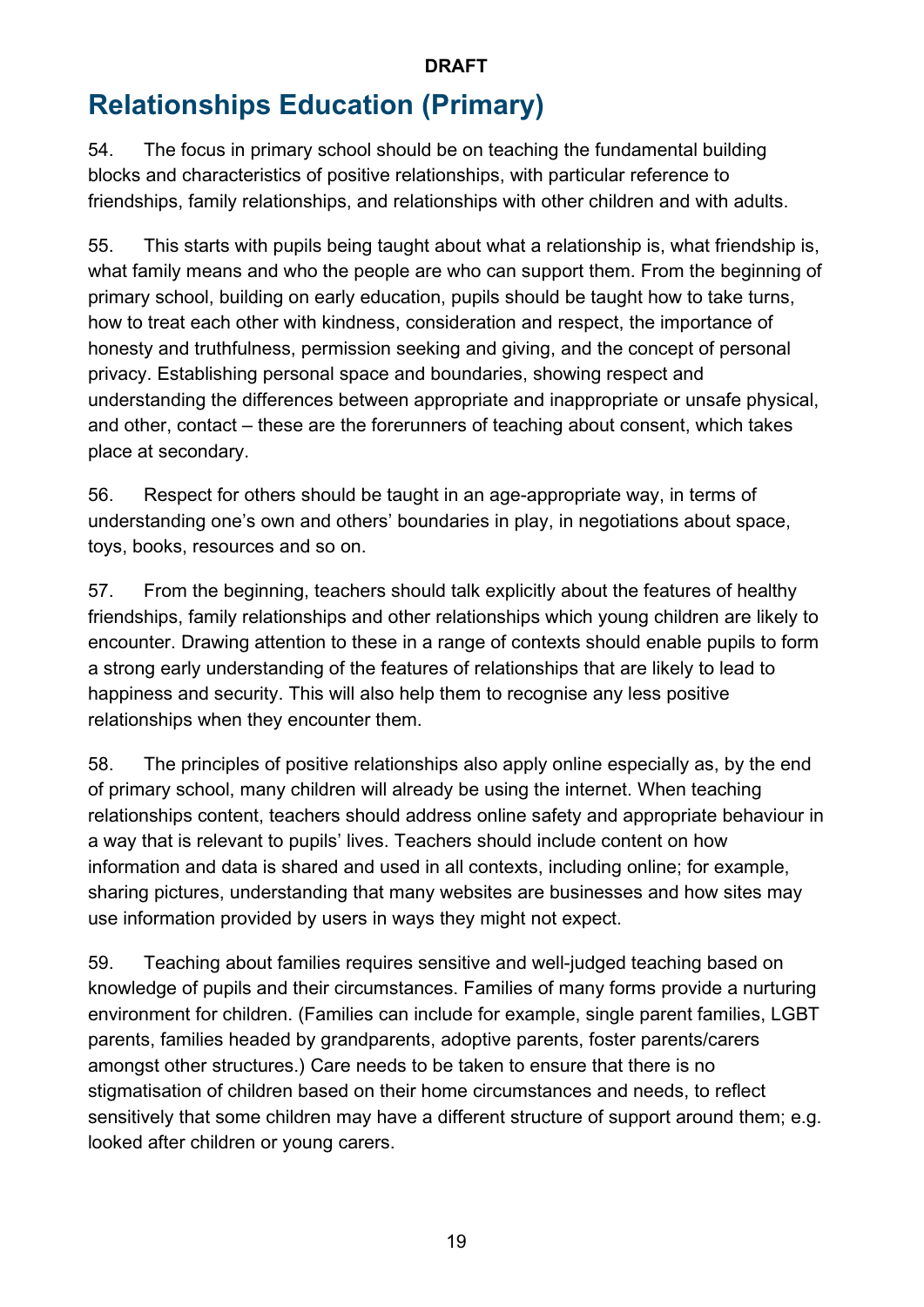60. A growing ability to form strong and positive relationships with others depends on the deliberate cultivation of character traits and positive personal attributes, (sometimes referred to as 'virtues') in the individual. In a school wide context which encourages the development and practice of resilience and other attributes, this includes character traits such as helping pupils to believe they can achieve, persevere with tasks, work towards long-term rewards and continue despite setbacks. Alongside understanding the importance of self-respect and self-worth, pupils should develop personal attributes including honesty, integrity, courage, humility, kindness, generosity, trustworthiness and a sense of justice. This can be achieved in a variety of ways including by providing planned opportunities for young people to undertake social action, active citizenship and voluntary service to others locally or more widely.

61. Relationships Education also creates an opportunity to enable pupils to be taught about positive emotional and mental wellbeing, including how friendships can support mental wellbeing.

62. Through Relationships Education (and RSE), schools should teach pupils the knowledge they need to recognise and to report abuse, including emotional, physical and sexual abuse. In primary schools, this can be delivered by focusing on boundaries and privacy, ensuring young people understand that they have rights over their own bodies. This should also include understanding boundaries in friendships with peers and also in families and with others, in all contexts, including online. Pupils should know how to report concerns and seek advice when they suspect or know that something is wrong. At all stages it will be important to balance teaching children about making sensible decisions to stay safe (including online) whilst being clear it is never the fault of a child who is abused and why victim blaming is always wrong. These subjects complement Health Education and as part of a comprehensive programme and whole school approach, this knowledge can support safeguarding of children.

### <span id="page-19-0"></span>**By the end of primary school:**

| <b>Families and</b><br>people who | Pupils should know                                                                                                                                                                                                                                                |
|-----------------------------------|-------------------------------------------------------------------------------------------------------------------------------------------------------------------------------------------------------------------------------------------------------------------|
| care for me                       | that families are important for children growing up because they<br>$\bullet$<br>can give love, security and stability.                                                                                                                                           |
|                                   | the characteristics of healthy family life, commitment to each<br>$\bullet$<br>other, including in times of difficulty, protection and care for<br>children and other family members, the importance of spending<br>time together and sharing each other's lives. |
|                                   | that others' families, either in school or in the wider world,<br>$\bullet$<br>sometimes look different from their family, but that they should<br>respect those differences and know that other children's families<br>are also characterised by love and care.  |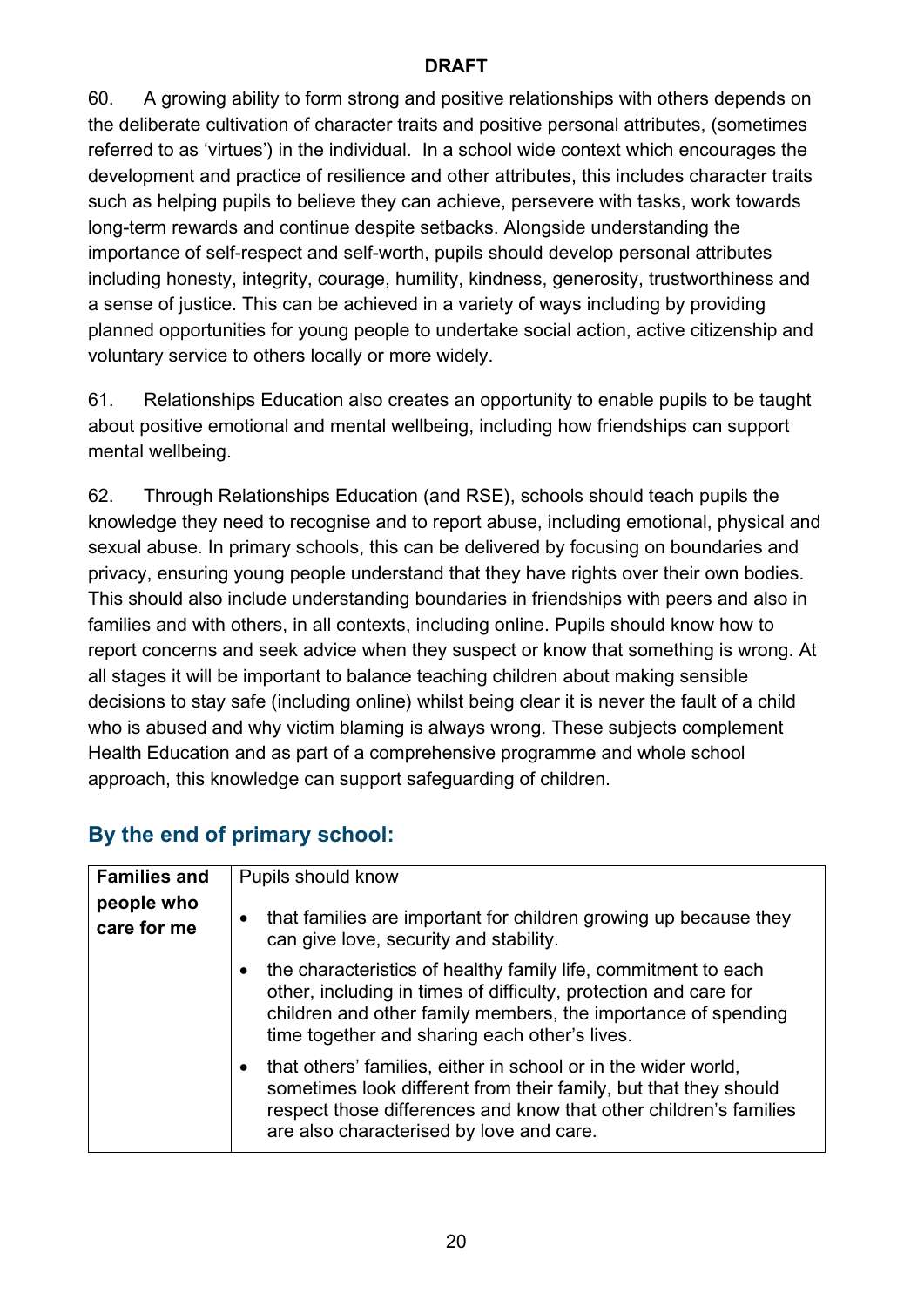|                       | that stable, caring relationships, which may be of different types,<br>$\bullet$<br>are at the heart of happy families, and are important for children's<br>security as they grow up.<br>that marriage <sup>13</sup> represents a formal and legally recognised<br>$\bullet$<br>commitment of two people to each other which is intended to be<br>lifelong.<br>how to recognise if family relationships are making them feel<br>$\bullet$<br>unhappy or unsafe, and how to seek help or advice from others if<br>needed. |
|-----------------------|--------------------------------------------------------------------------------------------------------------------------------------------------------------------------------------------------------------------------------------------------------------------------------------------------------------------------------------------------------------------------------------------------------------------------------------------------------------------------------------------------------------------------|
|                       |                                                                                                                                                                                                                                                                                                                                                                                                                                                                                                                          |
| Caring<br>friendships | Pupils should know                                                                                                                                                                                                                                                                                                                                                                                                                                                                                                       |
|                       | how important friendships are in making us feel happy and secure,<br>٠<br>and how people choose and make friends.                                                                                                                                                                                                                                                                                                                                                                                                        |
|                       | the characteristics of friendships, including mutual respect,<br>$\bullet$<br>truthfulness, trustworthiness, loyalty, kindness, generosity, trust,<br>sharing interests and experiences and support with problems and<br>difficulties.                                                                                                                                                                                                                                                                                   |
|                       | that healthy friendships are positive and welcoming towards<br>$\bullet$<br>others, and do not make others feel lonely or excluded.                                                                                                                                                                                                                                                                                                                                                                                      |
|                       | that most friendships have ups and downs, and that these can<br>$\bullet$<br>often be worked through so that the friendship is repaired or even<br>strengthened, and that resorting to violence is never right.                                                                                                                                                                                                                                                                                                          |
|                       | how to recognise who to trust and who not to trust, how to judge<br>$\bullet$<br>when a friendship is making them feel unhappy or uncomfortable,<br>managing conflict, how to manage these situations and how to<br>seek help or advice from others, if needed.                                                                                                                                                                                                                                                          |
| <b>Respectful</b>     | Pupils should know                                                                                                                                                                                                                                                                                                                                                                                                                                                                                                       |
| relationships         | the importance of respecting others, even when they are very<br>different from them (for example, physically, in character,<br>personality or backgrounds), or make different choices or have<br>different preferences or beliefs.                                                                                                                                                                                                                                                                                       |
|                       | practical steps they can take in a range of different contexts to<br>٠<br>improve or support respectful relationships.                                                                                                                                                                                                                                                                                                                                                                                                   |
|                       | the conventions of courtesy and manners.                                                                                                                                                                                                                                                                                                                                                                                                                                                                                 |
|                       | the importance of self-respect and how this links to their own<br>happiness.                                                                                                                                                                                                                                                                                                                                                                                                                                             |
|                       | that in school and in wider society they can expect to be treated<br>٠<br>with respect by others, and that in turn they should show due<br>respect to others, including those in positions of authority.                                                                                                                                                                                                                                                                                                                 |

 $\overline{a}$ 

 $^{13}$  Marriage in England and Wales is available to both opposite sex and same sex couples. The Marriage (Same Sex Couples) Act 2013 extended marriage to same sex couples in England and Wales. The ceremony through which a couple get married may be civil or religious.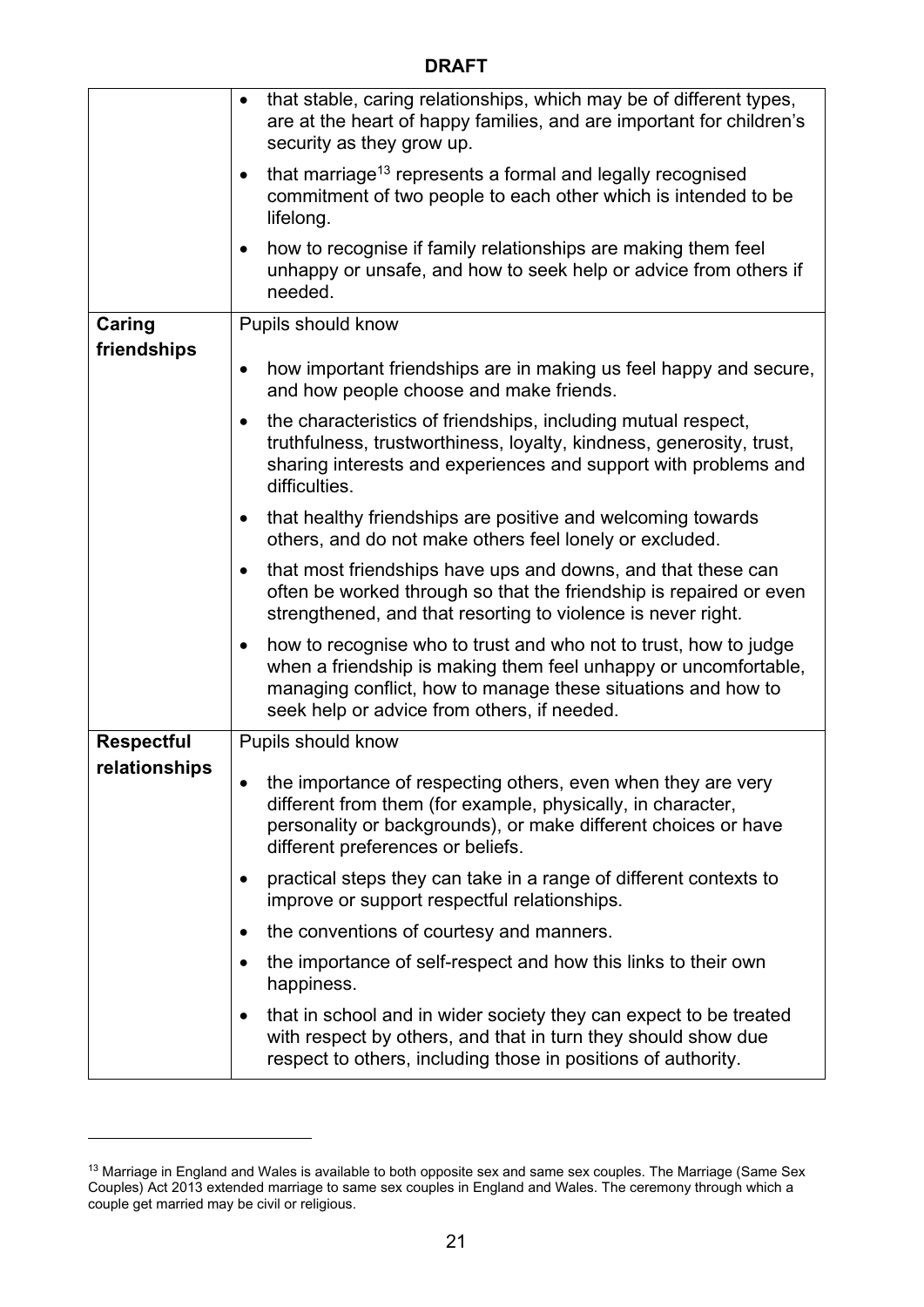|                   | about different types of bullying (including cyberbullying), the<br>$\bullet$<br>impact of bullying, responsibilities of bystanders (primarily<br>reporting bullying to an adult) and how to get help. |
|-------------------|--------------------------------------------------------------------------------------------------------------------------------------------------------------------------------------------------------|
|                   | what a stereotype is, and how stereotypes can be unfair, negative<br>٠<br>or destructive.                                                                                                              |
|                   | the importance of permission-seeking and giving in relationships<br>with friends, peers and adults.                                                                                                    |
| Online            | Pupils should know                                                                                                                                                                                     |
| relationships     | that people sometimes behave differently online, including by<br>$\bullet$<br>pretending to be someone they are not.                                                                                   |
|                   | that the same principles apply to online relationships as to face-to-<br>٠<br>face relationships, including the importance of respect for others<br>online including when we are anonymous.            |
|                   | the rules and principles for keeping safe online, how to recognise<br>$\bullet$<br>risks, harmful content and contact, and how to report them.                                                         |
|                   | how to critically consider their online friendships and sources of<br>$\bullet$<br>information including awareness of the risks associated with<br>people they have never met.                         |
|                   | how information and data is shared and used online.                                                                                                                                                    |
| <b>Being safe</b> | Pupils should know                                                                                                                                                                                     |
|                   | what sorts of boundaries are appropriate in friendships with peers<br>and others (including in a digital context).                                                                                     |
|                   | about the concept of privacy and the implications of it for both<br>$\bullet$<br>children and adults; including that it is not always right to keep<br>secrets if they relate to being safe.           |
|                   | that each person's body belongs to them, and the differences<br>between appropriate and inappropriate or unsafe physical, and<br>other, contact.                                                       |
|                   | how to respond safely and appropriately to adults they may<br>$\bullet$<br>encounter (in all contexts, including online) whom they do not<br>know.                                                     |
|                   | how to recognise and report feelings of being unsafe or feeling<br>$\bullet$<br>bad about any adult.                                                                                                   |
|                   | how to ask for advice or help for themselves or others, and to<br>٠<br>keep trying until they are heard,                                                                                               |
|                   |                                                                                                                                                                                                        |
|                   | how to report concerns or abuse, and the vocabulary and<br>confidence needed to do so.                                                                                                                 |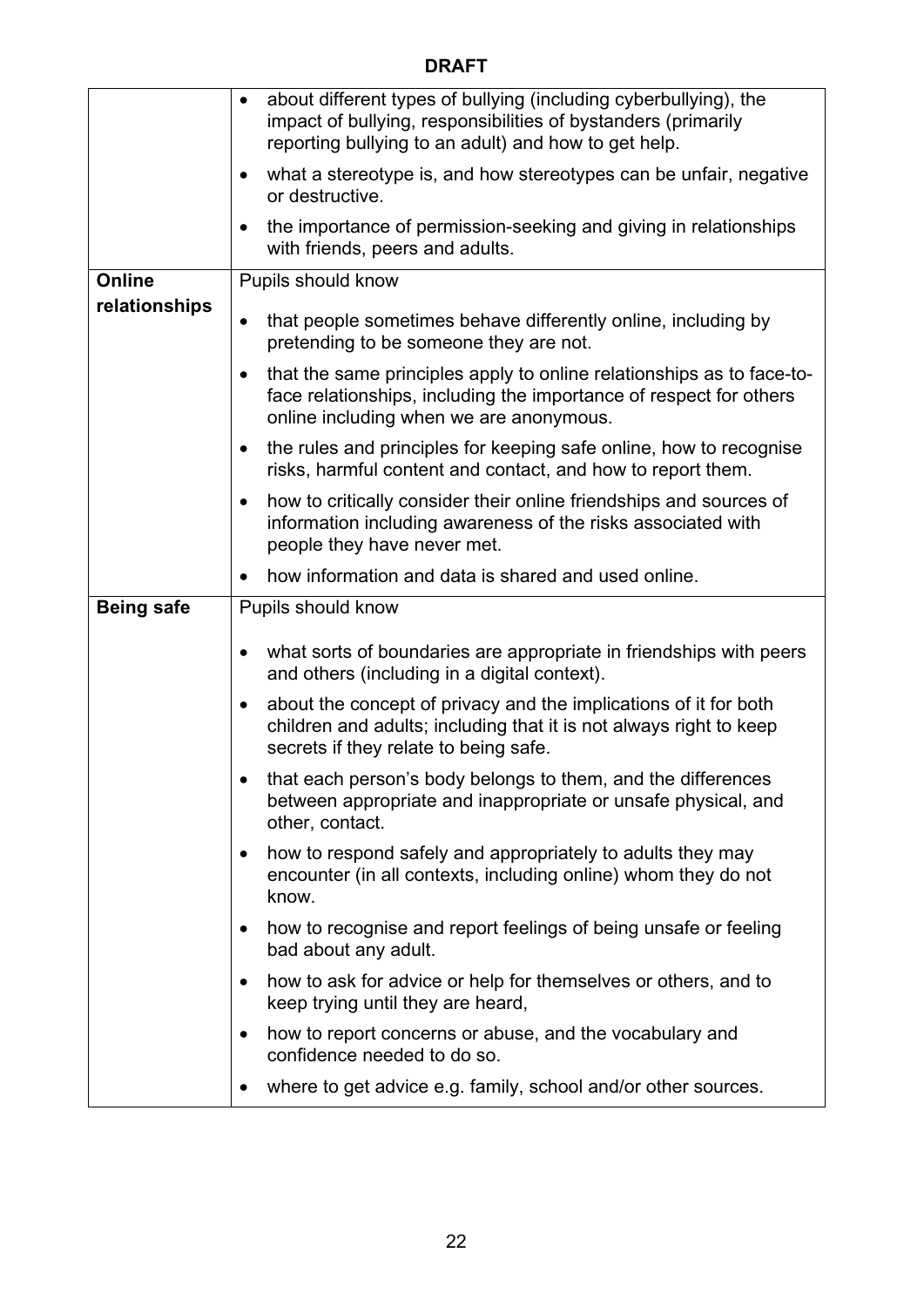### <span id="page-22-0"></span>**Managing difficult questions**

63. Primary-age pupils will often ask their teachers or other adults questions pertaining to sex or sexuality which go beyond what is set out for Relationships Education. The school's policy should cover how the school handles such questions. Given ease of access to the internet, children whose questions go unanswered may turn to inappropriate sources of information.

64. Meeting these objectives will require a graduated, age-appropriate programme of Relationships Education. Children of the same age may be developmentally at different stages, leading to differing types of questions or behaviours. Teaching methods should take account of these differences (including when they are due to specific special educational needs or disabilities) and the potential for discussion on a one-to-one basis or in small groups. Schools should consider what is appropriate and inappropriate in a whole-class setting, as teachers may require support and training in answering questions that are better not dealt with in front of a whole class.

### <span id="page-22-1"></span>**Sex Education (Primary)**

65. The Relationships Education, RSE, and Health Education (England) Regulations 2019 have made Relationships Education compulsory in all primary schools. Sex education is not compulsory in primary schools and the content set out in this guidance therefore focuses on Relationships Education.

66. The content set out in this guidance covers everything that primary schools should teach about relationships and health, including puberty. The national curriculum for science also includes subject content in related areas, such as the main external body parts, the human body as it grows from birth to old age (including puberty) and reproduction in some plants and animals. It will be for primary schools to determine whether they need to cover any additional content on sex education to meet the needs of their pupils. Many primary schools already choose to teach some aspects of sex education and will continue to do so, although it is not a requirement.

67. It is important that the transition phase before moving to secondary school supports pupils' ongoing emotional and physical development effectively. The Department continues to recommend therefore that all primary schools should have a sex education programme tailored to the age and the physical and emotional maturity of the pupils. It should ensure that both boys and girls are prepared for the changes that adolescence brings and – drawing on knowledge of the human life cycle set out in the national curriculum for science - how a baby is conceived and born. As well as consulting parents more generally about the school's overall policy, primary schools should consult parents before the final year of primary school about the detailed content of what will be taught. This process should include offering parents support in talking to their children about sex education and how to link this with what is being taught in school. Meeting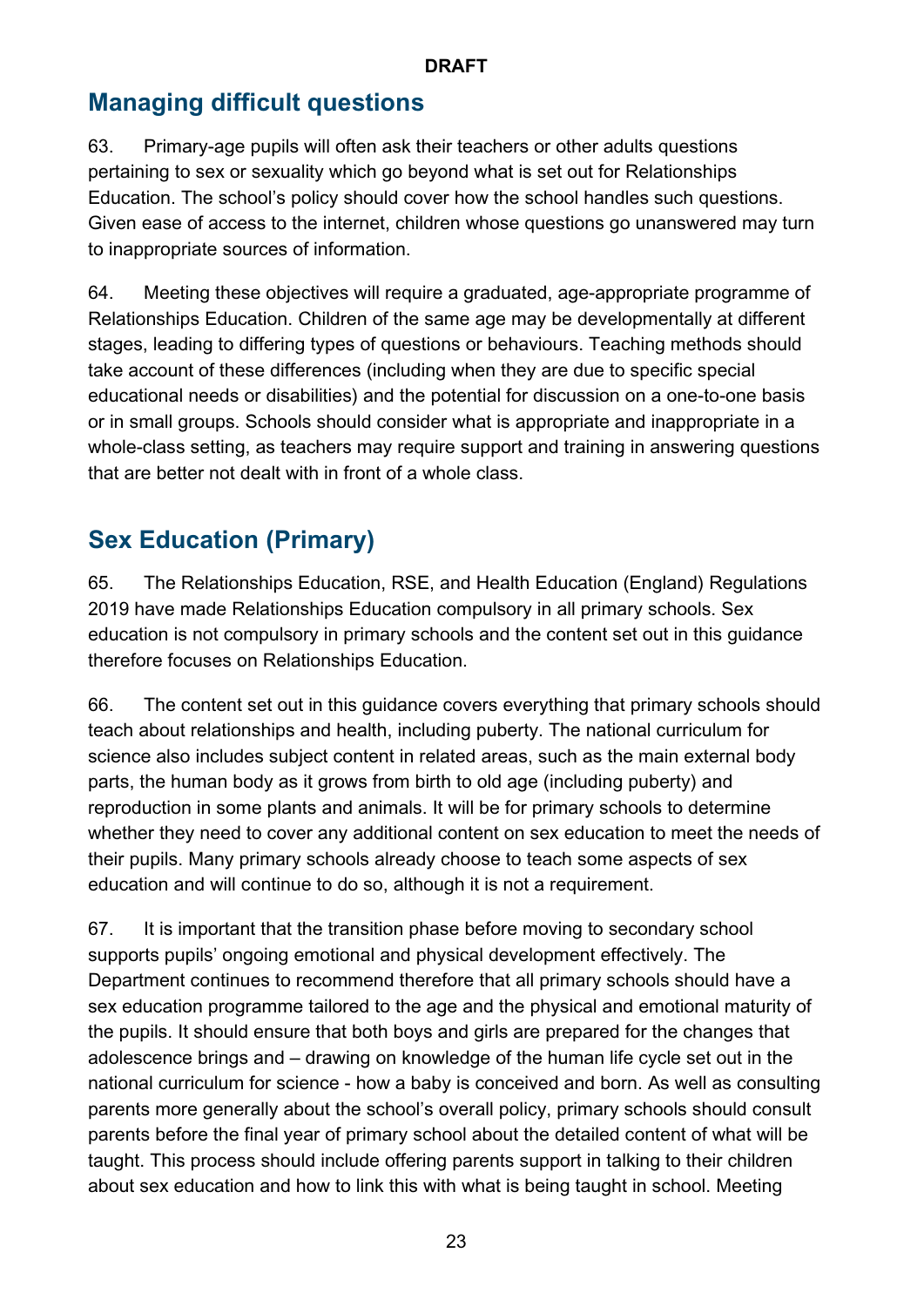these objectives will require a graduated, age-appropriate programme of sex education. Teaching needs to take account of the developmental differences of children.

68. Where a maintained primary school chooses to teach aspects of sex education (which go beyond the national curriculum for science), the school must set this out in their policy and all schools should consult with parents on what is to be covered. Primary schools that choose to teach sex education must allow parents a right to withdraw their children. Unlike sex education in RSE at secondary, in primary schools, head teachers must comply with a parent's wish to withdraw their child from sex education beyond the national curriculum for science. Schools will want to draw on the good practice for conversations with parents around the right to withdraw as set out in paragraphs 45 and 46. Schools must also ensure that their teaching and materials are appropriate having regard to the age and religious backgrounds of their pupils. Schools will also want to recognise the significance of other factors, such as any special educational needs or disabilities of their pupils.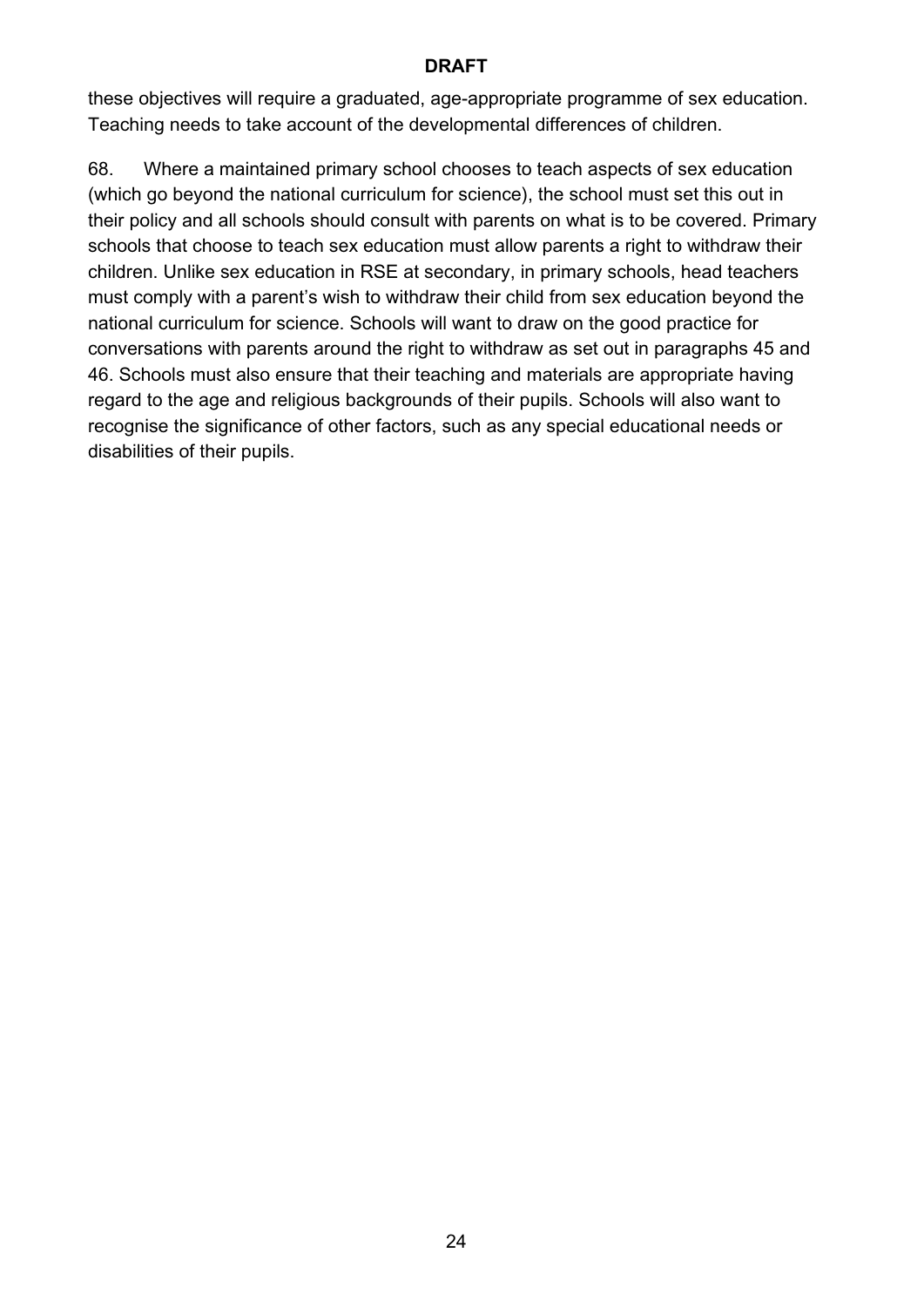# <span id="page-24-0"></span>**Relationships and Sex Education (RSE): Secondary**

69. The aim of RSE is to give young people the information they need to help them develop healthy, nurturing relationships of all kinds, not just intimate relationships. It should enable them to know what a healthy relationship looks like and what makes a good friend, a good colleague and a successful marriage or other type of committed relationship. It should also cover contraception, developing intimate relationships and resisting pressure to have sex (and not applying pressure). It should teach what is acceptable and unacceptable behaviour in relationships. This will help pupils understand the positive effects that good relationships have on their mental wellbeing, identify when relationships are not right and understand how such situations can be managed.

70. Effective RSE does not encourage early sexual experimentation. It should teach young people to understand human sexuality and to respect themselves and others. It enables young people to mature, build their confidence and self-esteem and understand the reasons for delaying sexual activity. Effective RSE also supports people, throughout life, to develop safe, fulfilling and healthy sexual relationships, at the appropriate time.

71. Knowledge about safer sex and sexual health remains important to ensure that young people are equipped to make safe, informed and healthy choices as they progress through adult life. This should be delivered in a non-judgemental, factual way and allow scope for young people to ask questions in a safe environment. Many teachers use approaches such as distancing techniques, setting ground rules with the class to help manage sensitive discussion and using question boxes to allow pupils to raise issues anonymously.

72. RSE should provide clear progression from what is taught in primary school in Relationships Education. Teachers should build on the foundation of Relationships Education and, as pupils grow up, at the appropriate time extend teaching to include intimate relationships. Alongside being taught about intimate relationships, pupils should also be taught about family relationships, friendships and other kinds of relationships that are an equally important part of becoming a successful and happy adult. This teaching should enable pupils to distinguish between content and experiences that exemplify healthy relationships and those that are distorted or harmful.

73. Pupils should understand the benefits of healthy relationships to their mental wellbeing and self-respect. Through gaining the knowledge of what a healthy relationship is like, they can be empowered to identify when relationships are unhealthy. They should be taught that unhealthy relationships can have a lasting, negative impact on mental wellbeing.

74. As in primary, secondary Relationships Education can be underpinned by a wider, deliberate cultivation and practice of resilience and character in the individual. These should include character traits such as belief in achieving goals and persevering with tasks, as well as personal attributes such as honesty, integrity, courage, humility,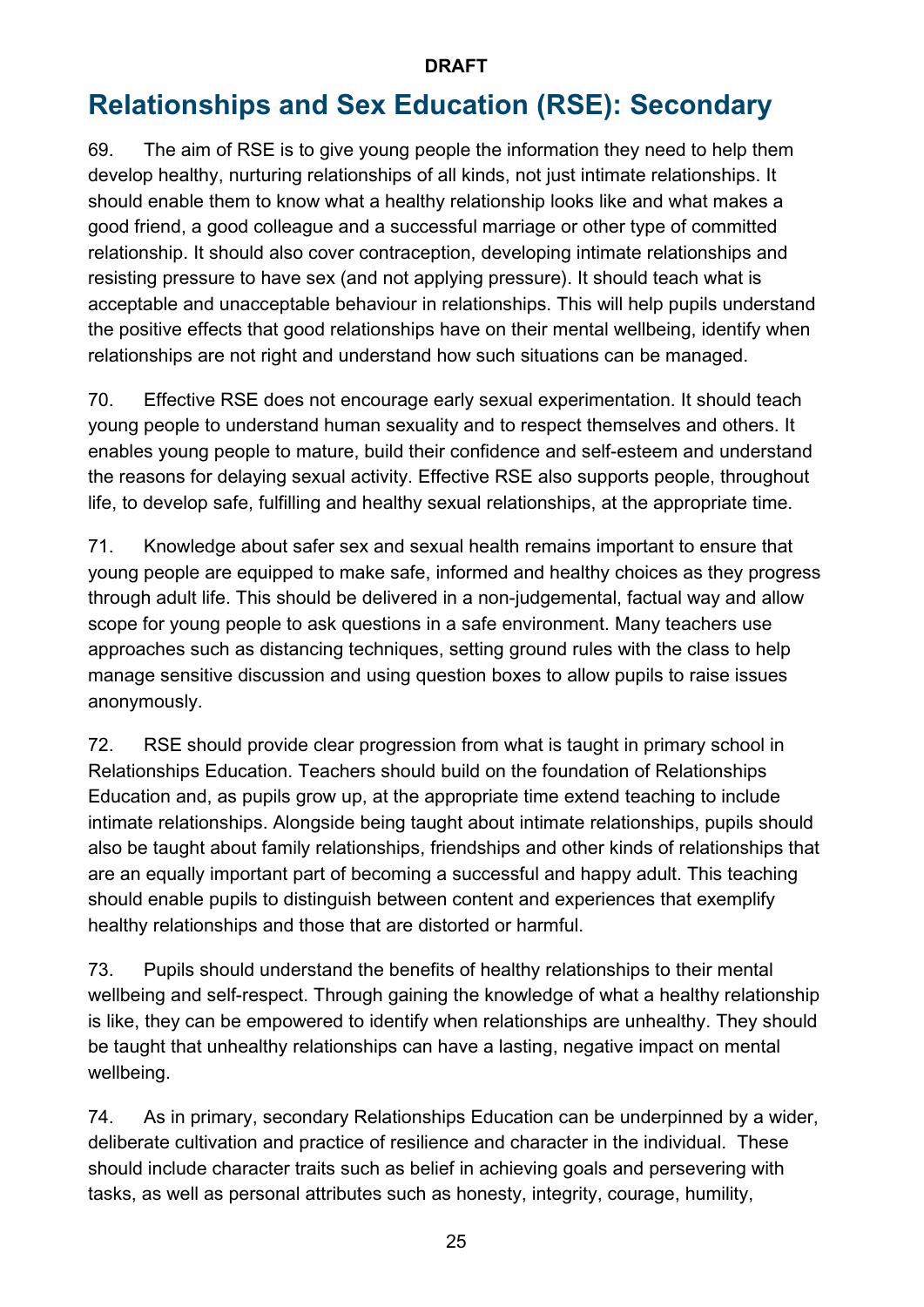kindness, generosity, trustworthiness and a sense of justice, underpinned by an understanding of the importance of self-respect and self-worth. There are many ways in which secondary schools should support the development of these attributes, for example by providing planned opportunities for young people to undertake social action, active citizenship and voluntary service to others locally or more widely.

75. Pupils should be taught the facts and the law about sex, sexuality, sexual health and gender identity in an age-appropriate and inclusive way. All pupils should feel that the content is relevant to them and their developing sexuality. Sexual orientation and gender identity should be explored at a timely point and in a clear, sensitive and respectful manner. When teaching about these topics, it must be recognised that young people may be discovering or understanding their sexual orientation or gender identity. There should be an equal opportunity to explore the features of stable and healthy samesex relationships. This should be integrated appropriately into the RSE programme, rather than addressed separately or in only one lesson.

76. It is recognised that there will be a range of opinions regarding RSE. The starting principle when teaching each of these must be that the applicable law should be taught in a factual way so that pupils are clear on their rights and responsibilities as citizens.

77. Schools may choose to explore faith, or other perspectives, on some of these issues in other subjects such as Religious Education.

78. Pupils should be well informed about the full range of perspectives and, within the law, should be well equipped to make decisions for themselves about how to live their own lives, whilst respecting the right of others to make their own decisions and hold their own beliefs. Key aspects of the law relating to sex which should be taught include the age of consent, what consent is and is not, the definitions and recognition of rape, sexual assault and harassment, and choices permitted by the law around pregnancy.

79. Grooming, sexual exploitation and domestic abuse, including coercive and controlling behaviour, should also be addressed sensitively and clearly. Schools should address the physical and emotional damage caused by female genital mutilation (FGM). They should also be taught where to find support and that it is a criminal offence to perform or assist in the performance of FGM or fail to protect a person for whom you are responsible from FGM. As well as addressing this in the context of the law, pupils may also need support to recognise when relationships (including family relationships) are unhealthy or abusive (including the unacceptability of neglect, emotional, sexual and physical abuse and violence, including honour-based violence and forced marriage) and strategies to manage this or access support for oneself or others at risk. Schools should also be mindful that for pupils who are or have experienced unhealthy or unsafe relationships at home or socially, the school may have a particularly important role in being a place of consistency and safety where they can easily speak to trusted adults, report problems and find support.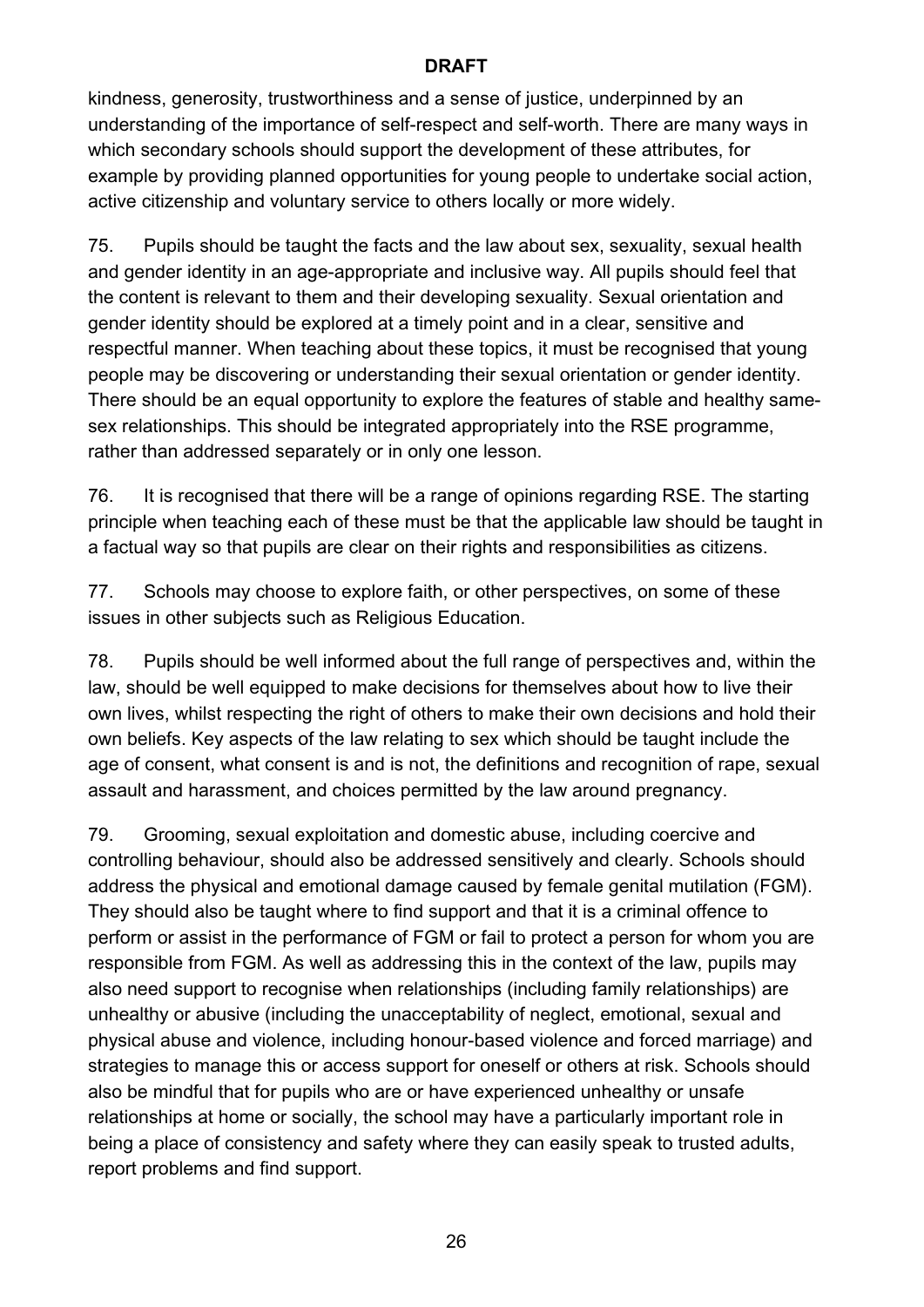80. Internet safety should also be addressed. Pupils should be taught the rules and principles for keeping safe online. This will include how to recognise risks, harmful content and contact, and how and to whom to report issues. Pupils should have a strong understanding of how data is generated, collected, shared and used online, for example, how personal data is captured on social media or understanding the way that businesses may exploit the data available to them.

81. Some pupils are also exposed to harmful behaviours online, and via other forms of media, which may normalise violent sexual behaviours. A focus on healthy relationships and broader Relationships Education can help young people understand acceptable behaviours in relationships.

### <span id="page-26-0"></span>**By the end of secondary school:**

**Schools should continue to develop knowledge on topics specified for primary as required and in addition cover the following content by the end of secondary:** 

| <b>Families</b>                            | Pupils should know                                                                                                                                                                                                                                                                                                                  |  |  |
|--------------------------------------------|-------------------------------------------------------------------------------------------------------------------------------------------------------------------------------------------------------------------------------------------------------------------------------------------------------------------------------------|--|--|
|                                            | that there are different types of committed, stable relationships.                                                                                                                                                                                                                                                                  |  |  |
|                                            | how these relationships might contribute to human happiness and<br>their importance for bringing up children.                                                                                                                                                                                                                       |  |  |
|                                            | what marriage is, including their legal status e.g. that marriage<br>carries legal rights and protections not available to couples who<br>are cohabiting or who have married, for example, in an<br>unregistered religious ceremony.                                                                                                |  |  |
|                                            | why marriage is an important relationship choice for many couples<br>and why it must be freely entered into.                                                                                                                                                                                                                        |  |  |
|                                            | the characteristics and legal status of other types of long-term<br>relationships.                                                                                                                                                                                                                                                  |  |  |
|                                            | the roles and responsibilities of parents with respect to raising of<br>children, including the characteristics of successful parenting.                                                                                                                                                                                            |  |  |
|                                            | how to: determine whether other children, adults or sources of<br>$\bullet$<br>information are trustworthy: judge when a family, friend, intimate<br>or other relationship is unsafe (and to recognise this in others'<br>relationships); and, how to seek help or advice, including reporting<br>concerns about others, if needed. |  |  |
| <b>Respectful</b>                          | Pupils should know                                                                                                                                                                                                                                                                                                                  |  |  |
| relationships,<br>including<br>friendships | the characteristics of positive and healthy friendships (in all<br>contexts, including online) including: trust, respect, honesty,<br>kindness, generosity, boundaries, privacy, consent and the<br>management of conflict, reconciliation and ending relationships.<br>This includes different (non-sexual) types of relationship. |  |  |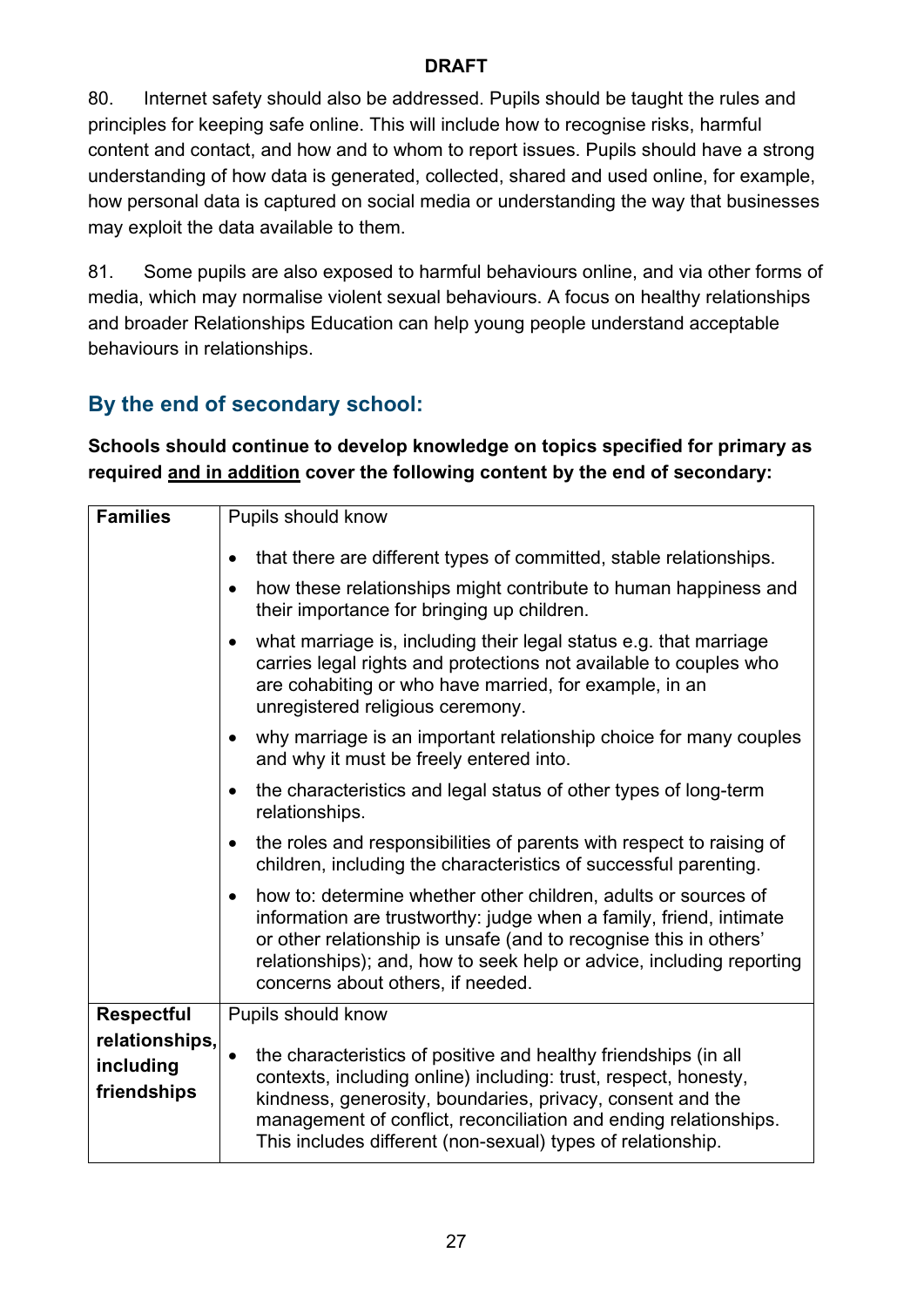|                   | practical steps they can take in a range of different contexts to<br>٠<br>improve or support respectful relationships.                                                                                                                                               |
|-------------------|----------------------------------------------------------------------------------------------------------------------------------------------------------------------------------------------------------------------------------------------------------------------|
|                   | how stereotypes, in particular stereotypes based on sex, gender,<br>race, religion, sexual orientation or disability, can cause damage<br>(e.g. how they might normalise non-consensual behaviour or<br>encourage prejudice).                                        |
|                   | that in school and in wider society they can expect to be treated<br>with respect by others, and that in turn they should show due<br>respect to others, including people in positions of authority and<br>due tolerance of other people's beliefs.                  |
|                   | about different types of bullying (including cyberbullying), the<br>impact of bullying, responsibilities of bystanders to report bullying<br>and how and where to get help.                                                                                          |
|                   | that some types of behaviour within relationships are criminal,<br>including violent behaviour and coercive control.                                                                                                                                                 |
|                   | what constitutes sexual harassment and sexual violence and why<br>these are always unacceptable.                                                                                                                                                                     |
|                   | the legal rights and responsibilities regarding equality (particularly<br>with reference to the protected characteristics as defined in the<br>Equality Act 2010) and that everyone is unique and equal.                                                             |
| <b>Online and</b> | Pupils should know                                                                                                                                                                                                                                                   |
| media             | their rights, responsibilities and opportunities online, including that<br>the same expectations of behaviour apply in all contexts, including<br>online.                                                                                                            |
|                   | about online risks, including that any material someone provides<br>to another has the potential to be shared online and the difficulty<br>of removing potentially compromising material placed online.                                                              |
|                   | not to provide material to others that they would not want shared<br>$\bullet$<br>further and not to share personal material which is sent to them.                                                                                                                  |
|                   | what to do and where to get support to report material or manage<br>٠<br>issues online.                                                                                                                                                                              |
|                   | the impact of viewing harmful content.<br>$\bullet$                                                                                                                                                                                                                  |
|                   | that specifically sexually explicit material e.g. pornography<br>$\bullet$<br>presents a distorted picture of sexual behaviours, can damage the<br>way people see themselves in relation to others and negatively<br>affect how they behave towards sexual partners. |
|                   | that sharing and viewing indecent images of children (including<br>٠<br>those created by children) is a criminal offence which carries<br>severe penalties including jail.                                                                                           |
|                   | how information and data is generated, collected, shared and<br>٠<br>used online.                                                                                                                                                                                    |
|                   |                                                                                                                                                                                                                                                                      |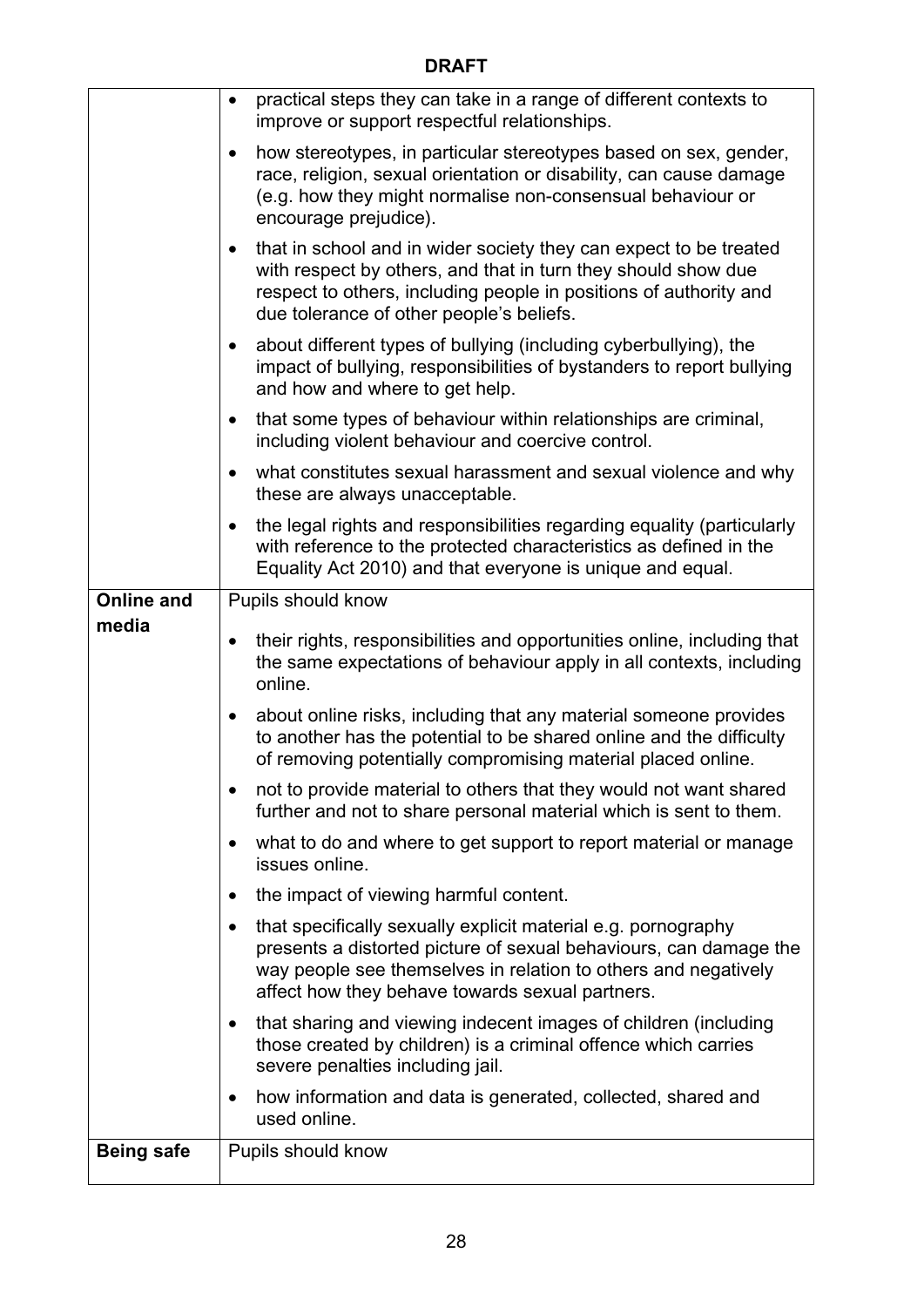|                                                        | the concepts of, and laws relating to, sexual consent, sexual<br>exploitation, abuse, grooming, coercion, harassment, rape,<br>domestic abuse, forced marriage, honour-based violence and<br>FGM, and how these can affect current and future relationships.<br>how people can actively communicate and recognise consent from<br>$\bullet$<br>others, including sexual consent, and how and when consent can<br>be withdrawn (in all contexts, including online). |
|--------------------------------------------------------|--------------------------------------------------------------------------------------------------------------------------------------------------------------------------------------------------------------------------------------------------------------------------------------------------------------------------------------------------------------------------------------------------------------------------------------------------------------------|
| <b>Intimate and</b>                                    | Pupils should know                                                                                                                                                                                                                                                                                                                                                                                                                                                 |
| sexual<br>relationships,<br>including<br>sexual health | how to recognise the characteristics and positive aspects of<br>healthy one-to-one intimate relationships, which include mutual<br>respect, consent, loyalty, trust, shared interests and outlook, sex<br>and friendship.                                                                                                                                                                                                                                          |
|                                                        | that all aspects of health can be affected by choices they make in<br>٠<br>sex and relationships, positively or negatively, e.g. physical,<br>emotional, mental, sexual and reproductive health and wellbeing.                                                                                                                                                                                                                                                     |
|                                                        | the facts about reproductive health, including fertility and the<br>$\bullet$<br>potential impact of lifestyle on fertility for men and women.                                                                                                                                                                                                                                                                                                                     |
|                                                        | that there are a range of strategies for identifying and managing<br>sexual pressure, including understanding peer pressure, resisting<br>pressure and not pressurising others.                                                                                                                                                                                                                                                                                    |
|                                                        | that they have a choice to delay sex or to enjoy intimacy without<br>٠<br>sex.                                                                                                                                                                                                                                                                                                                                                                                     |
|                                                        | the facts about the full range of contraceptive choices, efficacy<br>and options available.                                                                                                                                                                                                                                                                                                                                                                        |
|                                                        | the facts around pregnancy including miscarriage.<br>$\bullet$                                                                                                                                                                                                                                                                                                                                                                                                     |
|                                                        | that there are choices in relation to pregnancy (with medically and<br>legally accurate, impartial information on all options, including<br>keeping the baby, adoption, abortion and where to get further<br>help).                                                                                                                                                                                                                                                |
|                                                        | how the different sexually transmitted infections (STIs), including<br>HIV/AIDs, are transmitted, how risk can be reduced through safer<br>sex (including through condom use) and the importance of and<br>facts about testing.                                                                                                                                                                                                                                    |
|                                                        | about the prevalence of some STIs, the impact they can have on<br>$\bullet$<br>those who contract them and key facts about treatment.                                                                                                                                                                                                                                                                                                                              |
|                                                        | how the use of alcohol and drugs can lead to risky sexual<br>behaviour.                                                                                                                                                                                                                                                                                                                                                                                            |
|                                                        | how to get further advice, including how and where to access<br>$\bullet$<br>confidential sexual and reproductive health advice and treatment.                                                                                                                                                                                                                                                                                                                     |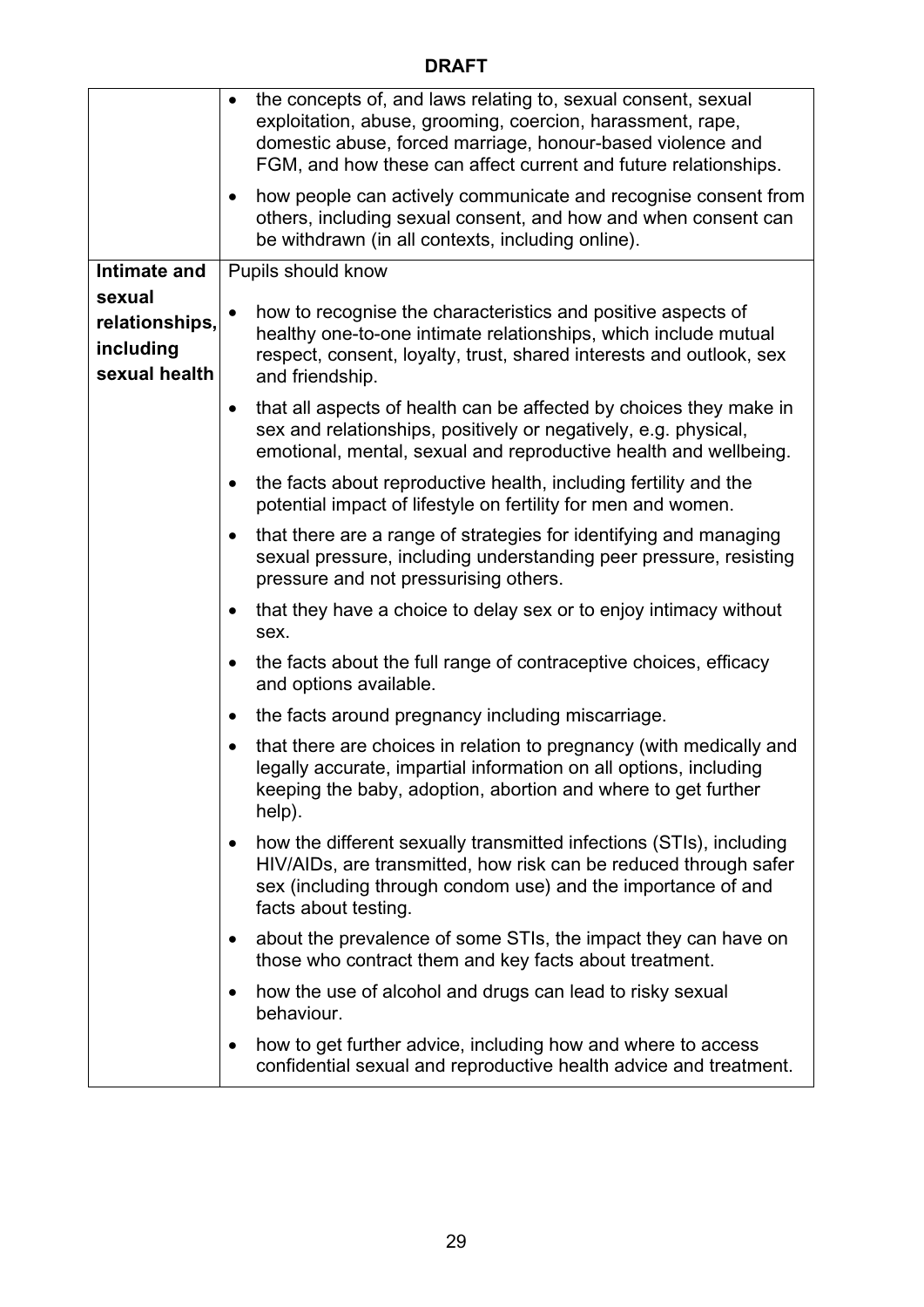### <span id="page-29-0"></span>**The Law**

82. It is important to know what the law says about sex, relationships and young people, as well as broader safeguarding issues. This includes a range of important facts and the rules regarding sharing personal information, pictures, videos and other material using technology. This will help young people to know what is right and wrong in law, but it can also provide a good foundation of knowledge for deeper discussion about all types of relationships. There are also many different legal provisions whose purpose is to protect young people and which ensure young people take responsibility for their actions. Pupils should be made aware of the relevant legal provisions when relevant topics are being taught, including for example:

- marriage
- consent, including the age of consent
- violence against women and girls
- online behaviours including image and information sharing (including 'sexting', youth-produced sexual imagery, nudes, etc.)
- pornography
- abortion
- sexuality
- gender identity
- substance misuse
- violence and exploitation by gangs
- extremism/radicalisation
- criminal exploitation (for example, through gang involvement or 'county lines' drugs operations)
- hate crime
- female genital mutilation (FGM)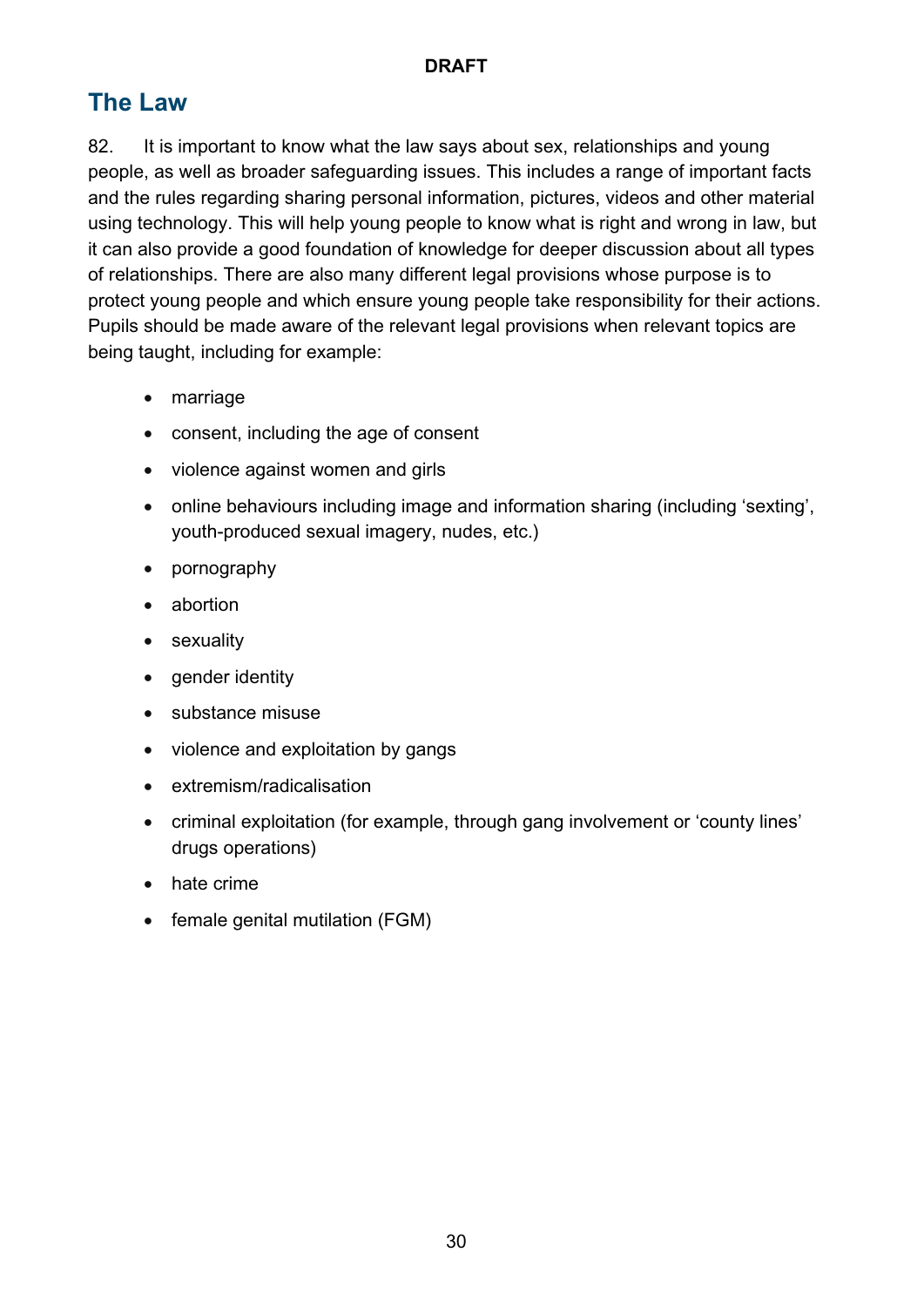# <span id="page-30-0"></span>**Physical health and mental wellbeing**

83. The aim of teaching pupils about physical health and mental wellbeing is to give them the information that they need to make good decisions about their own health and wellbeing. It should enable them to recognise what is normal and what is an issue in themselves and others and, when issues arise, know how to seek support as early as possible from appropriate sources.

84. Physical health and mental wellbeing are interlinked, and it is important that pupils understand that good physical health contributes to good mental wellbeing, and vice versa.

85. It is important for schools to promote pupils' self-control and ability to self-regulate, and strategies for doing so. This will enable them to become confident in their ability to achieve well and persevere even when they encounter setbacks or when their goals are distant, and to respond calmly and rationally to setbacks and challenges. This integrated, whole-school approach to the teaching and promotion of health and wellbeing has a potential positive impact on behaviour and attainment.

86. Effective teaching should aim to reduce stigma attached to health issues, in particular those to do with mental wellbeing. Schools should engender an atmosphere that encourages openness. This will mean that pupils feel they can check their understanding and seek any necessary help and advice as they gain knowledge about how to promote good health and wellbeing.

87. Schools have flexibility to design and plan age-appropriate subject content, but this guidance sets out core areas for health and wellbeing that are appropriate for primary and secondary aged pupils.

88. Puberty including menstruation should be covered in Health Education and should, as far as possible, be addressed before onset. This should ensure male and female pupils are prepared for changes they and their peers will experience.

### <span id="page-30-1"></span>**Menstruation**

89. The onset of menstruation can be confusing or even alarming for girls if they are not prepared. Pupils should be taught key facts about the menstrual cycle including what is an average period, range of menstrual products and the implications for emotional and physical health. In addition to curriculum content, schools should also make adequate and sensitive arrangements to help girls prepare for and manage menstruation including with requests for menstrual products. Schools will need to consider the needs of their cohort of pupils in designing this content.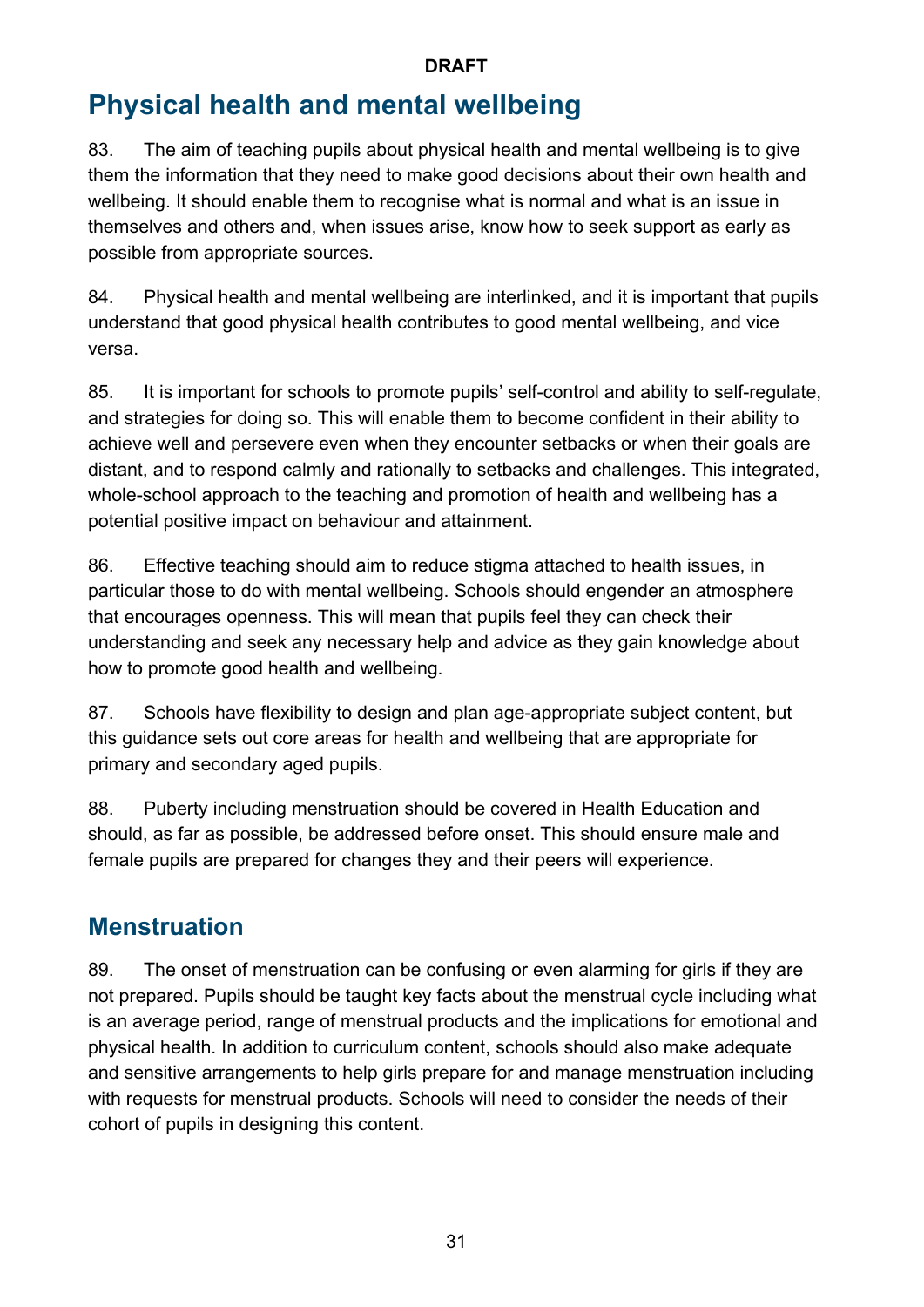### <span id="page-31-0"></span>**Physical health and mental wellbeing: Primary**

90. The focus in primary school should be on teaching the characteristics of good physical health and mental wellbeing. Teachers should be clear that mental wellbeing is a normal part of daily life, in the same way as physical health.

91. This starts with pupils being taught about the benefits and importance of daily exercise, good nutrition and sufficient sleep, and giving pupils the language and knowledge to understand the normal range of emotions that everyone experiences. This should enable pupils to articulate how they are feeling, develop the language to talk about their bodies, health and emotions and judge whether what they are feeling and how they are behaving is appropriate and proportionate for the situations that they experience.

92. Teachers should go on to talk about the steps pupils can take to protect and support their own and others' health and wellbeing, including simple self-care techniques, personal hygiene, prevention of health and wellbeing problems and basic first aid.

93. Emphasis should be given to the positive two-way relationship between good physical health and good mental wellbeing, and the benefits to mental wellbeing of physical exercise and time spent outdoors.

94. Pupils should also be taught the benefits of hobbies, interests and participation in their own communities. This teaching should make clear that people are social beings and that spending time with others, taking opportunities to consider the needs of others and practising service to others, including in organised and structured activities and groups (for example the scouts or girl guide movements), are beneficial for health and wellbeing.

95. Pupils should be taught about the benefits of rationing time spent online and the risks of excessive use of electronic devices. In later primary school, pupils should be taught why social media, computer games and online gaming have age restrictions and should be equipped to manage common difficulties encountered online.

96. A firm foundation in the benefits and characteristics of good health and wellbeing will enable teachers to talk about isolation, loneliness, unhappiness, bullying and the negative impact of poor health and wellbeing.

| <b>Mental</b> | Pupils should know                                                                                                                                                                                                    |
|---------------|-----------------------------------------------------------------------------------------------------------------------------------------------------------------------------------------------------------------------|
| wellbeing     | that mental wellbeing is a normal part of daily life, in the same way<br>$\bullet$<br>as physical health.                                                                                                             |
|               | that there is a normal range of emotions (e.g. happiness, sadness,<br>anger, fear, surprise, nervousness) and scale of emotions that all<br>humans experience in relation to different experiences and<br>situations. |

#### **By the end of primary school:**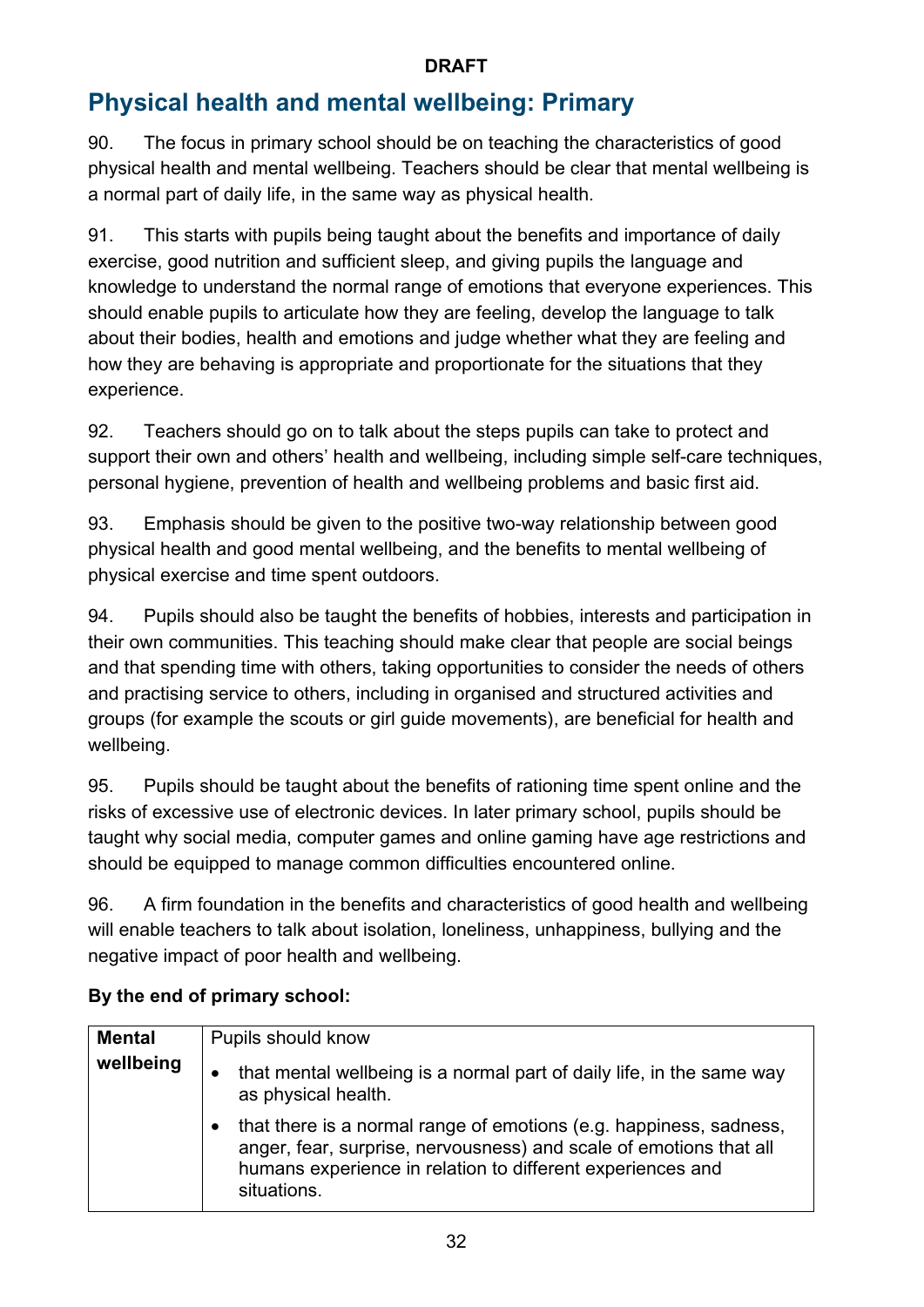|                     | how to recognise and talk about their emotions, including having a<br>varied vocabulary of words to use when talking about their own and<br>others' feelings.                                                                                                                                                 |
|---------------------|---------------------------------------------------------------------------------------------------------------------------------------------------------------------------------------------------------------------------------------------------------------------------------------------------------------|
|                     | how to judge whether what they are feeling and how they are<br>$\bullet$<br>behaving is appropriate and proportionate.                                                                                                                                                                                        |
|                     | the benefits of physical exercise, time outdoors, community<br>participation, voluntary and service-based activity on mental<br>wellbeing and happiness.                                                                                                                                                      |
|                     | simple self-care techniques, including the importance of rest, time<br>spent with friends and family and the benefits of hobbies and<br>interests.                                                                                                                                                            |
|                     | isolation and loneliness can affect children and that it is very<br>important for children to discuss their feelings with an adult and seek<br>support.                                                                                                                                                       |
|                     | that bullying (including cyberbullying) has a negative and often<br>$\bullet$<br>lasting impact on mental wellbeing.                                                                                                                                                                                          |
|                     | where and how to seek support (including recognising the triggers<br>$\bullet$<br>for seeking support), including whom in school they should speak to<br>if they are worried about their own or someone else's mental<br>wellbeing or ability to control their emotions (including issues arising<br>online). |
|                     | it is common for people to experience mental ill health. For many<br>$\bullet$<br>people who do, the problems can be resolved if the right support is<br>made available, especially if accessed early enough.                                                                                                 |
| Internet            | Pupils should know                                                                                                                                                                                                                                                                                            |
| safety and<br>harms | that for most people the internet is an integral part of life and has<br>$\bullet$<br>many benefits.                                                                                                                                                                                                          |
|                     | about the benefits of rationing time spent online, the risks of<br>excessive time spent on electronic devices and the impact of<br>positive and negative content online on their own and others' mental<br>and physical wellbeing.                                                                            |
|                     | how to consider the effect of their online actions on others and know<br>$\bullet$<br>how to recognise and display respectful behaviour online and the<br>importance of keeping personal information private.                                                                                                 |
|                     | why social media, some computer games and online gaming, for<br>$\bullet$<br>example, are age restricted.                                                                                                                                                                                                     |
|                     | that the internet can also be a negative place where online abuse,<br>trolling, bullying and harassment can take place, which can have a<br>negative impact on mental health.                                                                                                                                 |
|                     | how to be a discerning consumer of information online including<br>٠<br>understanding that information, including that from search engines,<br>is ranked, selected and targeted.                                                                                                                              |
|                     | where and how to report concerns and get support with issues<br>online.                                                                                                                                                                                                                                       |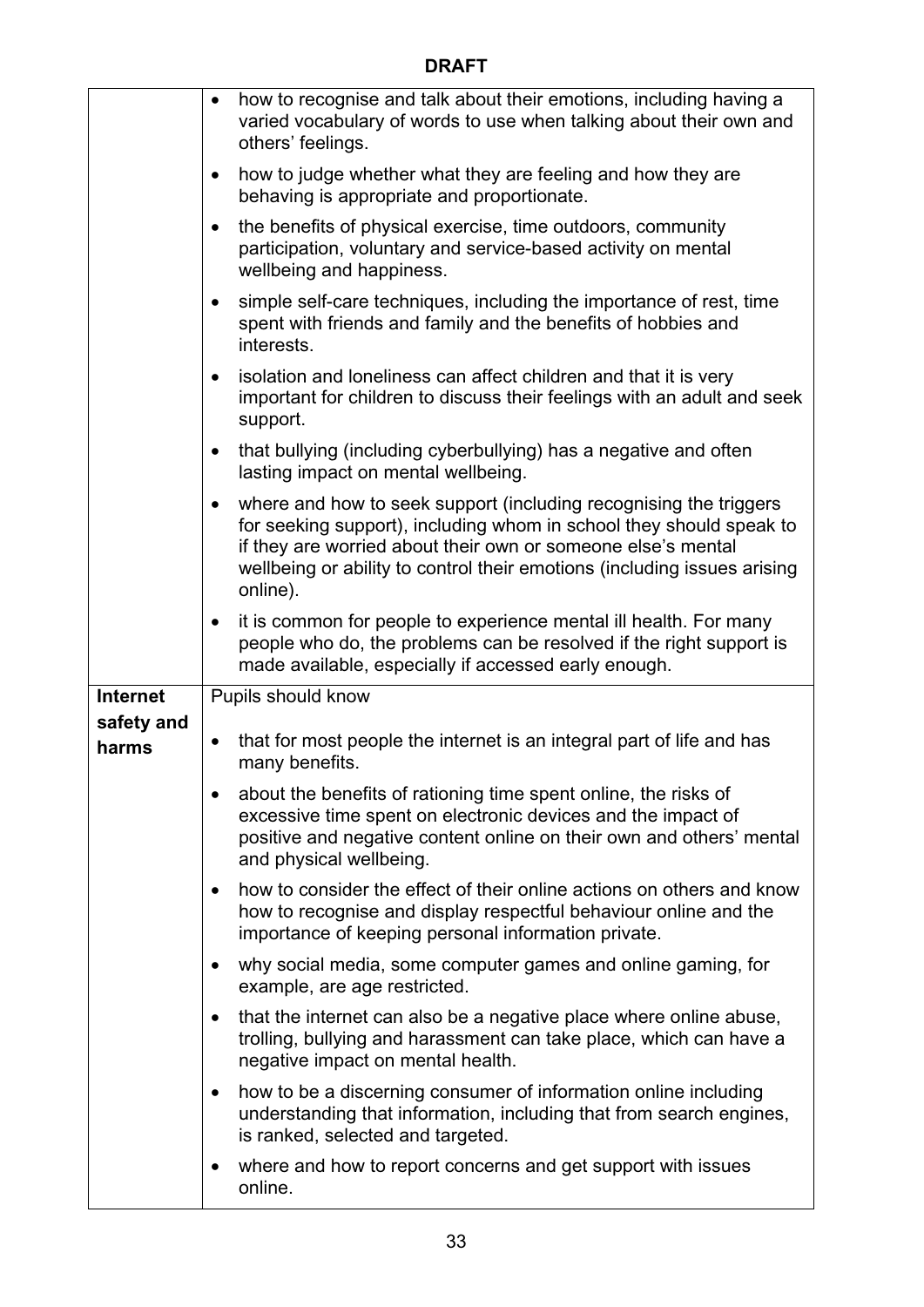| <b>Physical</b>    | Pupils should know                                                                                                                                                                                                                    |
|--------------------|---------------------------------------------------------------------------------------------------------------------------------------------------------------------------------------------------------------------------------------|
| health and         |                                                                                                                                                                                                                                       |
| fitness            | the characteristics and mental and physical benefits of an active<br>lifestyle.                                                                                                                                                       |
|                    | the importance of building regular exercise into daily and weekly<br>$\bullet$<br>routines and how to achieve this; for example walking or cycling to<br>school, a daily active mile or other forms of regular, vigorous<br>exercise. |
|                    | the risks associated with an inactive lifestyle (including obesity).                                                                                                                                                                  |
|                    | how and when to seek support including which adults to speak to in<br>school if they are worried about their health.                                                                                                                  |
| <b>Healthy</b>     | Pupils should know                                                                                                                                                                                                                    |
| eating             |                                                                                                                                                                                                                                       |
|                    | what constitutes a healthy diet (including understanding calories and<br>other nutritional content).                                                                                                                                  |
|                    | the principles of planning and preparing a range of healthy meals.                                                                                                                                                                    |
|                    | the characteristics of a poor diet and risks associated with unhealthy<br>٠<br>eating (including, for example, obesity and tooth decay) and other<br>behaviours (e.g. the impact of alcohol on diet or health).                       |
| Drugs,             | Pupils should know                                                                                                                                                                                                                    |
| alcohol            |                                                                                                                                                                                                                                       |
| and<br>tobacco     | the facts about legal and illegal harmful substances and associated<br>$\bullet$<br>risks, including smoking, alcohol use and drug-taking.                                                                                            |
| <b>Health and</b>  | Pupils should know                                                                                                                                                                                                                    |
| prevention         | how to recognise early signs of physical illness, such as weight loss,<br>$\bullet$<br>or unexplained changes to the body.                                                                                                            |
|                    | about safe and unsafe exposure to the sun, and how to reduce the<br>risk of sun damage, including skin cancer.                                                                                                                        |
|                    | the importance of sufficient good quality sleep for good health and<br>that a lack of sleep can affect weight, mood and ability to learn.                                                                                             |
|                    | about dental health and the benefits of good oral hygiene and dental<br>٠<br>flossing, including regular check-ups at the dentist.                                                                                                    |
|                    | about personal hygiene and germs including bacteria, viruses, how<br>they are spread and treated, and the importance of handwashing.                                                                                                  |
|                    | the facts and science relating to immunisation and vaccination                                                                                                                                                                        |
| <b>Basic first</b> | Pupils should know:                                                                                                                                                                                                                   |
| aid                |                                                                                                                                                                                                                                       |
|                    | how to make a clear and efficient call to emergency services if<br>necessary.                                                                                                                                                         |
|                    | concepts of basic first-aid, for example dealing with common<br>injuries, including head injuries.                                                                                                                                    |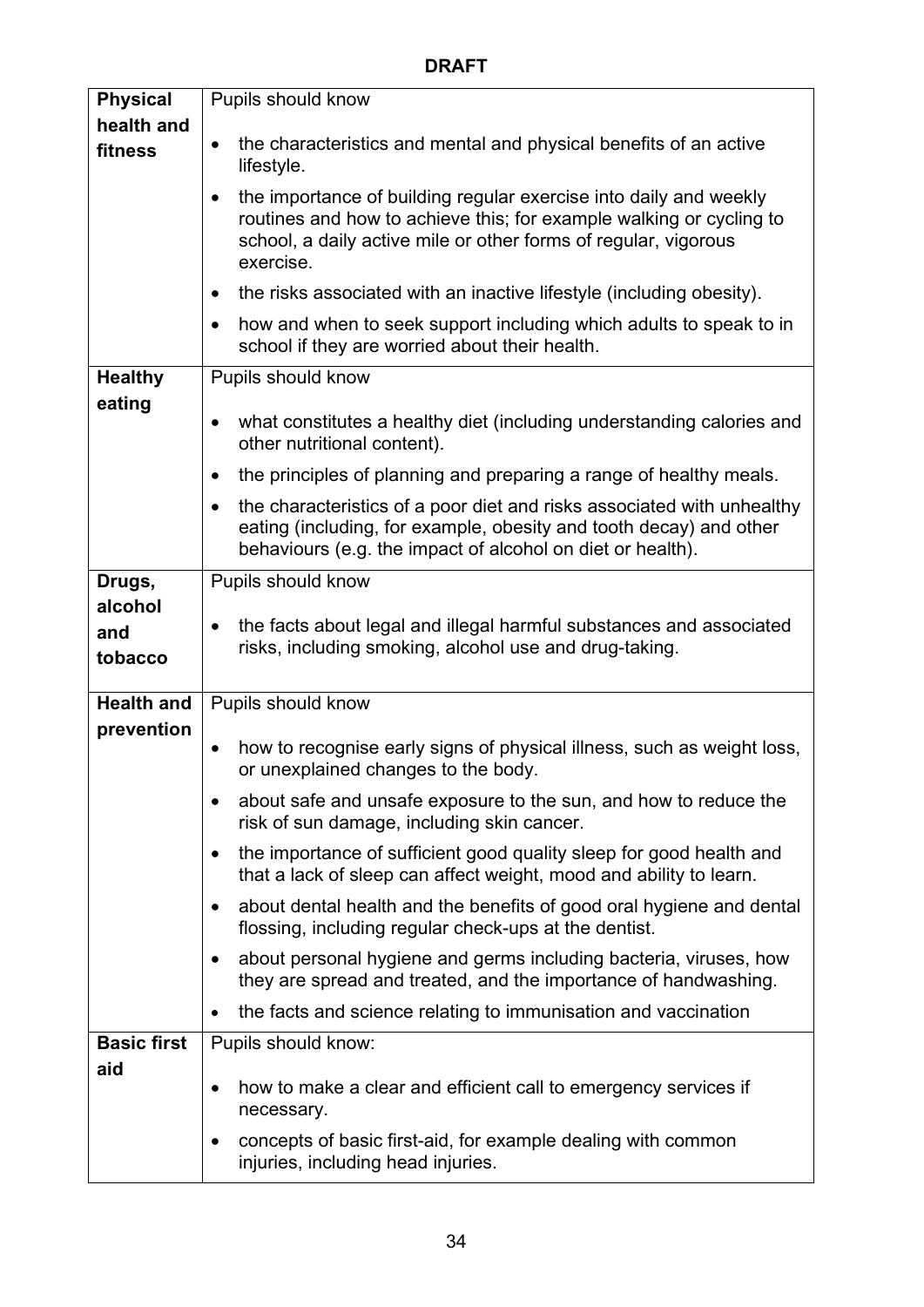| Changing           | Pupils should know:                                                                                                                                  |
|--------------------|------------------------------------------------------------------------------------------------------------------------------------------------------|
| adolescent<br>body | key facts about puberty and the changing adolescent body,<br>particularly from age 9 through to age 11, including physical and<br>emotional changes. |
|                    | about menstrual wellbeing including the key facts about the<br>menstrual cycle.                                                                      |

### <span id="page-34-0"></span>**Physical health and mental wellbeing: Secondary**

97. It is important that the starting point for health and wellbeing education should be a focus on enabling pupils to make well-informed, positive choices for themselves. In secondary school, teaching should build on primary content and should introduce new content to older pupils at appropriate points. This should enable pupils to understand how their bodies are changing, how they are feeling and why, to further develop the language that they use to talk about their bodies, health and emotions and to understand why terms associated with mental and physical health difficulties should not be used pejoratively. This knowledge should enable pupils to understand where normal variations in emotions and physical complaints end and health and wellbeing issues begin.

98. Teaching about the impact of puberty, which will have started in primary school, should continue in secondary school, so that pupils are able to understand the physical and emotional changes, which take place at this time and their impact on their wider health and wellbeing.

99. Emphasis should continue to be given to steps pupils can take to protect and support their own health and wellbeing. They should know that there is a relationship between good physical health and good mental wellbeing and that this can also influence their ability to learn. Teachers should cover self-care, the benefits of physical activity and time spent outdoors. This should be linked to information on the benefits of sufficient sleep, good nutrition and strategies for building resilience.

100. Pupils should know the contribution that hobbies, interests and participation in their own communities can make to overall wellbeing. They should understand that humans are social beings and that outward-facing activity, especially that with a service focus (for example, work, volunteering and participation in organisations such as the scouts or the girl guiding movements, the National Citizen Service or the Duke of Edinburgh Award) are beneficial for wellbeing. This can also contribute to the development of the attributes for a happy and successful adult life. Pupils should be supported to recognise what makes them feel lonely. Self-focused or isolating lifestyle choices can lead to unhappiness and being disconnected from society for those who have greater need for companionship and relationships.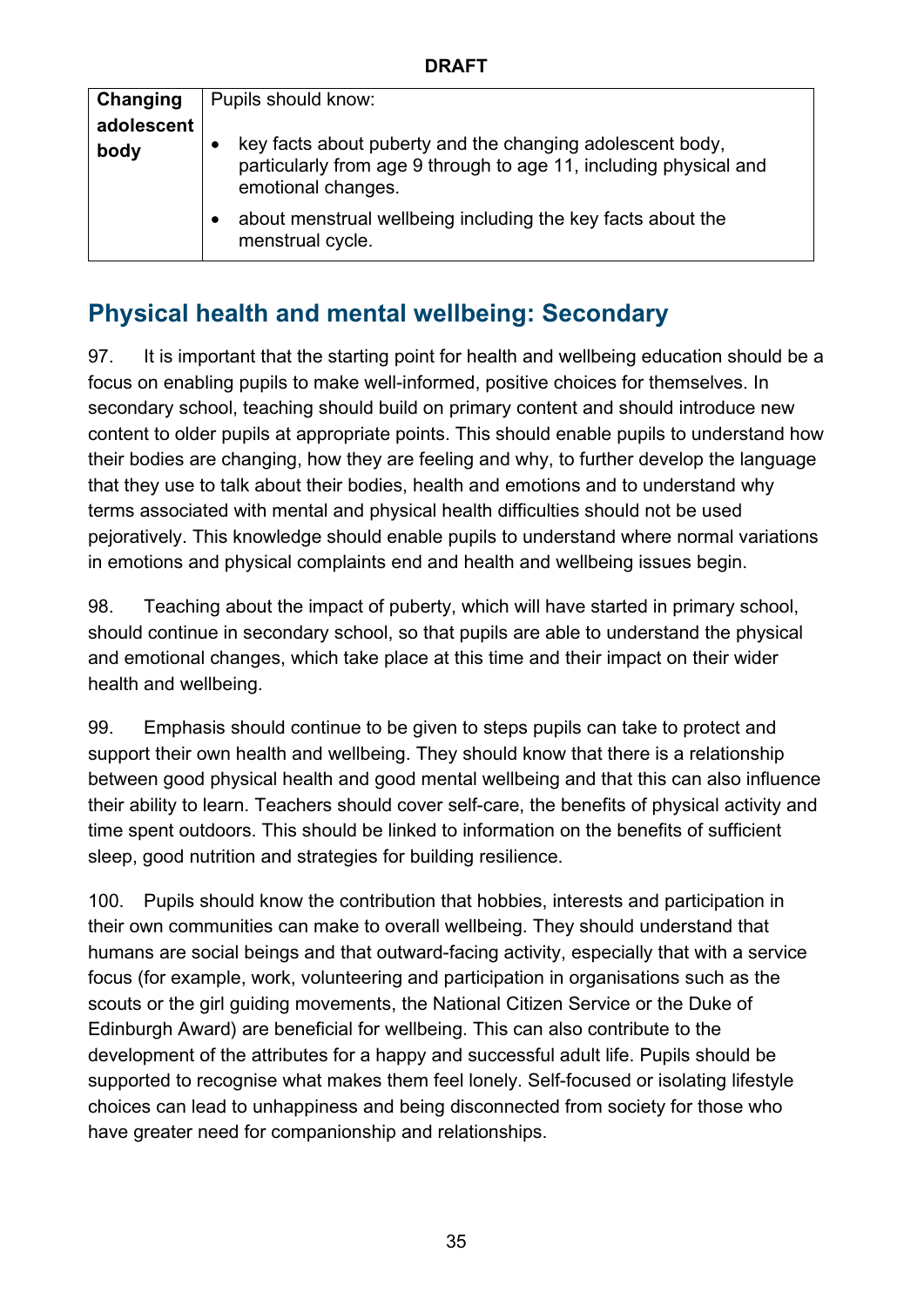101. Pupils should also be taught about problems and challenges. This should include factual information about the prevalence and characteristics of more serious mental and physical health conditions, drugs, alcohol and information about effective interventions. Schools may also choose to teach about issues such as eating disorders <sup>14</sup>.

102. Teachers should be aware of common 'adverse childhood experiences' (such as family breakdown, bereavement and exposure to domestic violence) and when and how these may be affecting any of their pupils and so may be influencing how they experience these subjects. The impact of time spent online, the positive aspects of online support and negotiating social media, including online forums and gaming, should also be included. Teachers should understand that pupils who have experienced problems at home may depend more on schools for support.

103. Pupils should be taught how to judge when they, or someone they know, needs support and where they can seek help if they have concerns. This should include details on which adults in school (e.g. school nurses), and externally can help.

| <b>Mental</b>   | Pupils should know                                                                                                                                                                                                                                                                                                                                                                                                                                                                 |
|-----------------|------------------------------------------------------------------------------------------------------------------------------------------------------------------------------------------------------------------------------------------------------------------------------------------------------------------------------------------------------------------------------------------------------------------------------------------------------------------------------------|
| wellbeing       | how to talk about their emotions accurately and sensitively, using<br>$\bullet$<br>appropriate vocabulary.                                                                                                                                                                                                                                                                                                                                                                         |
|                 | that happiness is linked to being connected to others.<br>$\bullet$                                                                                                                                                                                                                                                                                                                                                                                                                |
|                 | how to recognise the early signs of mental wellbeing concerns.<br>$\bullet$                                                                                                                                                                                                                                                                                                                                                                                                        |
|                 | common types of mental ill health (e.g. anxiety and depression).<br>$\bullet$                                                                                                                                                                                                                                                                                                                                                                                                      |
|                 | how to critically evaluate when something they do or are involved<br>$\bullet$<br>in has a positive or negative effect on their own or others' mental<br>health.                                                                                                                                                                                                                                                                                                                   |
|                 | the benefits and importance of physical exercise, time outdoors,<br>$\bullet$<br>community participation and voluntary and service-based<br>activities on mental wellbeing and happiness.                                                                                                                                                                                                                                                                                          |
| <b>Internet</b> | Pupils should know                                                                                                                                                                                                                                                                                                                                                                                                                                                                 |
| safety and      |                                                                                                                                                                                                                                                                                                                                                                                                                                                                                    |
| harms           | the similarities and differences between the online world and the<br>٠<br>physical world, including: the impact of unhealthy or obsessive<br>comparison with others online (including through setting<br>unrealistic expectations for body image, how people may curate a<br>specific image of their life online, over-reliance on online<br>relationships including social media, the risks related to online<br>gambling including the accumulation of debt, how advertising and |

**Schools should continue to develop knowledge on topics specified for primary as required and in addition cover the following content by the end of secondary:** 

<sup>&</sup>lt;sup>14</sup> Eating disorders and extreme weight loss are a specialised area and schools should use qualified support or advice as needed. Schools may consider accessing support from the NHS or local specialist services who may be able to provide advice and CPD for teachers.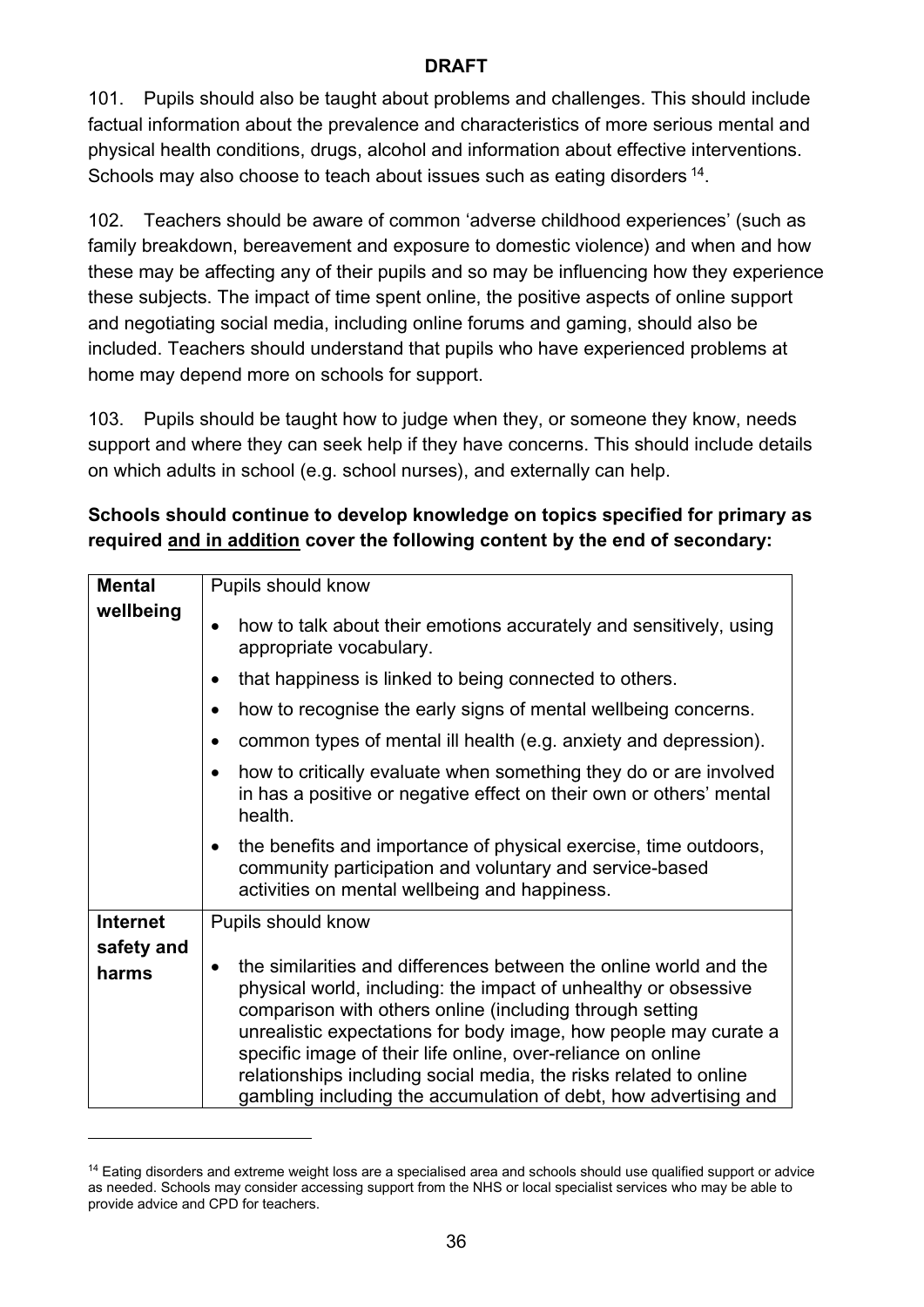|                           | information is targeted at them and how to be a discerning<br>consumer of information online.                                                                                                                                             |
|---------------------------|-------------------------------------------------------------------------------------------------------------------------------------------------------------------------------------------------------------------------------------------|
|                           | how to identify harmful behaviours online (including bullying,<br>$\bullet$<br>abuse or harassment) and how to report, or find support, if they<br>have been affected by those behaviours.                                                |
| <b>Physical</b>           | Pupils should know                                                                                                                                                                                                                        |
| health and<br>fitness     | the positive associations between physical activity and promotion<br>$\bullet$<br>of mental wellbeing, including as an approach to combat stress.                                                                                         |
|                           | the characteristics and evidence of what constitutes a healthy<br>٠<br>lifestyle, maintaining a healthy weight, including the links between<br>an inactive lifestyle and ill health, including cancer and cardio-<br>vascular ill-health. |
|                           | about the science relating to blood, organ and stem cell donation.<br>$\bullet$                                                                                                                                                           |
| <b>Healthy</b><br>eating  | Pupils should know                                                                                                                                                                                                                        |
|                           | how to maintain healthy eating and the links between a poor diet<br>٠<br>and health risks, including tooth decay and cancer.                                                                                                              |
| Drugs,                    | Pupils should know                                                                                                                                                                                                                        |
| alcohol<br>and<br>tobacco | the facts about legal and illegal drugs and their associated risks,<br>$\bullet$<br>including the link between drug use, and the associated risks,<br>including the link to serious mental health conditions.                             |
|                           | the law relating to the supply and possession of illegal<br>٠<br>substances.                                                                                                                                                              |
|                           | the physical and psychological risks associated with alcohol<br>$\bullet$<br>consumption and what constitutes low risk alcohol consumption in<br>adulthood.                                                                               |
|                           | the physical and psychological consequences of addiction,<br>٠<br>including alcohol dependency.                                                                                                                                           |
|                           | awareness of the dangers of drugs which are prescribed but still<br>٠<br>present serious health risks.                                                                                                                                    |
|                           | the facts about the harms from smoking tobacco (particularly the<br>٠<br>link to lung cancer), the benefits of quitting and how to access<br>support to do so.                                                                            |
| <b>Health and</b>         | Pupils should know                                                                                                                                                                                                                        |
| prevention                | about personal hygiene, germs including bacteria, viruses, how<br>٠<br>they are spread, treatment and prevention of infection, and about<br>antibiotics.                                                                                  |
|                           | about dental health and the benefits of good oral hygiene and<br>٠<br>dental flossing, including healthy eating and regular check-ups at<br>the dentist.                                                                                  |
|                           | (late secondary) the benefits of regular self-examination and<br>screening.                                                                                                                                                               |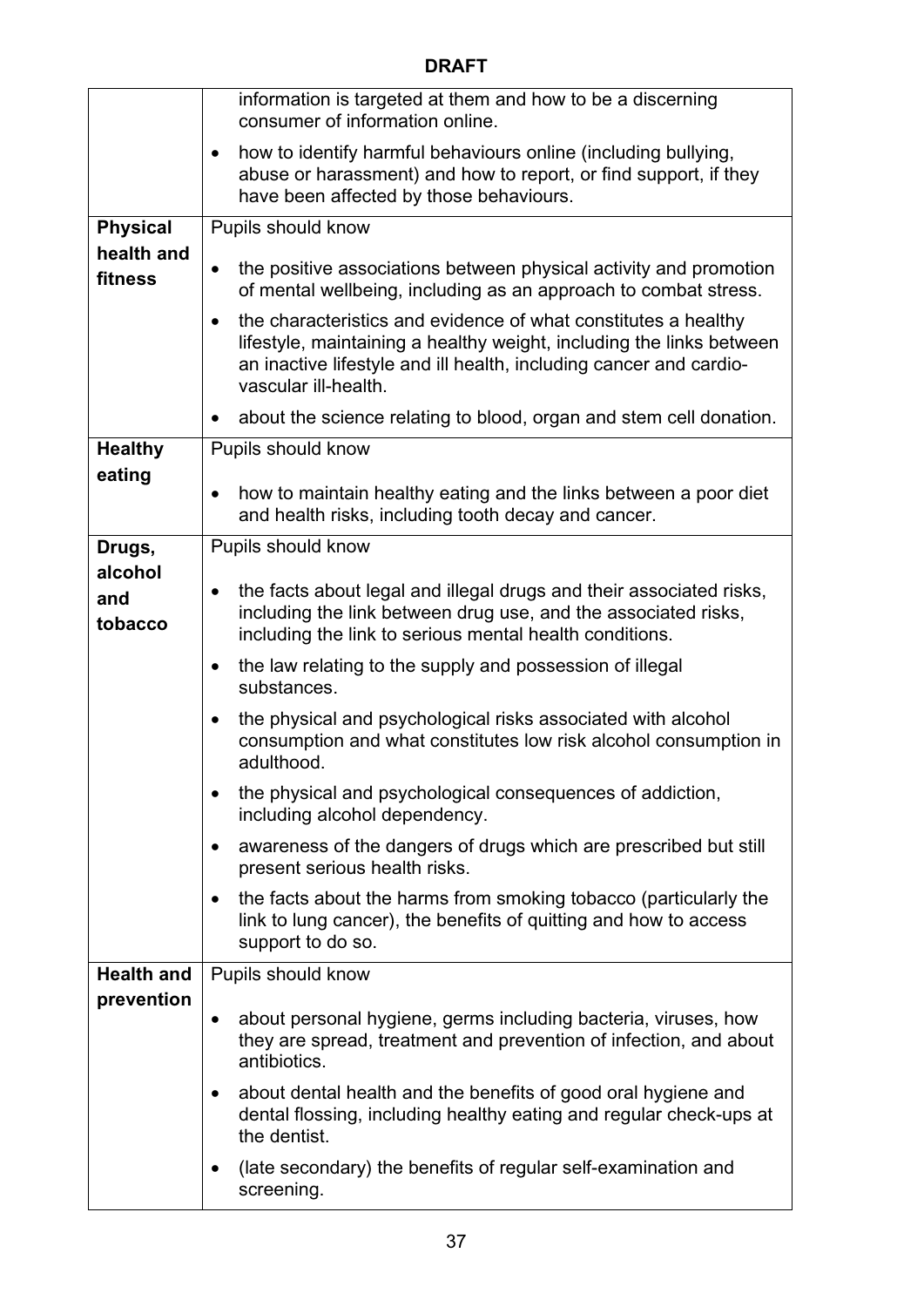|                    | the facts and science relating to immunisation and vaccination.<br>$\bullet$                                                             |
|--------------------|------------------------------------------------------------------------------------------------------------------------------------------|
|                    | the importance of sufficient good quality sleep for good health and<br>how a lack of sleep can affect weight, mood and ability to learn. |
| <b>Basic first</b> | Pupils should know                                                                                                                       |
| aid                |                                                                                                                                          |
|                    | basic treatment for common injuries.<br>٠                                                                                                |
|                    | life-saving skills, including how to administer CPR. <sup>15</sup>                                                                       |
|                    | the purpose of defibrillators and when one might be needed.                                                                              |
| Changing           | Pupils should know                                                                                                                       |
| adolescent         |                                                                                                                                          |
| body               | key facts about puberty, the changing adolescent body and<br>menstrual wellbeing.                                                        |
|                    | the main changes which take place in males and females, and the<br>$\bullet$<br>implications for emotional and physical health.          |

 $\overline{a}$ 

<sup>15</sup> Cardio Pulmonary Resuscitation is usually best taught after 12 years old.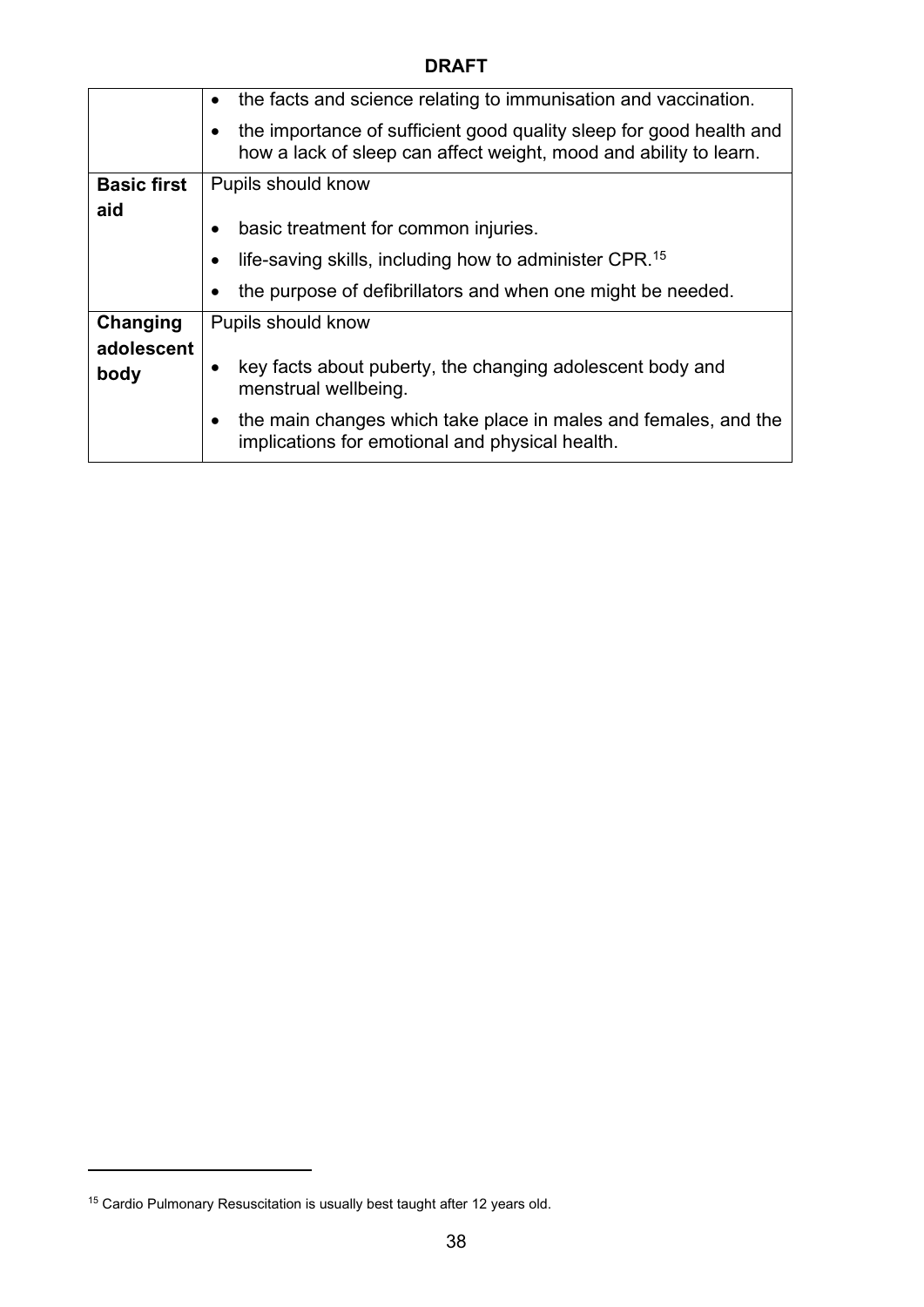# <span id="page-38-0"></span>**Delivery and teaching strategies**

### <span id="page-38-1"></span>**National curriculum subjects: citizenship, science, computing and PE**

104. Relationships Education, RSE and Health Education complement several national curriculum subjects. Where schools are teaching the national curriculum, they should look for opportunities to draw links between the subjects and integrate teaching where appropriate. There continues to be no right of withdrawal from any part of the national curriculum.

105. The national curriculum for citizenship at key stages 3 and 4 aims to provide pupils with knowledge, skills and understanding to prepare them to play a full and active part in society. In particular, citizenship education should foster pupils' awareness and understanding of democracy, government and how laws are made and upheld. Teaching should equip pupils with the knowledge to explore political and social issues, to weigh evidence, debate and make reasoned arguments. It should also prepare pupils to take their place in society as responsible citizens, manage their money well and make sound financial decisions.

106. At key stages 1 and 2, the national curriculum for science includes teaching about the main external parts of the body and changes to the human body as it grows from birth to old age, including puberty. At key stage 3 and 4, it includes teaching about reproduction in humans; for example, the structure and function of the male and female reproductive systems, menstrual cycle, gametes, fertilisation, gestation, birth and HIV/AIDS.

107. The national curriculum for computing aims to ensure that all pupils can understand and apply the fundamental principles and concepts of computer science, including logic, algorithms and data representation. It also covers e-safety, with progression in the content to reflect the different and escalating risks that young people face as they get older. This includes how to use technology safely, responsibly, respectfully and securely, how to keep personal information private, and where to go for help and support.

108. The national curriculum for PE aims to ensure that pupils develop competence to excel in a broad range of physical activities, are physically active for sustained periods of time, engage in competitive sport and activities and lead healthy, active lives.

109. Schools need to consider how they can ensure that Relationships Education, RSE and Health Education complement existing national curriculum subjects and whole school approaches to wellbeing and health. For example, health education can complement what is taught through PE by developing core knowledge and broader understanding that enables people to lead healthy, active lives and citizenship can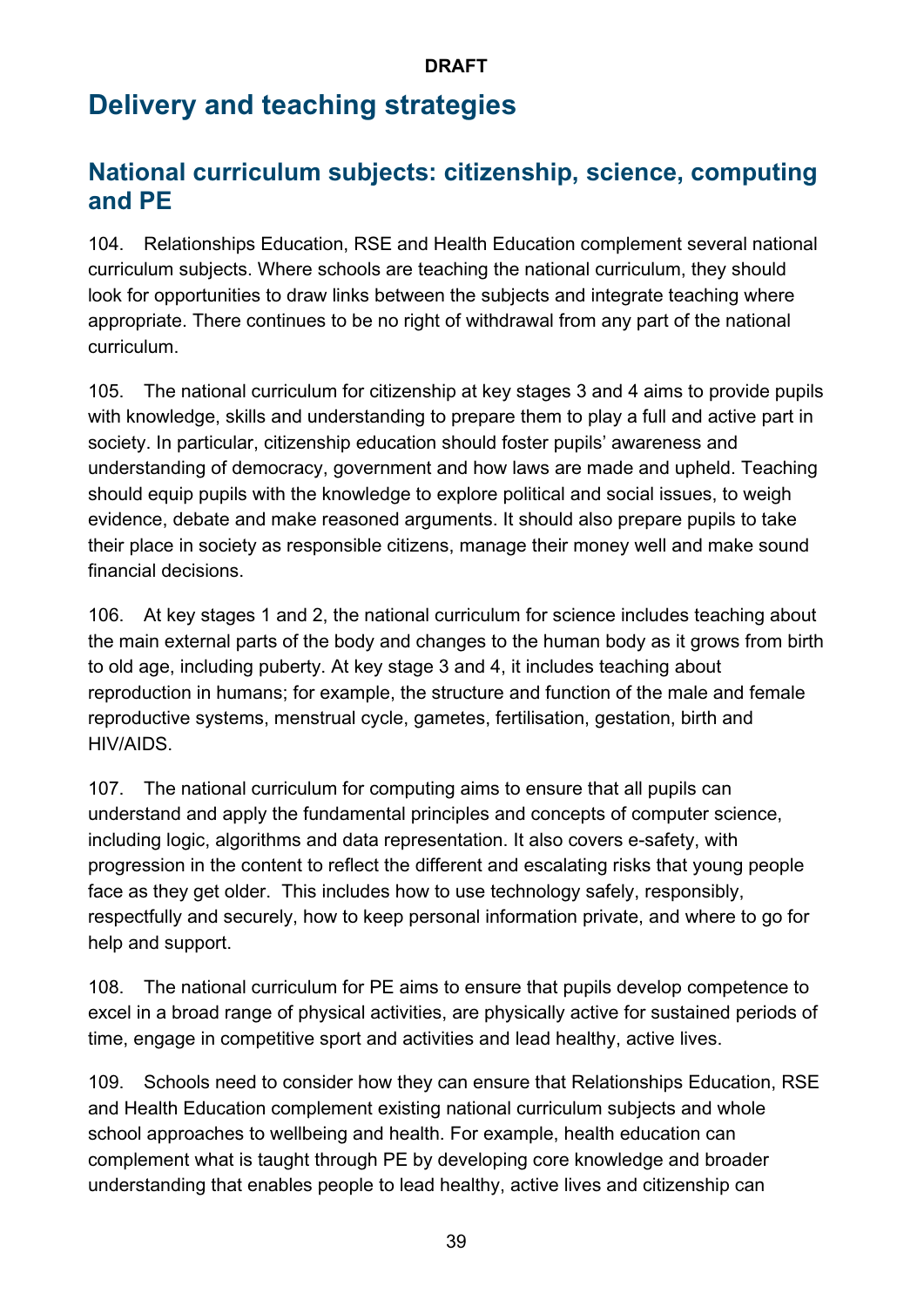complement all of the new subjects in the coverage of law. Schools should tailor their curriculum to meet the needs of their pupils.

# <span id="page-39-0"></span>**Pupil Referral Units/Alternative Provision**

110. Pupil referral units (PRUs), alternative provision (AP) academies and free schools and independent schools that provide AP are required to make provision for Relationships Education, RSE and Health Education in the same way as mainstream schools; and they must have regard to this guidance in delivering their programme. In teaching these subjects in PRUs, AP academies and free schools, and independent<sup>16</sup> AP schools, specific thought should be given to the particular needs and vulnerabilities of the pupils.

### <span id="page-39-1"></span>**Senior leadership and whole school approach**

111. Schools which demonstrate effective practice often ensure clear responsibility for these subjects by a senior teacher in leadership position with dedicated time to lead specialist provision, e.g. a subject lead or co-ordinator.

112. All of these subjects should be set in the context of a wider whole-school approach to supporting pupils to be safe, happy and prepared for life beyond school. For example, the curriculum on relationships and on sex should complement, and be supported by, the school's wider policies on behaviour, inclusion, respect for equality and diversity, bullying and safeguarding (including handling of any reports pupils may make as a result of the subject content). The subjects will sit within the context of a school's broader ethos and approach to developing pupils socially, morally, spiritually and culturally; and its pastoral care system. This is also the case for teaching about mental health within health education. The curriculum on health education should similarly complement, and be supported by, the school's wider education on healthy lifestyles through physical education, food technology, science, sport, extra-curricular activity and school food.

113. Schools should consider how their teaching can help support the development of important attributes in pupils, such as honesty, kindness, tolerance, courtesy, resilience and self-efficacy, as well as how those attributes are also developed by other aspects of the school's provision. The curriculum should proactively address issues in a timely way in line with current evidence on children's physical, emotional and sexual development. This should be in line with pupil need, informed by pupil voice and participation in curriculum development and in response to issues as they arise in the school and wider community.

 $\overline{a}$ 

<sup>&</sup>lt;sup>16</sup> Independent schools do not have to have regard to the guidance on Health Education, although they may find it helpful in planning.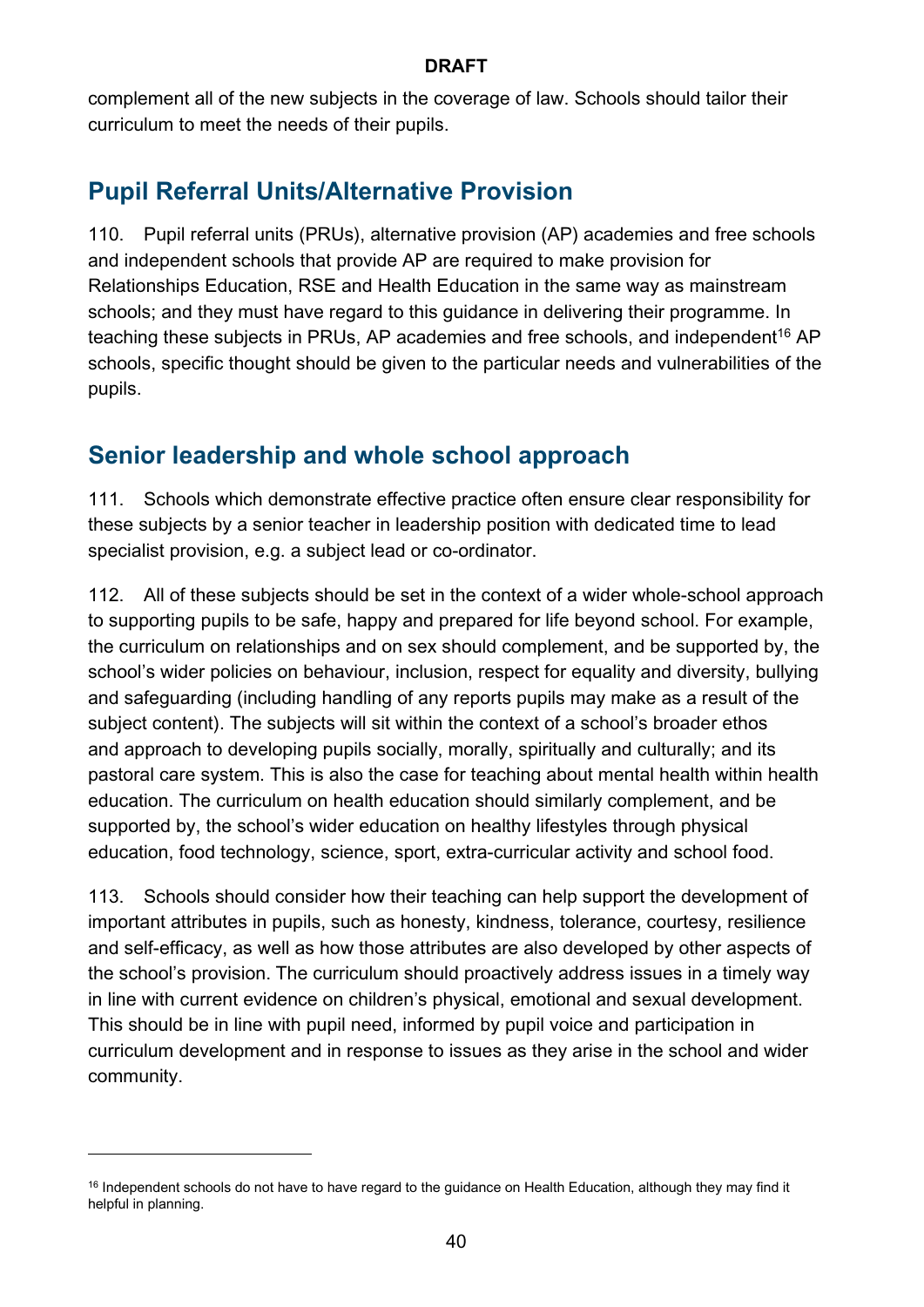# <span id="page-40-0"></span>**Flexibility**

114. Schools will retain freedom to determine an age-appropriate, developmental curriculum which meets the needs of young people, is developed in consultation with parents and the local community. Schools must also comply with the relevant provisions of the Equality Act as noted earlier. Where appropriate this may also require a differentiated curriculum. Schools have specific duties to increase the extent to which disabled pupils can participate in the curriculum.

115. Flexibility is important as it allows schools to respond to local public health and community issues, meet the needs of their community and adapt materials and programmes to meet the needs of pupils (for example in teaching about gangs or high local prevalence of specific sexually transmitted infections).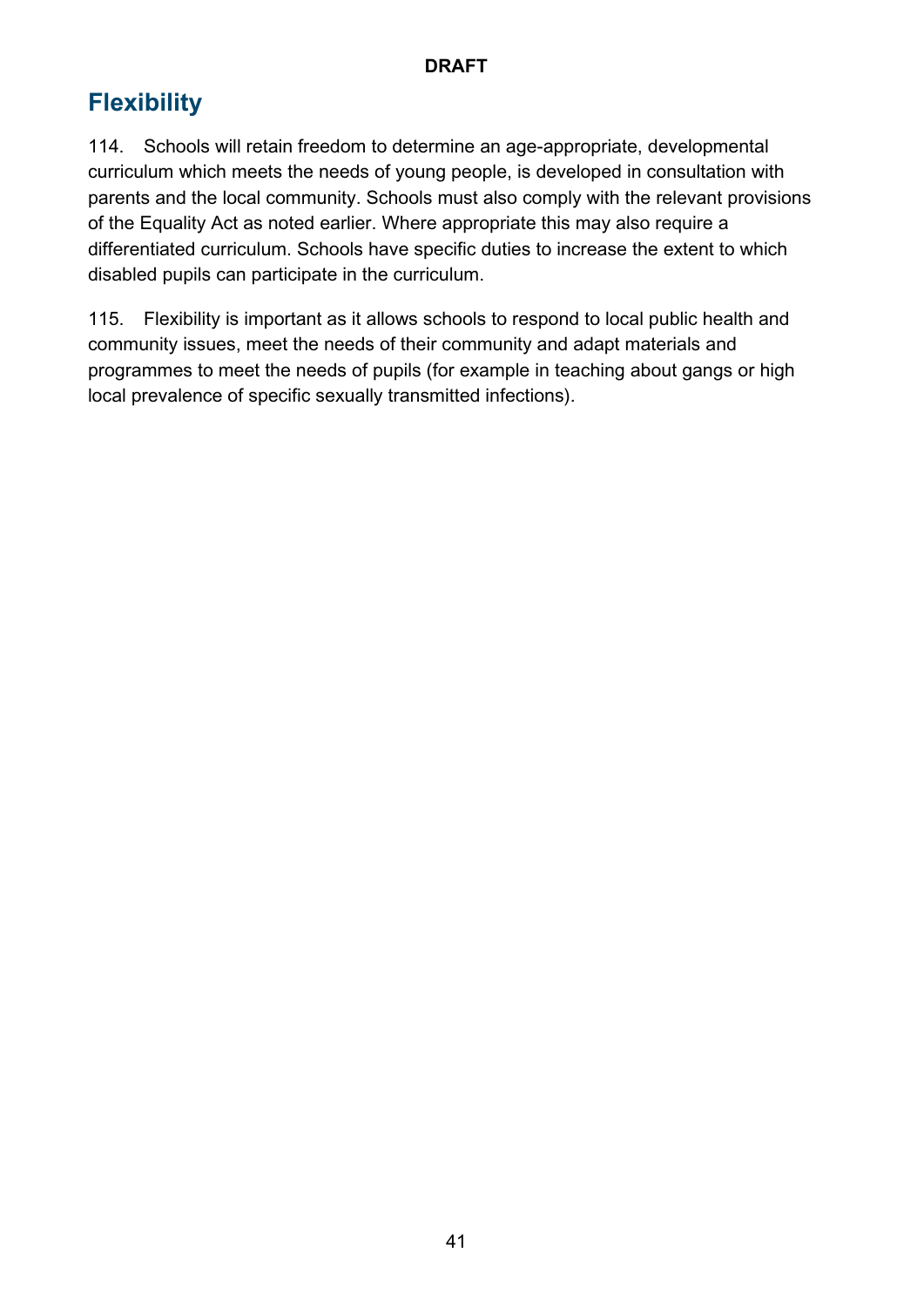# <span id="page-41-0"></span>**Safeguarding, reports of abuse and confidentiality**

116. At the heart of these subjects there is a focus on keeping children safe, and schools can play an important role in preventative education. [Keeping Children Safe in](https://www.gov.uk/government/publications/keeping-children-safe-in-education--2)  [Education](https://www.gov.uk/government/publications/keeping-children-safe-in-education--2) (KCSIE) sets out that all schools and colleges should ensure children are taught about safeguarding, including how to stay safe online, as part of providing a broad and balanced curriculum.

117. Good practice allows children an open forum to discuss potentially sensitive issues. Such discussions can lead to increased safeguarding reports. Children should be made aware of how to raise their concerns or make a report and how any report will be handled. This should include processes when they have a concern about a friend or peer.

118. KCSIE is clear that all staff should know what to do if a pupil tells them that they are being abused or neglected or are witnessing abuse. Staff should know how to manage the requirement to maintain an appropriate level of confidentiality. This means only involving those who need to be involved, such as the Designated Safeguarding Lead (or deputy) and children's social care. Staff should never promise a child that they will not tell anyone about a report of abuse, as this may ultimately not be in the best interests of the child.

119. Good practice would be to involve the Designated Safeguarding Lead (or a deputy) in anything that is safeguarding-related in the context of these subjects. They will potentially have knowledge of trusted, high quality local resources that could be engaged, links to the police and other agencies and the knowledge of any particular local issues which it may be appropriate to address in lessons.

120. Where a school invites external agencies in to support delivery of these subjects, they must agree in advance of the session how a safeguarding report should be dealt with by the external visitor. It is important that children understand how confidentiality will be handled in a lesson and what might happen if they choose to make a report.

121. There are some important points for teachers in terms of how they approach this content and how they consider their planning. When teaching the new subjects, schools should be aware that children may raise topics including self-harm and suicide. In talking about this content in the classroom, teachers must be aware of the risks of encouraging or making suicide seem a more viable option for pupils and avoid material being instructive rather than preventative. To avoid this, they should take care to avoid giving instructions or methods of self-harm or suicide and avoid using emotive language, videos or images. *Teacher Guidance: preparing to teach about mental health and emotional wellbeing17* provides useful support for teachers in handling this material.

122. If teachers have concerns about a specific pupil in relation to self-harm or suicidal ideation or attempts, they must follow safeguarding procedures.

 $\overline{a}$ 

<sup>17</sup> [Teacher Guidance: preparing to teach about mental health and wellbeing,](https://www.pshe-association.org.uk/system/files/Mental%20health%20guidance_0.pdf) PSHE association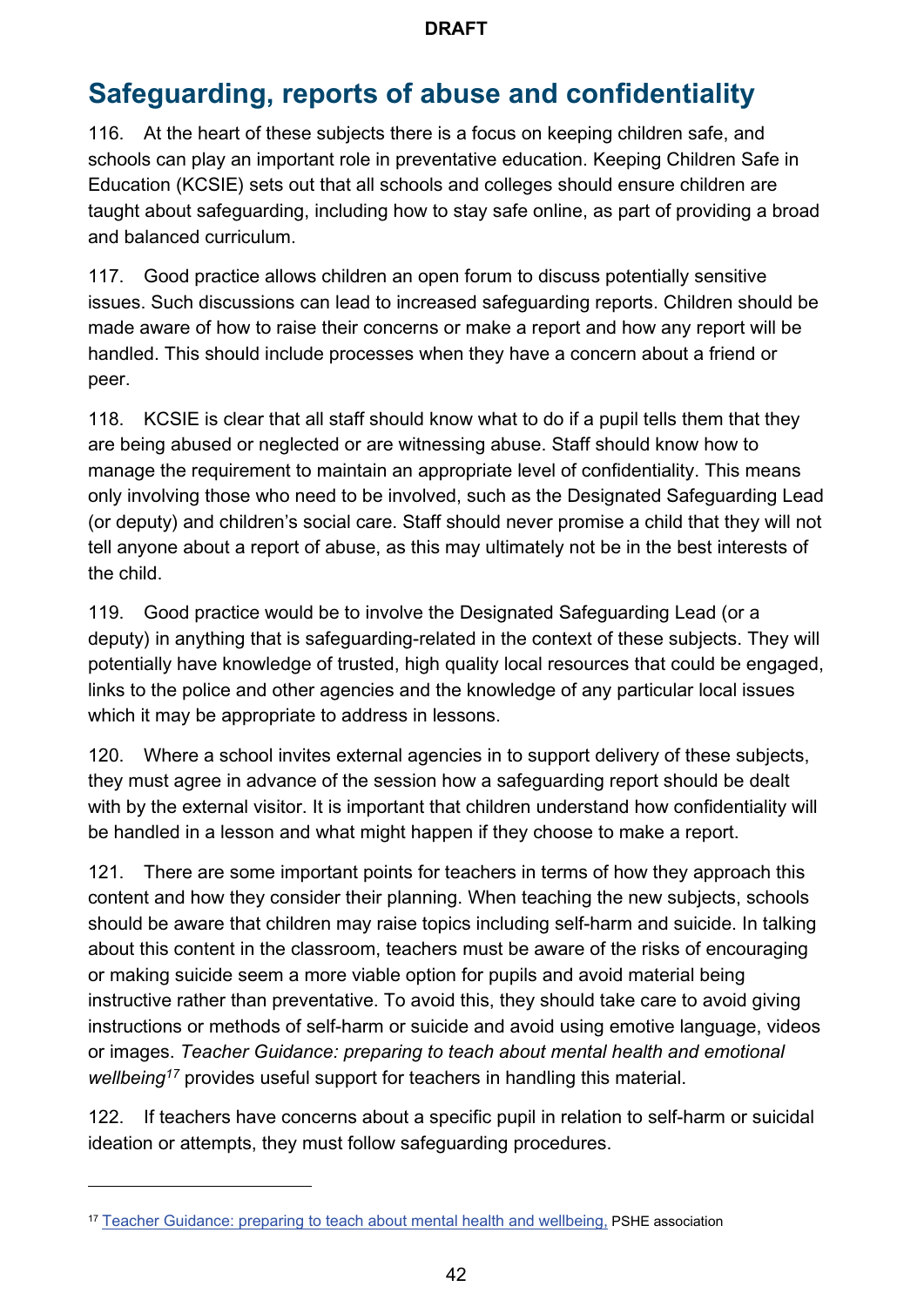## <span id="page-42-0"></span>**Assessment**

123. Schools should have the same high expectations of the quality of pupils' work in these subjects as for other curriculum areas. A strong curriculum will build on the knowledge pupils have previously acquired, including in other subjects, with regular feedback provided on pupil progress.

124. Lessons should be planned to ensure that pupils of differing abilities, including the most able, are suitably challenged. Teaching should be assessed and assessments used to identify where pupils need extra support or intervention.

125. Whilst there is no formal examined assessment for these subjects, there are some areas to consider in strengthening quality of provision, and which demonstrate how teachers can assess outcomes. For example, tests, written assignments or selfevaluations, to capture progress.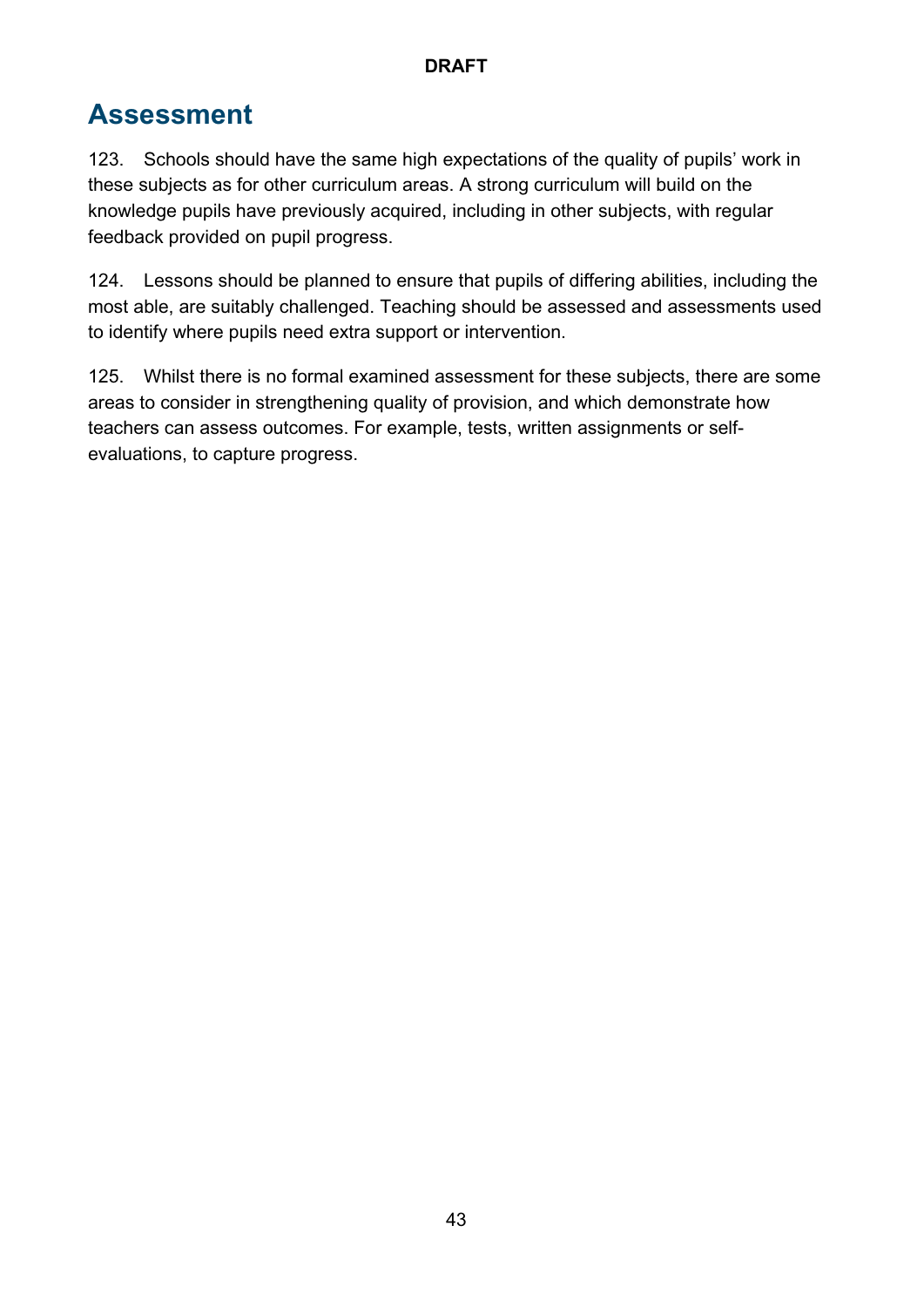# <span id="page-43-0"></span>**Accountability**

126. Key aspects of Relationships Education, RSE and Health Education are in scope for Ofsted inspection; for example, through inspectors' consideration of pupils' personal development, behaviour and welfare; and pupils' spiritual, moral, social and cultural development.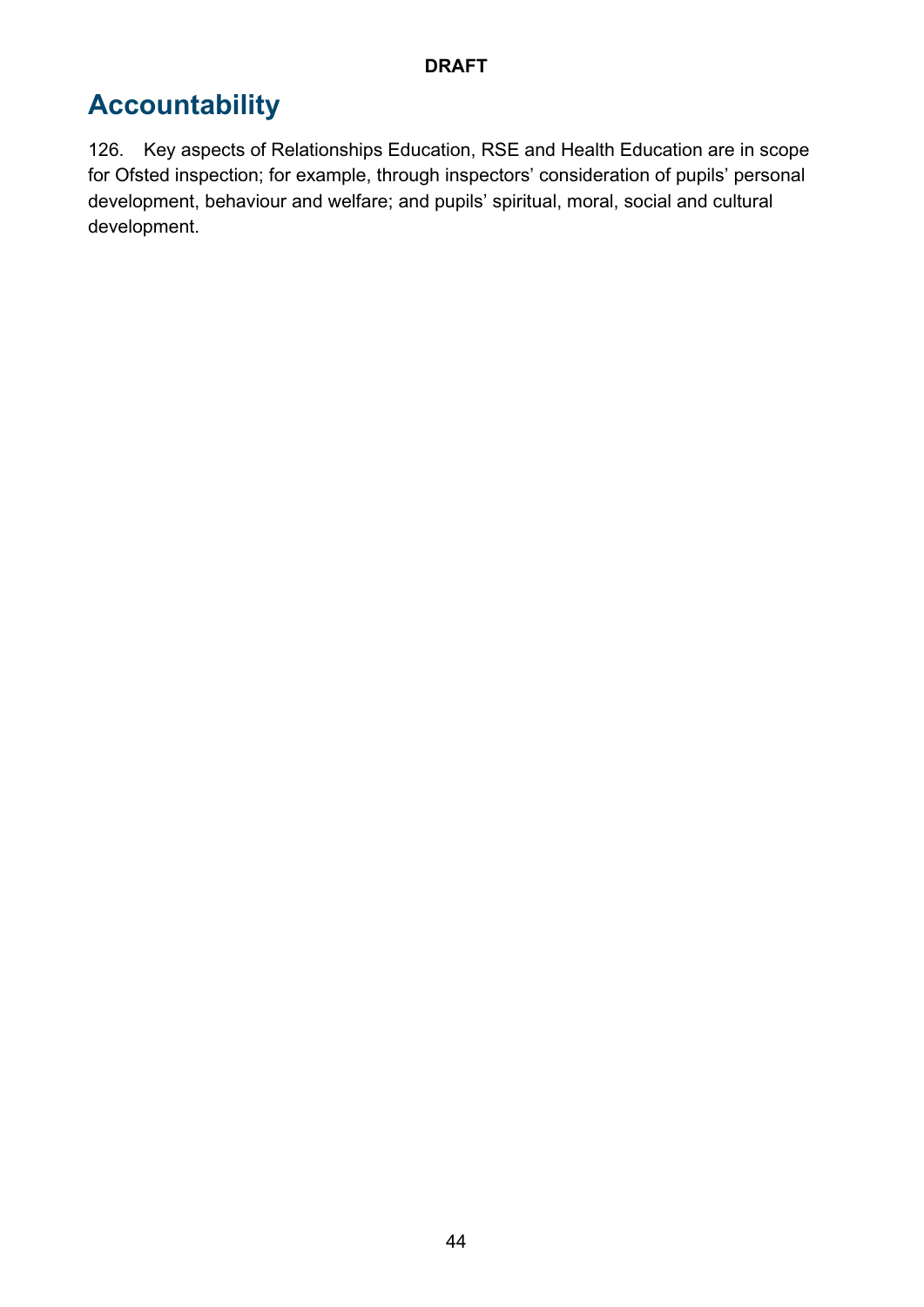# <span id="page-44-0"></span>**Annex A Regulations**

### **Relationships Education, Relationships and Sex Education, and Health Education**

The Relationships Education, Relationships and Sex Education, and Health Education (England) Regulations 2019 are made under sections 34 and 35 of the Children and Social Work Act 2017, and provide that pupils receiving primary education must be taught Relationships Education, pupils receiving secondary education must be taught RSE and that all primary and secondary pupils must be taught Health Education. The new subjects of Relationships Education and RSE must be taught in all maintained schools, academies and independent schools. This includes pupil referral units, maintained special schools, special academies, and non-maintained special schools. All schools, except independent schools, must make provision for Health Education.

To give effect to the duty in section 34 of the 2017 Act and the power in section 35 of that Act, the Relationships Education, Relationships and Sex Education and Health Education (England) Regulations 2019 amend existing provisions in the Education Act 1996 and the Education Act 2002 and insert new provisions into the Education (Pupil Referral Units) (Application of Enactments) (England) Regulations 2007, the Education (Independent School Standards) Regulations 2014 and the Non-Maintained Special Schools (England) Regulations 2015. The new provisions include a requirement for the Secretary of State to publish guidance on Relationships Education, RSE, and Health Education; require schools to have regard to that guidance; require schools to make a statement of policy on their provision of Relationships Education and RSE; and set out the circumstances in which a pupil is to be excused from RSE.

The regulations and guidance in relation to Health Education do not apply to independent schools – they will continue to make provision for the health education element of PSHE under the Education (Independent School Standards) Regulations 2014.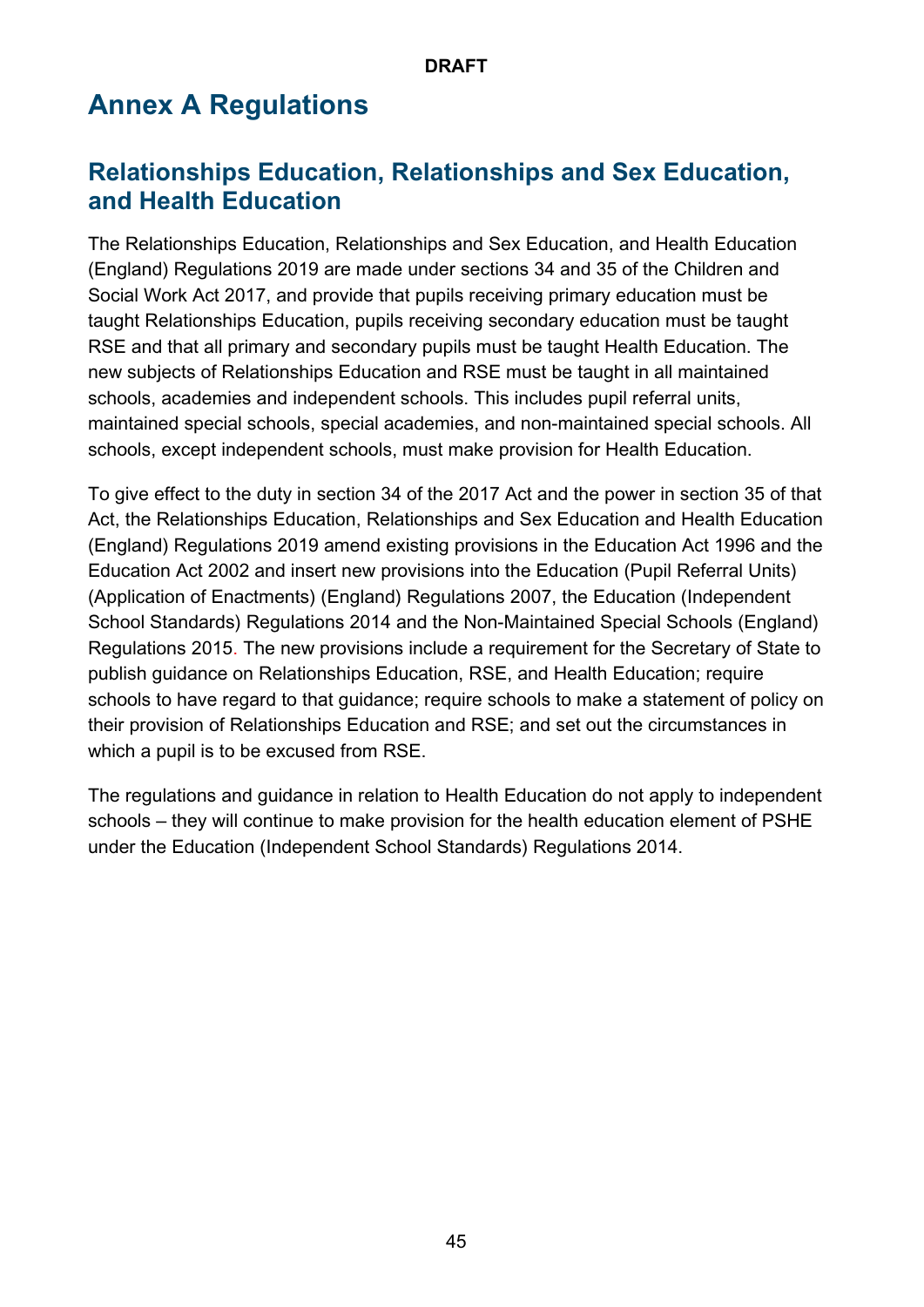# <span id="page-45-0"></span>**Annex B Suggested resources**

### **Teaching resources**

There are many excellent resources available, free of charge, which schools can draw on when delivering these subjects. Schools should assess each resource that they propose to use carefully to ensure it is appropriate for the age and maturity of pupils and sensitive to their needs, where relevant, schools should use resources that are medically accurate. Schools should also consider drawing on the expertise of the main subject associations who often quality assure third party resources. We also recognise that schools use resources from representative bodies (e.g. many Catholic and other schools draw on the model curricula provided by the Catholic Education Service.)

Schools should also ensure that, when they consult parents, they provide examples of the resources they plan to use, as this can be reassuring for parents, and enables them to continue the conversations started in class at home.

This is for illustrative purposes and is not an exhaustive list.

### **Relationships Education**

Safeguarding: NSPCC PANTS rule with film [https://www.nspcc.org.uk/preventing](https://www.nspcc.org.uk/preventing-abuse/keeping-children-safe/underwear-rule/underwear-rule-schools-teaching-resources/)[abuse/keeping-children-safe/underwear-rule/underwear-rule-schools-teaching-resources/](https://www.nspcc.org.uk/preventing-abuse/keeping-children-safe/underwear-rule/underwear-rule-schools-teaching-resources/) 

Example of model primary curricula http://catholiceducation.org.uk/schools/relationshipsex-education

### **Relationships and Sex Education**

Sexual health and relationships: up to date information on all aspects of sexual and reproductive health available at<https://sexwise.fpa.org.uk/> which teachers may find helpful for their knowledge

Abuse in relationships: Disrespect NoBody (Home Office and Government Equalities Office) [https://www.pshe-association.org.uk/curriculum-and](https://www.pshe-association.org.uk/curriculum-and-resources/resources/disrespect-nobody-teaching-resources-preventing)[resources/resources/disrespect-nobody-teaching-resources-preventing](https://www.pshe-association.org.uk/curriculum-and-resources/resources/disrespect-nobody-teaching-resources-preventing)

Consent: PSHE Association lesson plans [https://www.pshe](https://www.pshe-association.org.uk/curriculum-and-resources/resources/guidance-teaching-about-consent-pshe-education-key)[association.org.uk/curriculum-and-resources/resources/guidance-teaching-about](https://www.pshe-association.org.uk/curriculum-and-resources/resources/guidance-teaching-about-consent-pshe-education-key)[consent-pshe-education-key](https://www.pshe-association.org.uk/curriculum-and-resources/resources/guidance-teaching-about-consent-pshe-education-key)

LGBT inclusivity: Stonewall lesson plans and materials for primary and secondary <https://www.stonewall.org.uk/get-involved/education/different-families-same-love>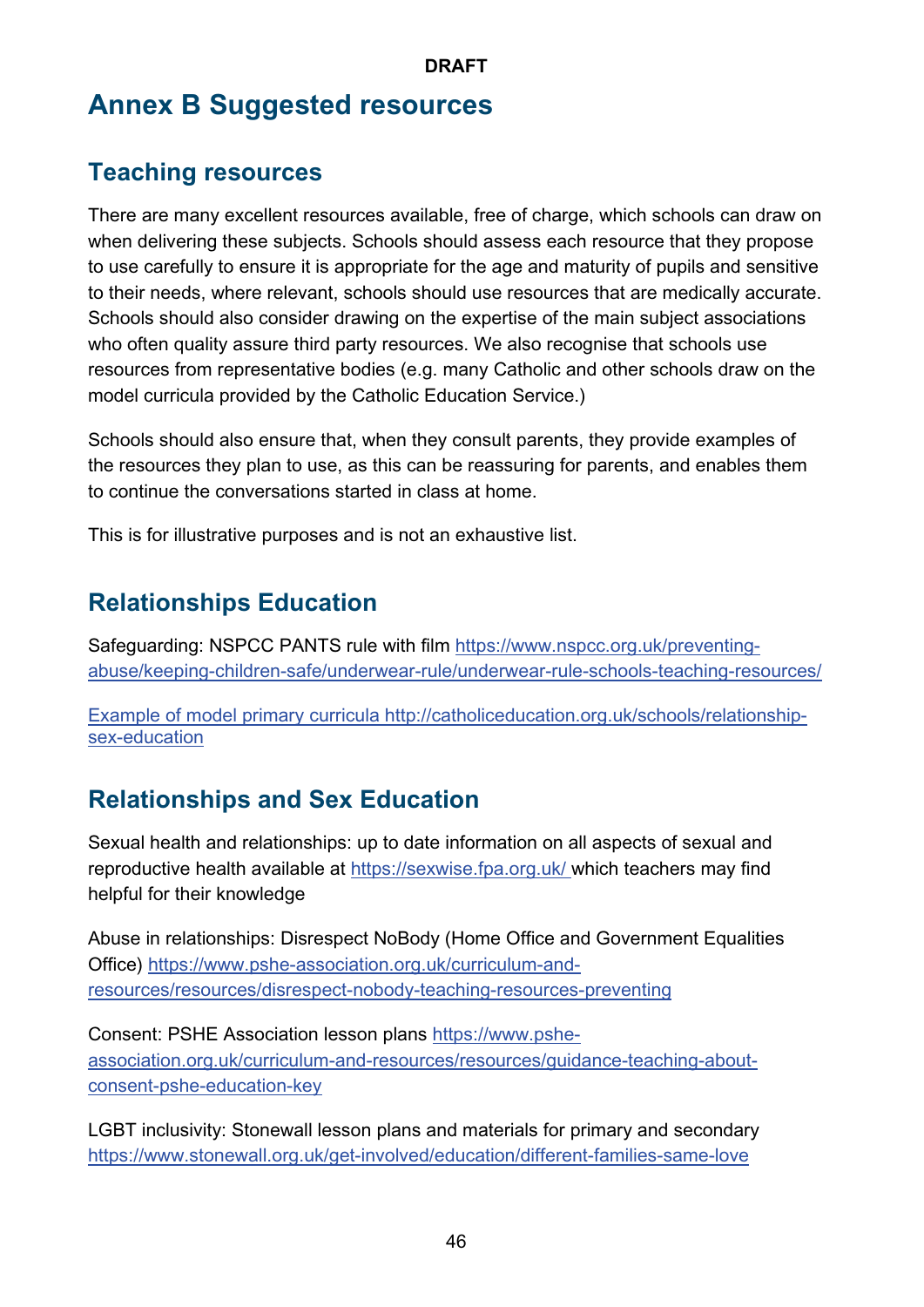Resources covering all contexts, including online, and specifically relationships and bullying, alcohol, smoking, stress, body image: Public Health England website with videos made by young people and resources tested with teachers [https://campaignresources.phe.gov.uk/schools/topics/rise](https://campaignresources.phe.gov.uk/schools/topics/rise-above/overview?WT.mc_id=RiseAboveforSchools_PSHEA_EdComs_Resource_listing_Sep17)above/overview?WT.mc\_id=RiseAboveforSchools\_PSHEA\_EdComs\_Resource\_listing [Sep17](https://campaignresources.phe.gov.uk/schools/topics/rise-above/overview?WT.mc_id=RiseAboveforSchools_PSHEA_EdComs_Resource_listing_Sep17)

Example model secondary curricula: http://catholiceducation.org.uk/schools/relationshipsex-education

### **Mental health**

Mental health and emotional wellbeing: PSHE Association lesson plans [https://www.pshe-association.org.uk/curriculum-and-resources/resources/guidance](https://www.pshe-association.org.uk/curriculum-and-resources/resources/guidance-preparing-teach-about-mental-health-and)[preparing-teach-about-mental-health-and](https://www.pshe-association.org.uk/curriculum-and-resources/resources/guidance-preparing-teach-about-mental-health-and)

MindEd educational resources on children and young people's mental health https://www.minded.org.uk/

# **Online safety**

Education for a Connected World: UKCCIS framework of digital knowledge and skills for different ages and stages

[https://assets.publishing.service.gov.uk/government/uploads/system/uploads/attachment](https://assets.publishing.service.gov.uk/government/uploads/system/uploads/attachment_data/file/683895/Education_for_a_connected_world_PDF.PDF) data/file/683895/Education for a connected world PDF.PDF

Sexting: UKCCIS advice for schools on preventative education and managing reports of sexting.

<https://www.gov.uk/government/groups/uk-council-for-child-internet-safety-ukccis>

Thinkuknow is the education programme from National Crime Agency (NCA)-Child Exploitation Online Programme (CEOP), which protects children both online and offline. The site offers materials for parents, teachers and pupils on a wide range of online safety issues and facts about areas such as digital footprints, recognising fake websites and checking URLs.<https://www.thinkuknow.co.uk/>

### **PSHE**

PSHE Association Programme of study for KS1-5 [https://www.pshe-association.org.uk/curriculum-and-resources/resources/programme](https://www.pshe-association.org.uk/curriculum-and-resources/resources/programme-study-pshe-education-key-stages-1%E2%80%935)[study-pshe-education-key-stages-1%E2%80%935](https://www.pshe-association.org.uk/curriculum-and-resources/resources/programme-study-pshe-education-key-stages-1%E2%80%935)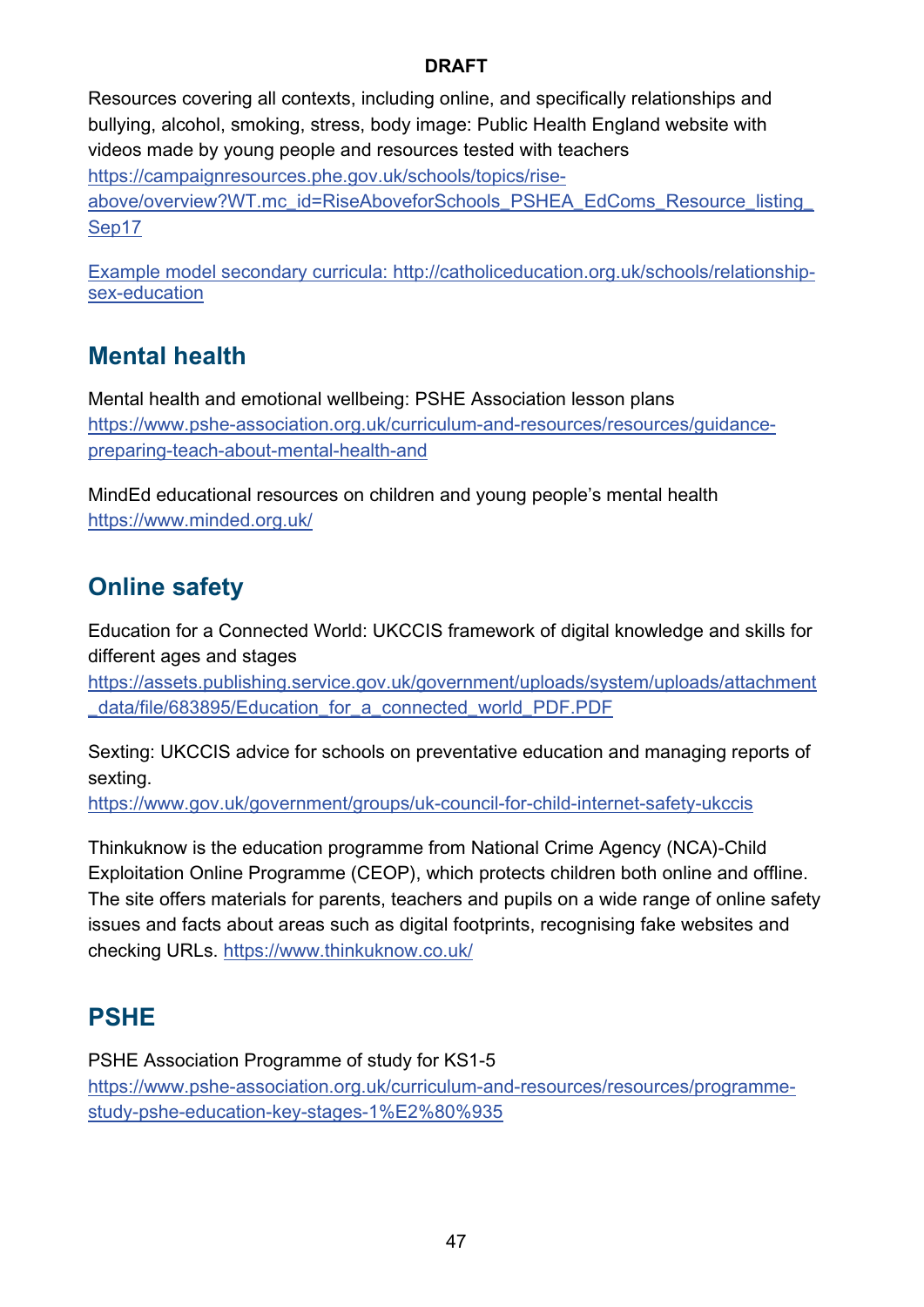### **Drugs and alcohol**

Planning effective drug and alcohol education: Mentor-ADEPIS research and briefing papers with ideas for lessons<http://mentor-adepis.org/planning-effective-education/>

### **Extremism and radicalisation**

Practical advice and information for teachers, teachers in leadership positions and parents on protecting children from extremism and radicalisation [www.educateagainsthate.com](http://www.educateagainsthate.com/)

### **Curriculum**

[Non-statutory framework for Citizenship KS 1 and 2](https://www.gov.uk/government/uploads/system/uploads/attachment_data/file/402173/Programme_of_Study_KS1_and_2.pdf) (Non-statutory programme of study). Schools may wish to draw on the Citizenship programme of study in their planning.

### **Data to understand the health and wellbeing needs of the local school-age population**

Public Health England's Child and Maternal Health Intelligence Network <https://fingertips.phe.org.uk/profile-group/child-health> brings together a range of publicly available data, information, [reports,](https://fingertips.phe.org.uk/profile-group/child-health/profile/child-health-overview/data#page/13) tools and resources on child and maternal health into one easily accessible hub.

It includes school-age health profiles: [https://fingertips.phe.org.uk/profile-group/child](https://fingertips.phe.org.uk/profile-group/child-health/profile/child-health-school-age)[health/profile/child-health-school-age](https://fingertips.phe.org.uk/profile-group/child-health/profile/child-health-school-age)

and young people's health profiles: [https://fingertips.phe.org.uk/profile-group/child](https://fingertips.phe.org.uk/profile-group/child-health/profile/child-health-young-people)[health/profile/child-health-young-people](https://fingertips.phe.org.uk/profile-group/child-health/profile/child-health-young-people)

The indicators allow areas to see how they perform against the national average and against other local areas. These tools, accompanied by local health intelligence, will be useful in supporting schools to identify and respond to the particular health and wellbeing needs of their local school-age population.

There are also early years profiles: [https://fingertips.phe.org.uk/profile-group/child](https://fingertips.phe.org.uk/profile-group/child-health/profile/child-health-early-years)[health/profile/child-health-early-years](https://fingertips.phe.org.uk/profile-group/child-health/profile/child-health-early-years)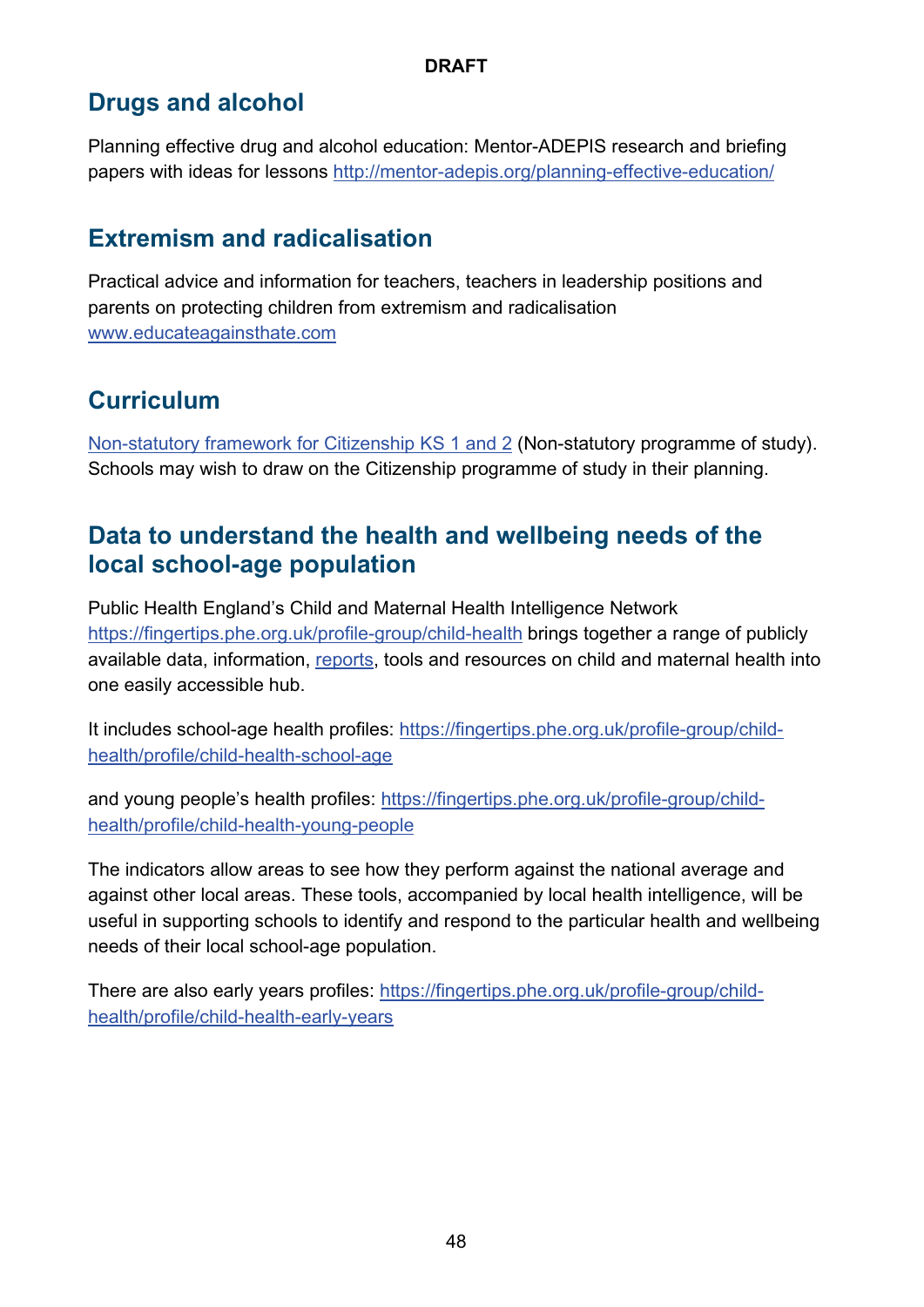# <span id="page-48-0"></span>**Annex C Cross-government strategies**

These subjects support many cross-government strategies of which schools will want to be aware. Whilst we have not referenced all strategies or supporting documents, we have included some of the key areas below.

- [Transforming children and young people's mental health provision:](https://assets.publishing.service.gov.uk/government/uploads/system/uploads/attachment_data/file/664855/Transforming_children_and_young_people_s_mental_health_provision.pdf) a green paper. The green paper announced new support in and near schools and colleges to support children and young people with their mental health.
- The [drug strategy](https://www.gov.uk/government/publications/drug-strategy-2017) 2017 sets out how the government and its partners, at local, national and international levels, will take new action to tackle drug misuse and the harms it causes.
- [Internet Safety Strategy](https://assets.publishing.service.gov.uk/government/uploads/system/uploads/attachment_data/file/650949/Internet_Safety_Strategy_green_paper.pdf) green paper sets out steps towards developing a coordinated strategic approach to online safety.
- The Children's Commissioner [Digital 5 A Day](https://www.childrenscommissioner.gov.uk/2017/08/06/digital-5-a-day/) provides a simple framework that reflects the concerns of parents as well as children's behaviours and needs.
- Government aims to significantly reduce England's rate of childhood obesity within the next ten years. The [childhood obesity plan](https://www.gov.uk/government/publications/childhood-obesity-a-plan-for-action/childhood-obesity-a-plan-for-action) sets out the approach to reduce childhood obesity.
- [Guidance](https://www.gov.uk/government/publications/uk-physical-activity-guidelines) from the Chief Medical Office (CMO) on how much physical activity people should be doing, along with supporting documents.
- Over the last 18 years, the teenage pregnancy rate has reduced by 60%. However, a continued focus is needed to maintain the downward trend and narrow inequalities in rates between and within local authorities. The Teenage [Pregnancy prevention framework](https://assets.publishing.service.gov.uk/government/uploads/system/uploads/attachment_data/file/708932/teenage_pregnancy_prevention_framework.pdf) provides evidence based guidance for local authorities, including the important role of RSE and links to local sexual health services.
- Sustaining the downward trend and making further progress is one of the key objectives of the Department of Health and Social Care's [Framework for](https://www.gov.uk/government/publications/a-framework-for-sexual-health-improvement-in-england)  [Sexual Health Improvement in England.](https://www.gov.uk/government/publications/a-framework-for-sexual-health-improvement-in-england) These subjects provide a key opportunity to strengthen support for young people to develop healthy relationships and prevent early unplanned pregnancy.
- [Reproductive health a public health issue.](https://www.gov.uk/government/publications/reproductive-health-what-women-say) A consensus statement, data and women's experiences, covering reproductive health through the life course, from menstruation to menopause. (PHE. 2018)
- The cross-government [loneliness strategy,](https://www.gov.uk/government/publications/a-connected-society-a-strategy-for-tackling-loneliness) which sets out the Government's vision for supporting individuals, businesses and communities to build and maintain strong relationships.